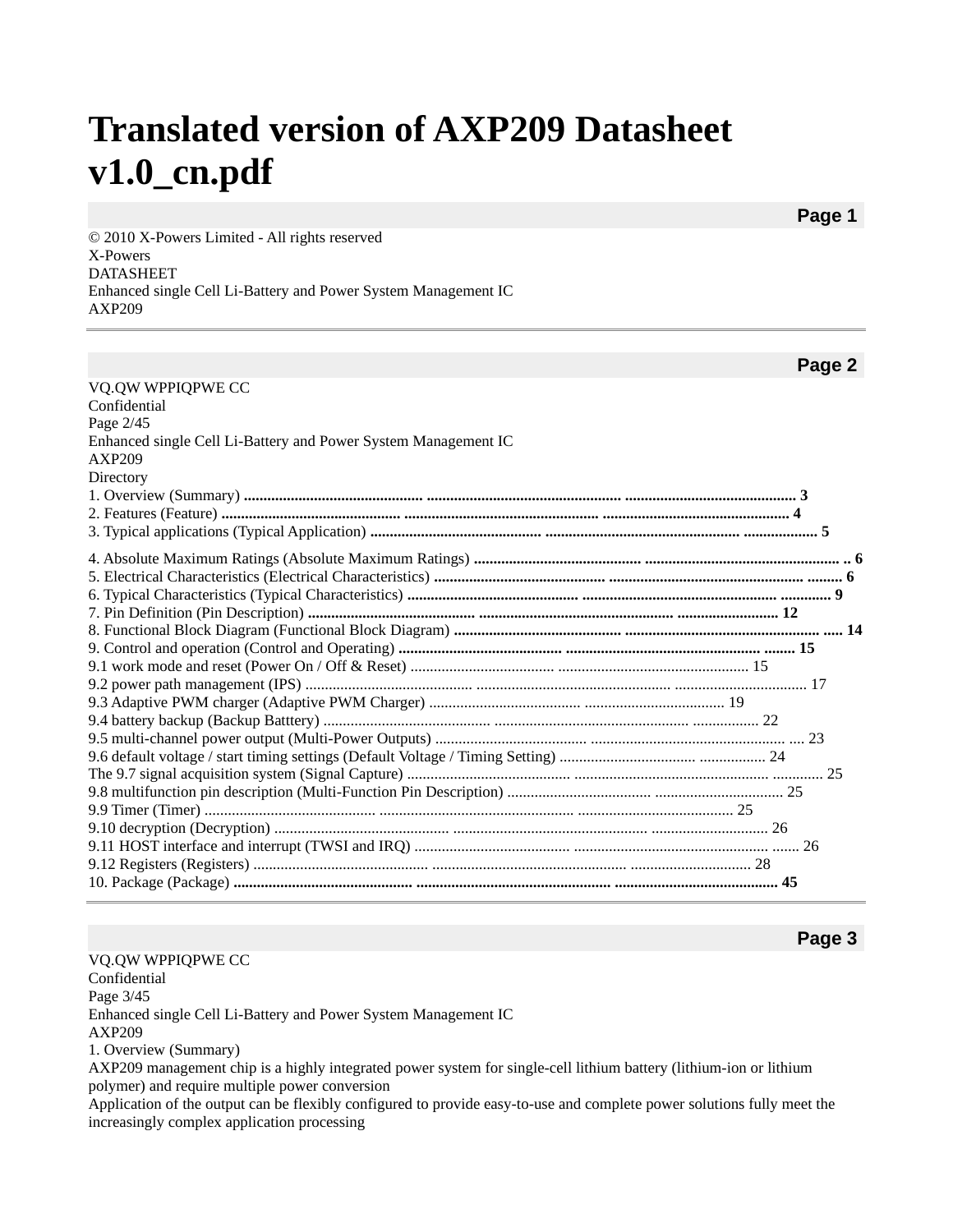Precise control requirements of the control system for the power supply. AXP209 integrates an adaptive USB-Compatible the PWM charger, 2-way step-down converter (Buck DC-DC converter), 5-channel linear regulator device (LDO) voltage / current / temperature multi-channel 12-Bit ADC, 4 configurable GPIO. Sustaining Card power system security the stable, AXP209 integrated over / under voltage (OVP / UVP), over temperature (OTP), overcurrent protection (OCP) circuit. Wisdom energy balance in AXP209 (Intelligent Power Select, IPS ™) circuit in the USB and external AC adapter, lithium battery Safe and transparent distribution of electric energy between the pool and the application of the system load and the only external input power without batteries (or battery over discharge / damage) Can also be the case so that the application of the system to work properly. AXP209 external adapter and USB and battery capacity of three-input, support rechargeable backup battery. AXP209 provides a two-wire serial communication interface: Two Wire Serial the Interface (TWSI), application processor through the pick Mouth open or shut down some of the power output, set the voltage, the access to the internal registers and a variety of measurement data (including Fuel Gauge). High Accuracy (1%, mainly decided by the the BIAS resistor 1% accuracy) power measurement data to facilitate consumers more clearly the real-time power usage like Conditions, giving consumers an unprecedented level of equipment energy use experience. AXP209 6mm x 6mm 48-pin QFN package. **Applications** Handheld mobile devices Smart mobile phone, PMP/MP4, the number of Digital camera, a digital camera, a handheld guide Navigational GPS, PDA, handheld digital Radio and television receivers Mobile Internet Devices xPad, MID Digital photo frames, portable DVD player, Ultra mobile PC UMPC and UMPC-like, learning machine Application processor circuit system Application Processor systems Other battery and power applications Pin Definition

#### VQ.QW WPPIQPWE CC

Confidential Page 4/45 Enhanced single Cell Li-Battery and Power System Management IC AXP209 2. Features (Feature) • Power Management **(IPS)** o Wide input voltage range: 2.9V6.3V (AMR:-0.3V11V) o Configurable efficient wisdom energy balance "IPS ™" system o the adaptive USB (support USB3.0) or AC adapter Pressure limiting current limit (4.4V/900mA/500mA/100mA) o battery path equivalent resistance of less than 75mΩ • Fully integrated **PWM** charger **(PWM Charger)** o maximum charging current of up to 1.8A o support the battery temperature monitoring o Full support for USB charging (including 3.0) compliant Claim o charging high precision, an error of less than 0.5% o support 4.1V/4.15V/4.2V/4.36V other battery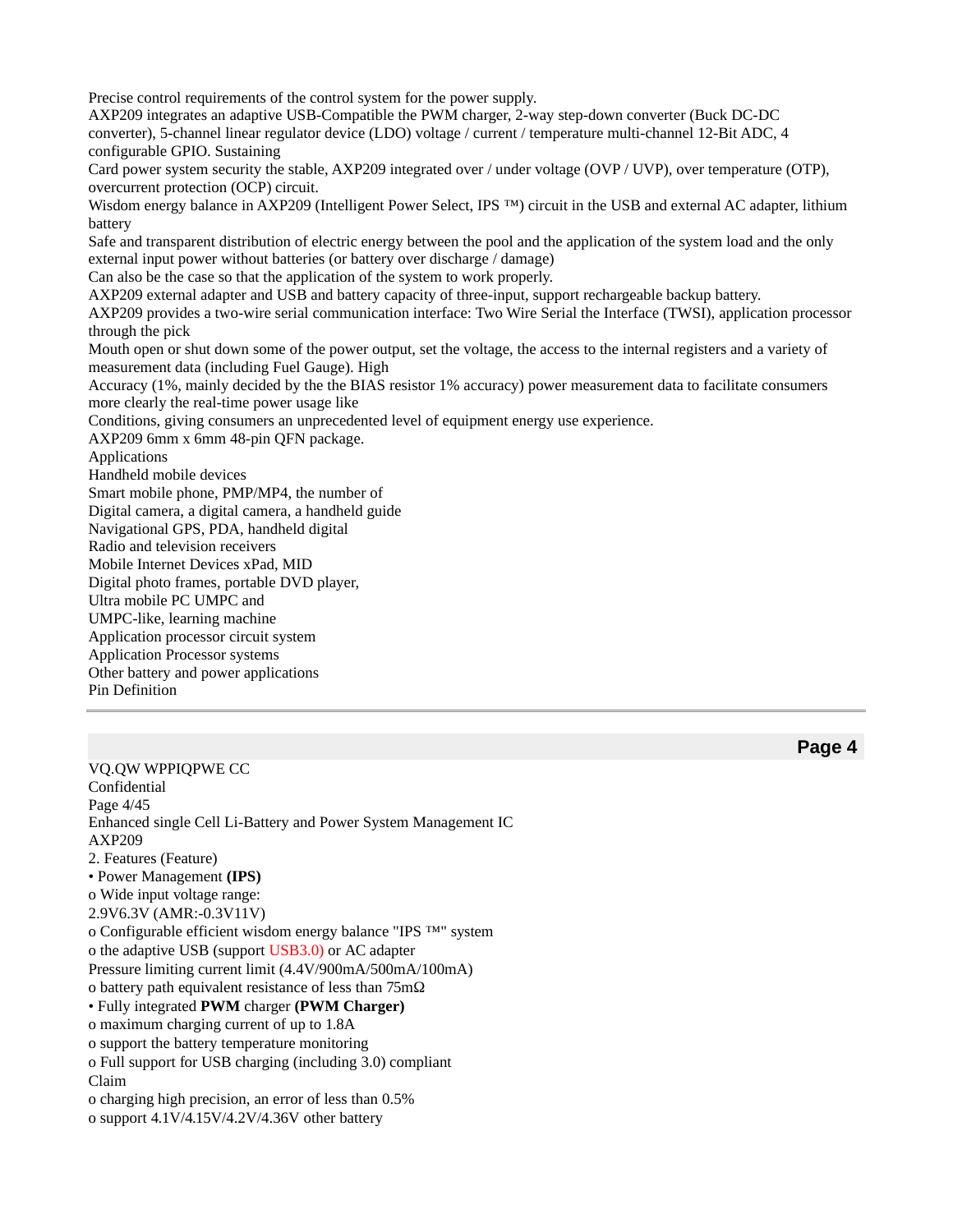o Automatic charging process control o can directly drive LEDs indicate the charging status o charging current is adjusted automatically according to the load on the system • battery backup **(Backup Battery)** o acceptable backup battery input supply RTC module o support for charging a spare battery charging current can be set • **2-channel** synchronous buck converter **(DC-DC)** o DC-DC2: can be adjusted between 0.7-2.275V 25mV/step, drive capability 1.6A, support VRC o DC-DC3: can be adjusted between 0.7-3.5V, 25mV/step, drive capacity 1.2A • **5** linear regulators **(LDO)** o LDO1: 30mA, always effective the o LDO2: low noise LDO, 1.8V3.3V adjustable 100mV/step, drive capability of 200mA o LDO3 :0.7-3 .5 V adjustable, 25mV/step, flooding Dynamic capacity 200mA the o LDO4: low noise LDO, 1.8V3.3V adjustable 100mV/step, drive capability of 200mA o LDO5: low-noise LDO, 1.8-3.3V adjustable 100mV/step, drive capability 50mA • Timer **(Timer)** o 7bit Timer, Timing Range 1127 minutes o Timer interrupt output Note: VRC, Voltage Ramp Control voltage ramp Rate control. • signal acquisition system **(Signal Capture)** o Built-in 12 Bit ADC, 12-way o accept two additional external signal input number of current and voltage o battery and external input power According to o Built-in high-precision Coulomb Counter and Fuelgauge of system o Provide rich power management information, such as instantaneous power consumption (MA or mW), and the remaining battery capacity (% or mAh) The state of charge (%) and the remaining battery time or charge Electric time o two low-battery warning and protection o provide chip temperature data • Application Processor Interface **(Host Interface)** o Host by TWSI interface for data exchange o interrupt can be flexibly configured and Sleep Management o flexible pin feature set, multiple GPIO respectively IO, ADC functions o Built-in configurable timer o provide 12 sets of registers can be used for system shutdown Data is saved • System Management **(System Management)** o support soft reset and hard reset o Support soft-off and hard shutdown o Support for external trigger source wake o support the output voltage monitoring, self-diagnostic function o output PWROK, the used for system reset or shutdown instructions o external power detection (insert / remove / drive capacity) o All input and output support soft-start o over / under-voltage protection (OVP / UVP) o overcurrent protection (OCP)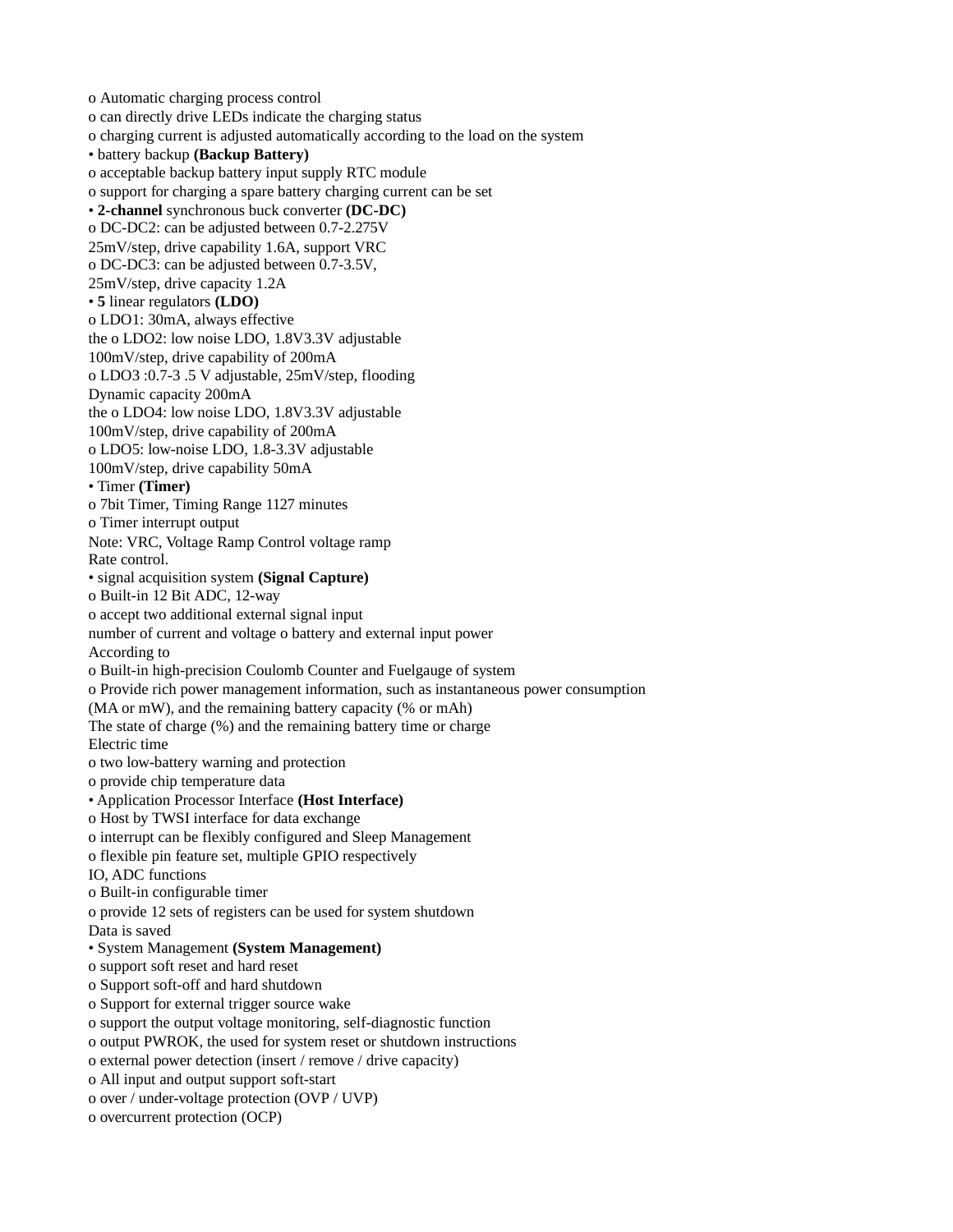o overtemperature protection (OTP) o Support OTG VBUS power state setting / monitoring • High integration **(Fully Integration)** o Internal precision reference voltage (0.5%) o Built-in MOSFET o timing and the output voltage can be customized • decryption module **(Decryption)** o 128bit OTP password storage o dynamic real-time decryption algorithm

VQ.QW WPPIQPWE CC Confidential Page 5/45 Enhanced single Cell Li-Battery and Power System Management IC AXP209 3. Typical applications (Typical Application)

VQ.QW WPPIQPWE CC Confidential Page 6/45 Enhanced single Cell Li-Battery and Power System Management IC AXP209 4. Limit parameter (Absolute Maximum Ratings) **Symbol Description Value Units** ACIN Input Voltage Input Voltage -0.3 To 11 V VBUS Input Voltage Input Voltage -0.3 To 11 V T J Operating Temperature Range Operating Temperature -40 To 130 ℃ Ts Storage Temperature Range Storage Temperature -40 To 150 ℃ T LEAD Maximum Soldering Temperature (at leads, 10sec) Soldering temperature 300 ℃ V ESD Maximum ESD stress voltage, Human Body Model

**Page 6**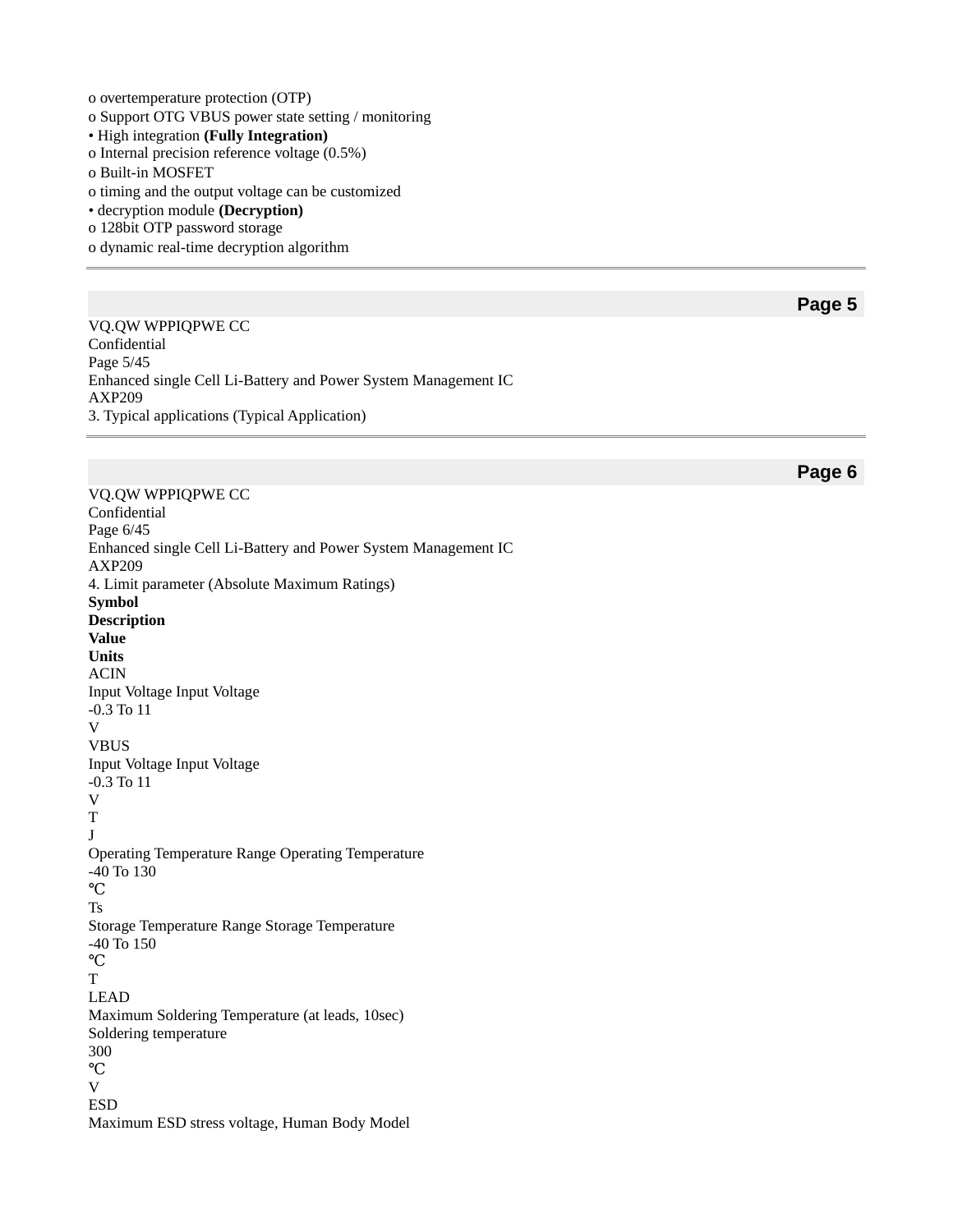```
Antistatic ability 
> 4000V 
P 
\mathbf DInternal Power Dissipation 
Internal power consumption tolerance 
2100 
mW 
5. Electrical Characteristics (Electrical Characteristics) 
V 
IN 
= 5V, BAT = 3.8V, T
A 
= 25 °CSYMBOL DESCRIPTION
CONDITIONS
MIN
TYP
MAX
UNITS
ACIN
V 
IN 
ACIN Input Voltage 
3.8 
6.3 
V 
I 
OUT 
V 
OUT
Current Available Before 
Loading BAT 
500mV Voltage Drop 
2500 
mA 
V 
UVLO 
ACIN Under Voltage Lockout 
3.8 
V 
V 
OUT 
IPS Output Voltage 
2.9 
5.0 
V 
R 
ACIN 
Internal 
Ideal 
Diode 
On 
Resistance 
PIN to PIN, ACIN to 
IPSOUT 
170
```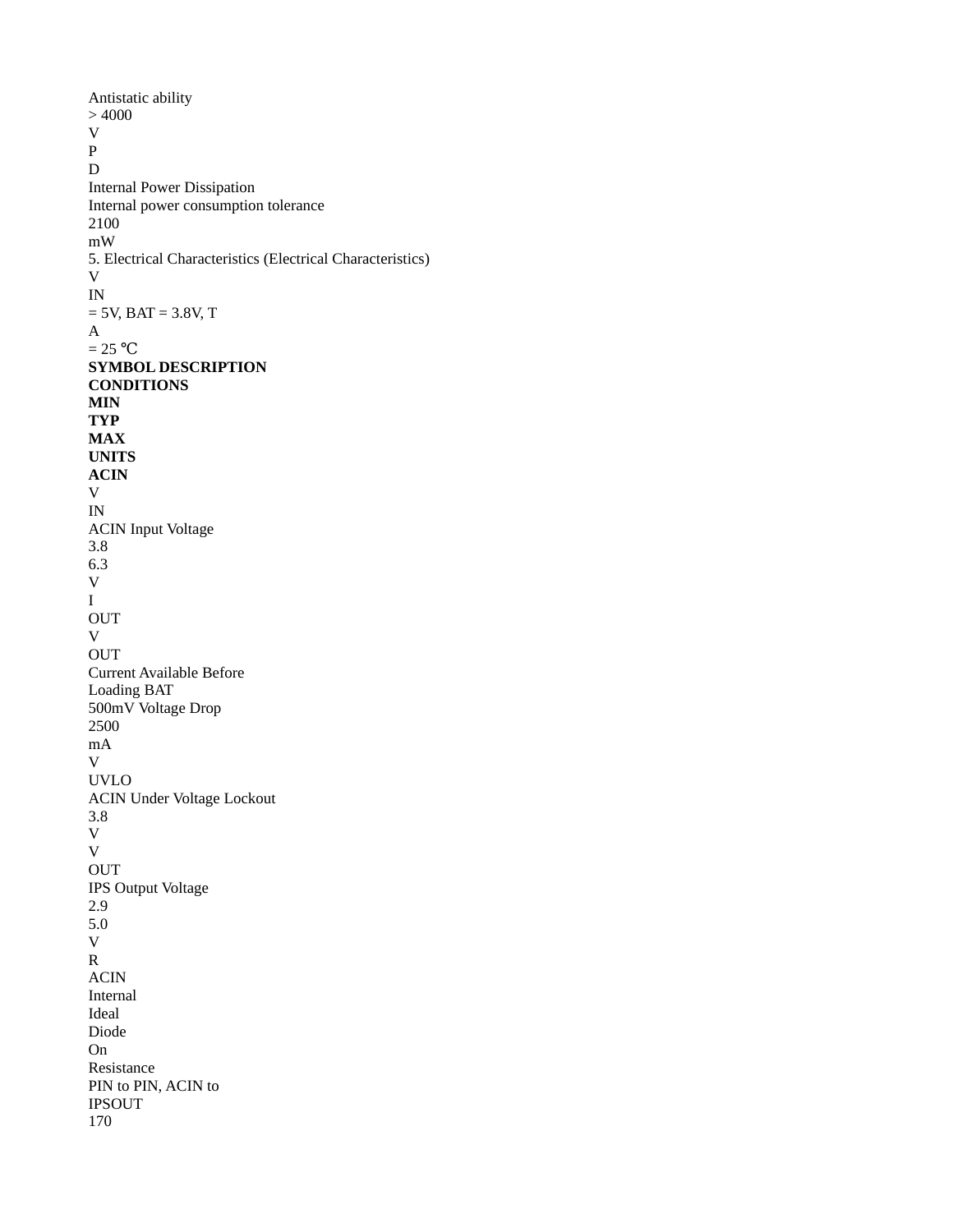mΩ **VBUS** V IN VBUS Input Voltage 3.8 6.3 V I OUT V **OUT** Current Available Before Loading BAT 500 900 mA V UVLO VBUS Under Voltage Lockout 3.8 V V OUT IPS Output Voltage 2.9 5.0 V R VBUS Internal Ideal Diode On Resistance PIN to PIN, VBUS to IPSOUT 300 mΩ **Battery Charger** V TRGT BAT Charge Target Voltage -0.5% 4.2 +0.5% V I **CHRG** Charge Current 1200 1800 mA I TRKL Trickle Charge Current 10% I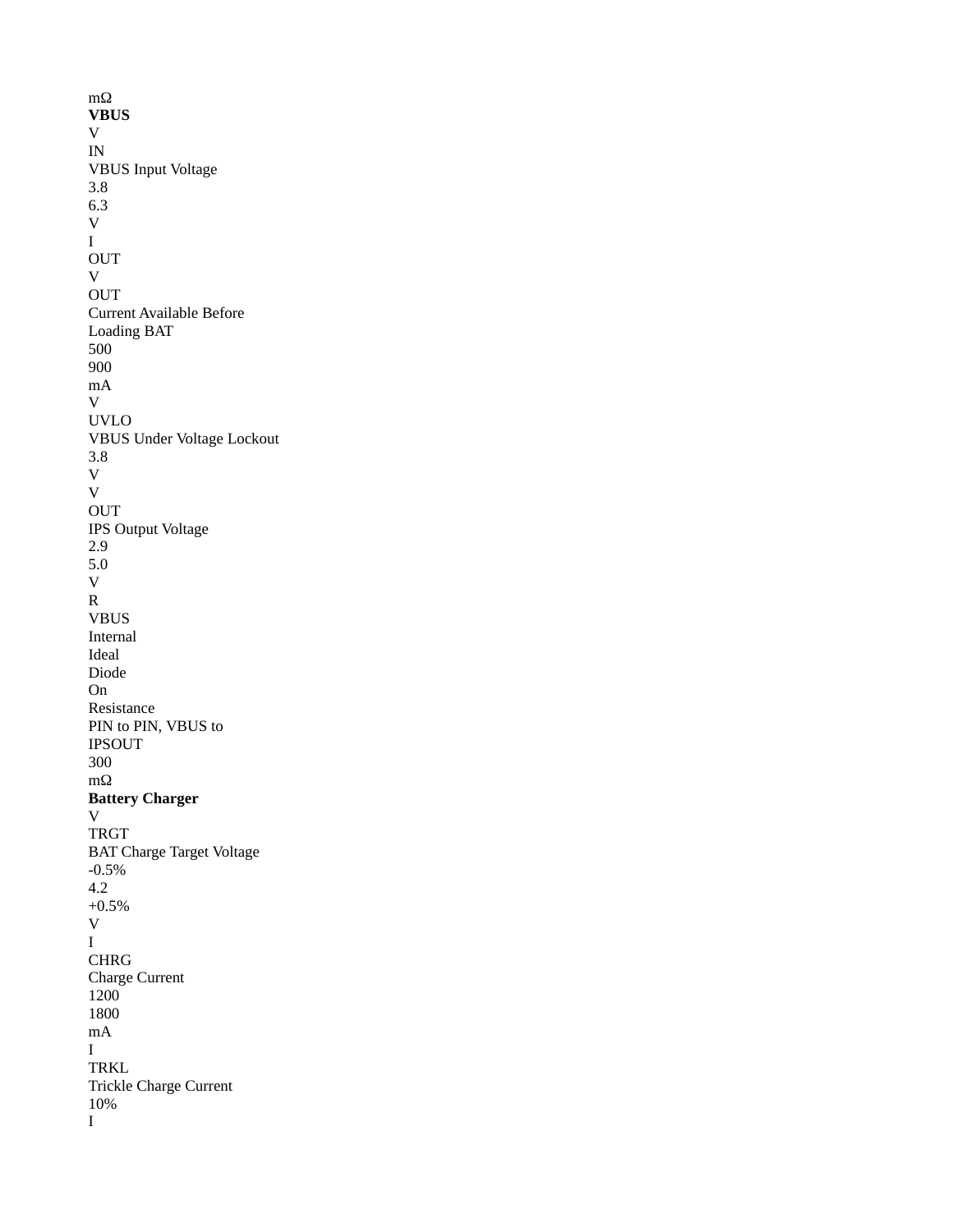**CHRG** 

VQ.QW WPPIQPWE CC Confidential Page 7/45 Enhanced single Cell Li-Battery and Power System Management IC AXP209 mA V **TRKL** Trickle Charge Threshold Voltage 3.0 V ΔV RECHG Recharge Battery Threshold Voltage Threshold Voltage Relative to V TARGET -100 mV T TIMER1 Charger **Safety** Timer Termination Time Trickle Mode 40 Min T TIMER2 Charger **Safety** Timer Termination Time CC Mode 480 Min I END End of Charge Indication Current Ratio CV Mode 10% 15% I **CHRG** mA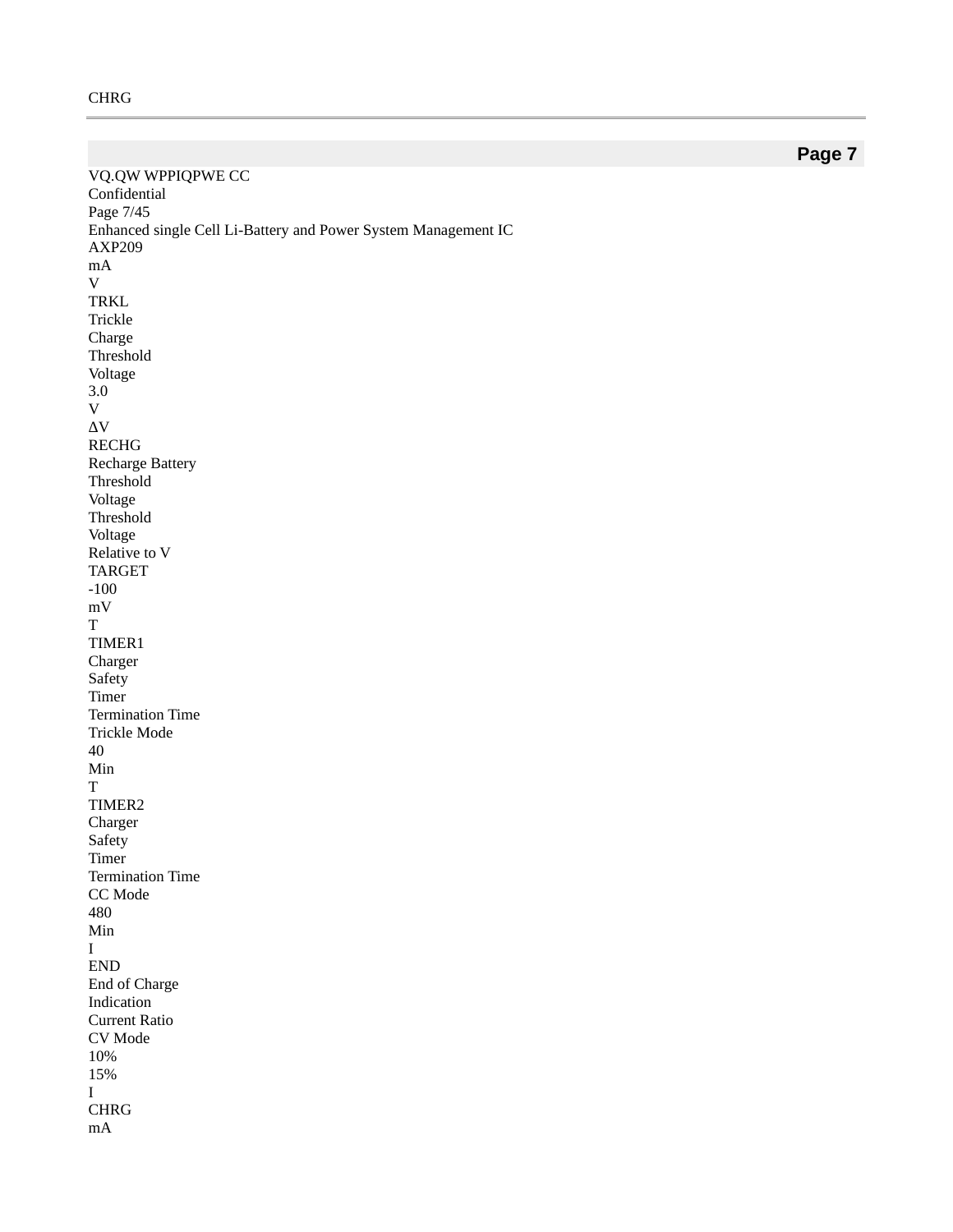**Backup Battery** V TRGT Backup Battery Charge Target Voltage 2.5 3.0 3.1 V I CHRG Backup Battery Charge Current 50 200 400 uA I Backup Current when use Backup Battery 10 15 uA **NTC** Charge 2.112 V TL Cold Temperature Fault Threshold Voltage Discharge 0 3.226 3.264 V Charge 0.397 V TH Hot Temperature Fault Threshold Voltage Discharge 0 0.282 3.264 V V TE NTC Disable Threshold Voltage Falling Threshold Hysteresis 0.2 V **Ideal Diode** R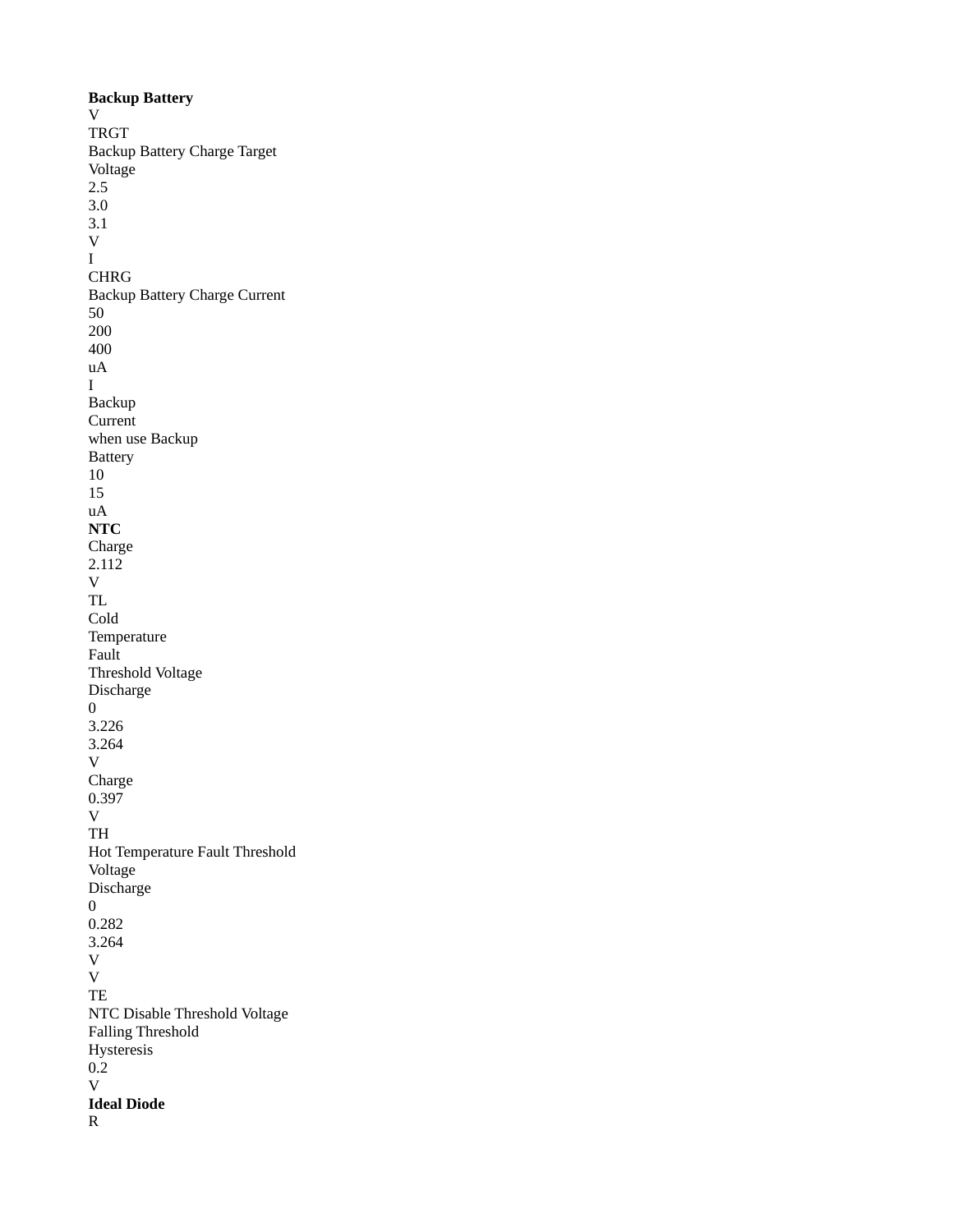ds (on) On Resistance (BAT to IPSOUT) 75 mΩ **SYMBOL DESCRIPTION CONDITIONS MIN TYP MAX UNITS Off Mode Current** I BATOFF OFF Mode Current  $BAT = 3.8V$ 27 μA I **SUSPEND** USB VBUS suspend Mode current  $BAT = 3.8V,$  $VBUS = 5V,$  $N_VBUSEN = 1$ 86 μA **Logic** V IL Logic Low Input Voltage 0.3 V V IH Logic High Input Voltage 2 V **TWSI** V CC Input Supply Voltage 3.3 V ADDRESS TWSI Address 0x68 f SCK Clock Operating Frequency 400 1200 kHZ t f Clock Data Fall Time 2.2Kohm Pull High 60 ns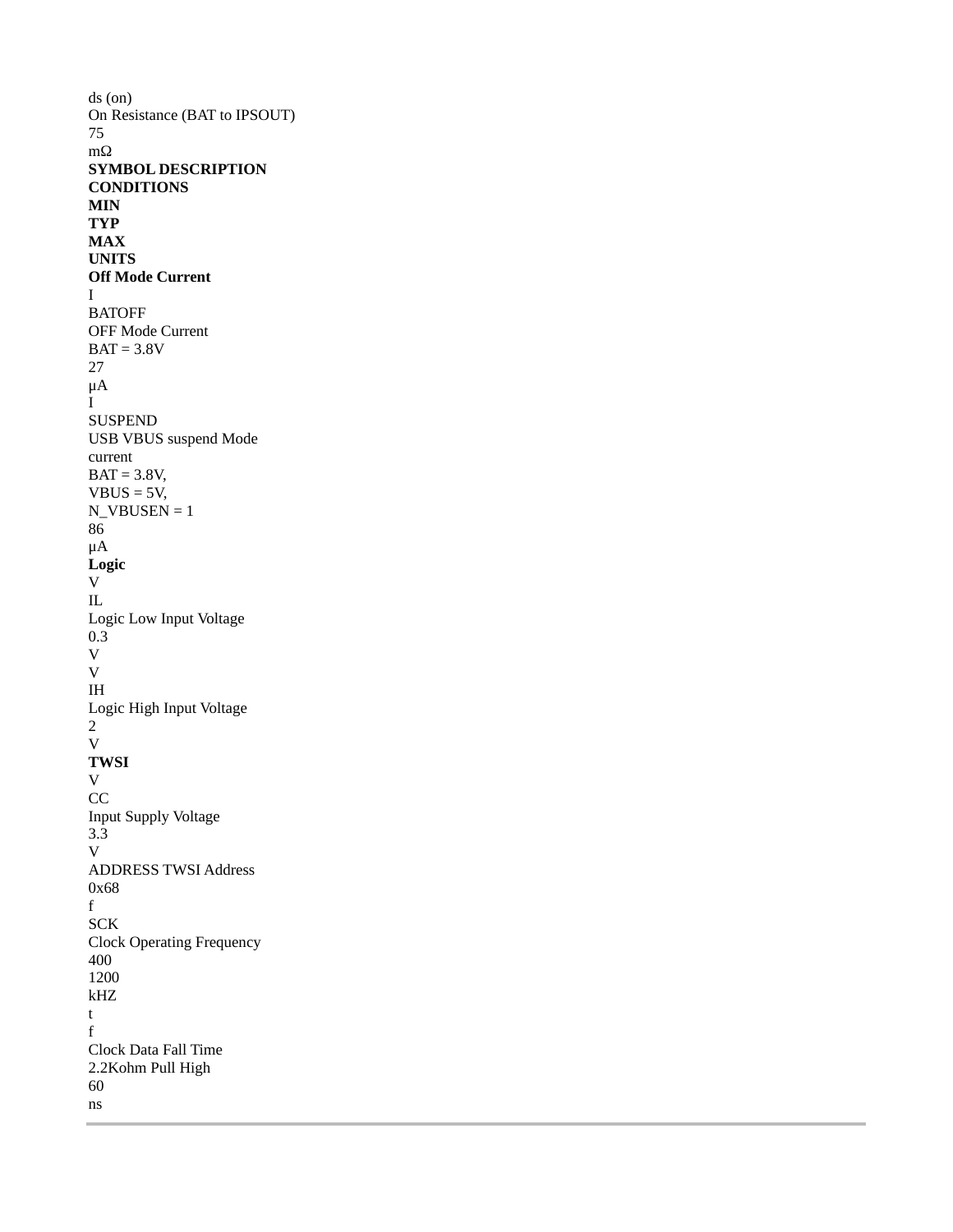VQ.QW WPPIQPWE CC Confidential Page 8/45 Enhanced single Cell Li-Battery and Power System Management IC AXP209 t r Clock Data Rise Time 2.2Kohm Pull High 100 ns **DCDC** f OSC Oscillator Frequency Default 1.5 MHz **DCDC2** I LIM2 PMOS Switch Current Limit PWM Mode 2300 mA I DC2OUT Available Output Current PWM Mode 1800 mA V DC2OUT Output Voltage Range 0.7 2.275 V **DCDC3** I LIM3 PMOS Switch Current Limit PWM Mode 1400 mA I DC3OUT Available Output Current PWM Mode 1000 mA V DC3OUT Output Voltage Range 0.7 3.5 V **SYMBOL DESCRIPTION**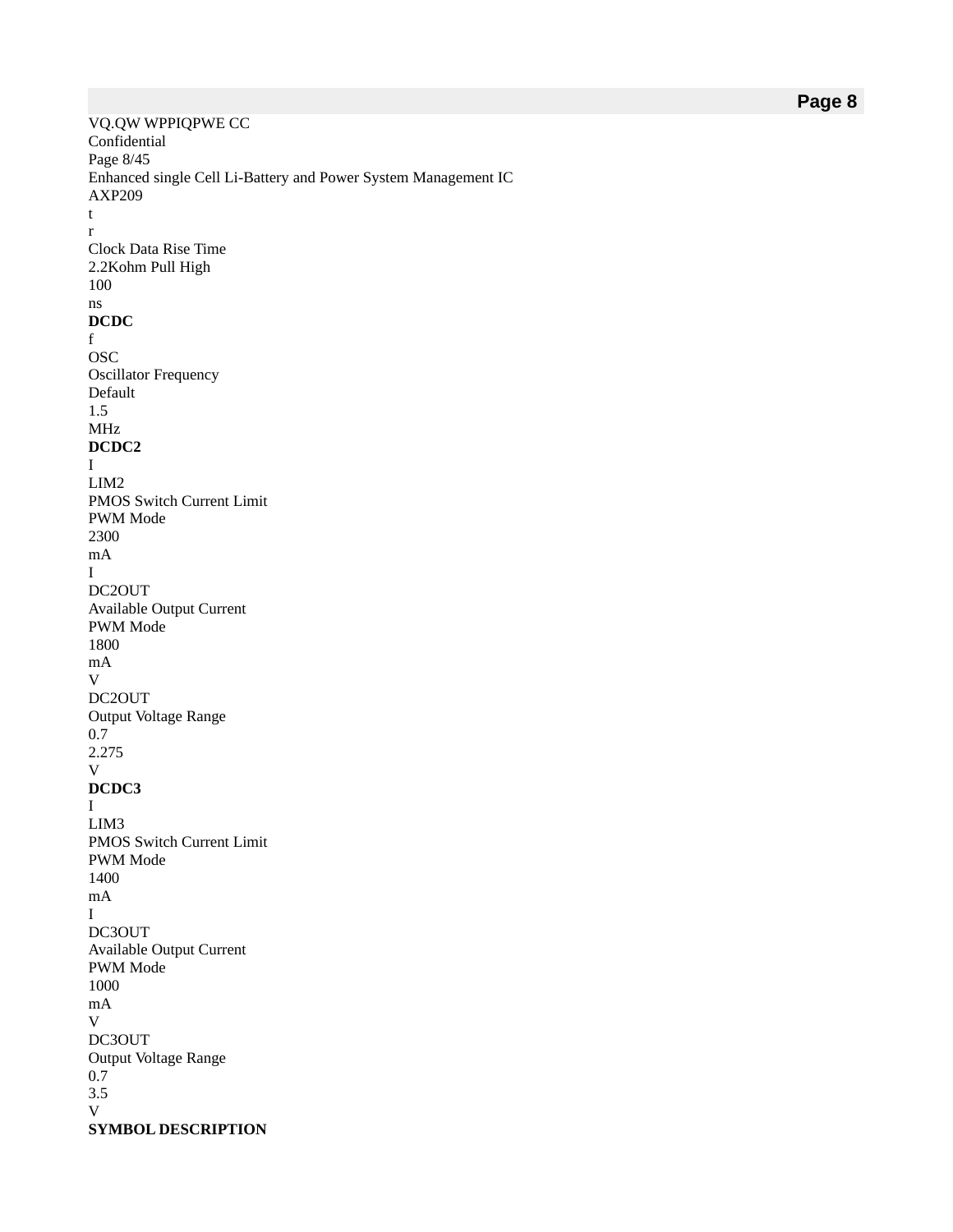**CONDITIONS MIN TYP MAX UNITS LDO1** V LDO1 Output Voltage I LDO1  $= 1mA$ -1% 1.3 3.3 1% V I LDO1 Output Current 30 mA **LDO2** V LDO2 Output Voltage I LDO2  $= 1mA$ 1.8 3.3 V I LDO2 Output Current 200 mA PSRR Power Supply Rejection Ratio I LDO2 = 60mA, 1KHz TBD dB e N Output Noise ,20-80KHz  $V_0 = 3V$ , Io = 150mA 28  $\mu\mathrm{V}$ RMS **LDO3** V LDO3 Output Voltage I LDO3  $= 1<sub>m</sub>A$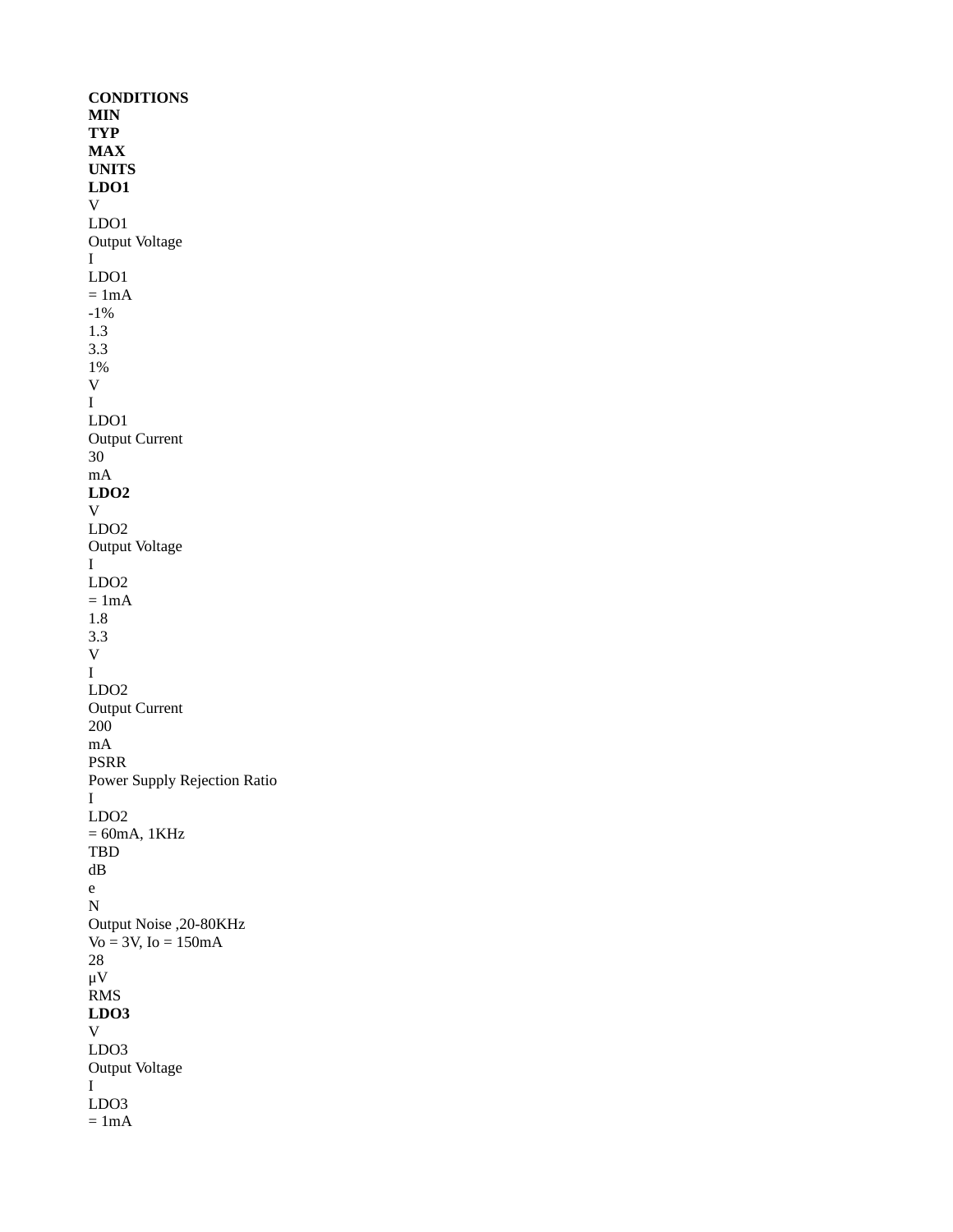0.7 3.5 V I LDO3 Output Current 200 mA PSRR Power Supply Rejection Ratio I LDO3 = 10mA, 1KHz TBD dB e N Output Noise ,20-80KHz  $V_0 = 1.8V$ , Io = 150mA TBD μV RMS **LDO4** V LDO3 Output Voltage I LDO3  $= 1mA$ 1.8 3.3 V I LDO3 Output Current 200 mA PSRR Power Supply Rejection Ratio I LDO3 = 10mA, 1KHz TBD dB e N Output Noise ,20-80KHz  $V_0 = 1.8V$ , Io = 150mA 18 μV RMS **LDO5** V LDO5 Output Voltage I LDO5  $= 1<sub>m</sub>A$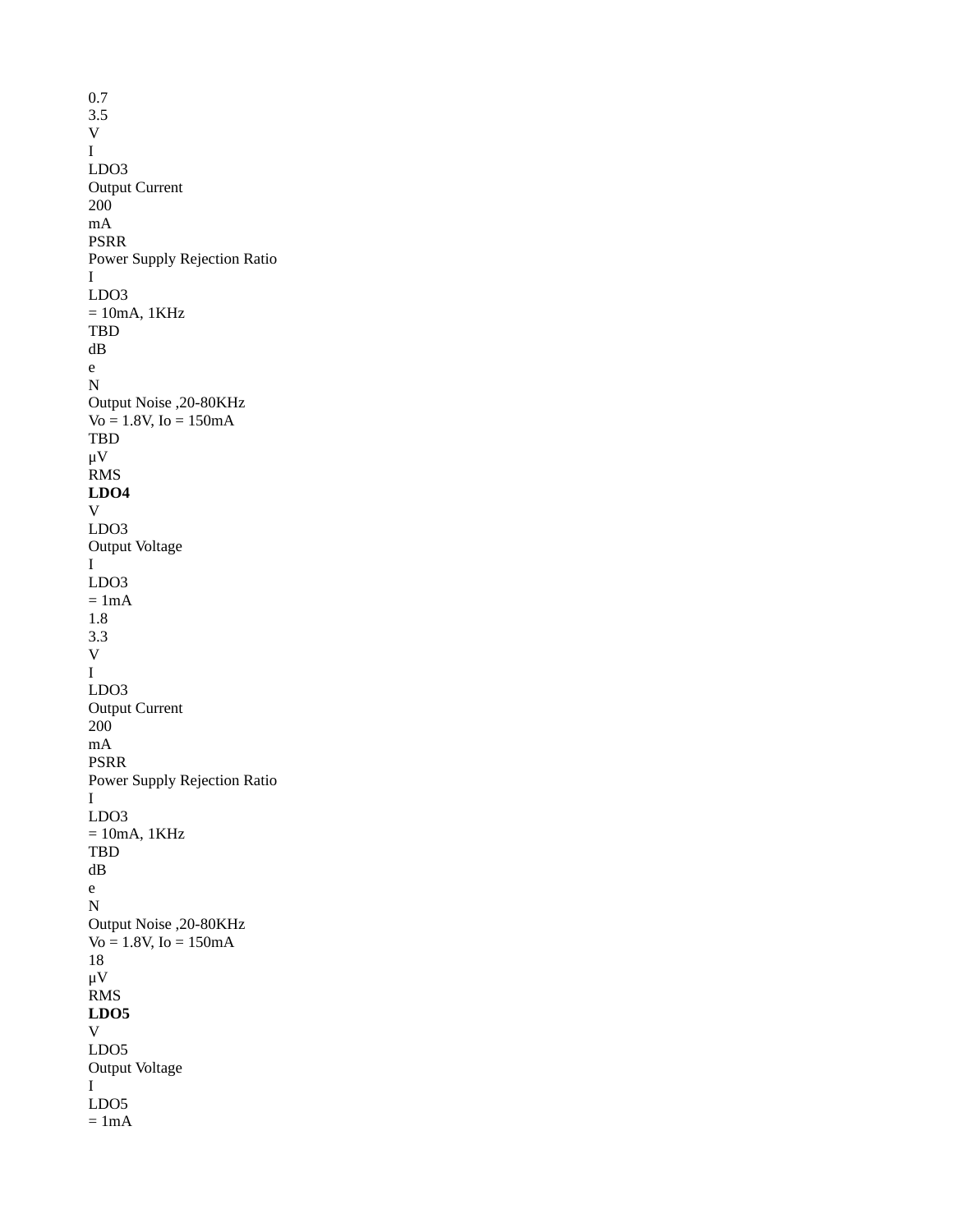1.5 3.3 V I LDO5 Output Current 50 mA PSRR Power Supply Rejection Ratio I LDO5  $= 10$ mA, 1KHz TBD dB e N Output Noise ,20-80KHz  $V_0 = 1.8V$ , Io = 30mA 18 μV RMS

VQ.QW WPPIQPWE CC Confidential Page 9/45 Enhanced single Cell Li-Battery and Power System Management IC AXP209 6. Typical Characteristics (Typical Characteristics) **DC-DC Efficiency vs. Load (3.8Vin) DC-DC Load Transient (Typical)**

VQ.QW WPPIQPWE CC Confidential Page 10/45 Enhanced single Cell Li-Battery and Power System Management IC AXP209 **DC-DC Ripple V REF vs Temperature**

VQ.QW WPPIQPWE CC Confidential Page 11/45 Enhanced single Cell Li-Battery and Power System Management IC AXP209 **V TRGT vs Temperature Off Mode Current vs V**

**Page 9**

**Page 10**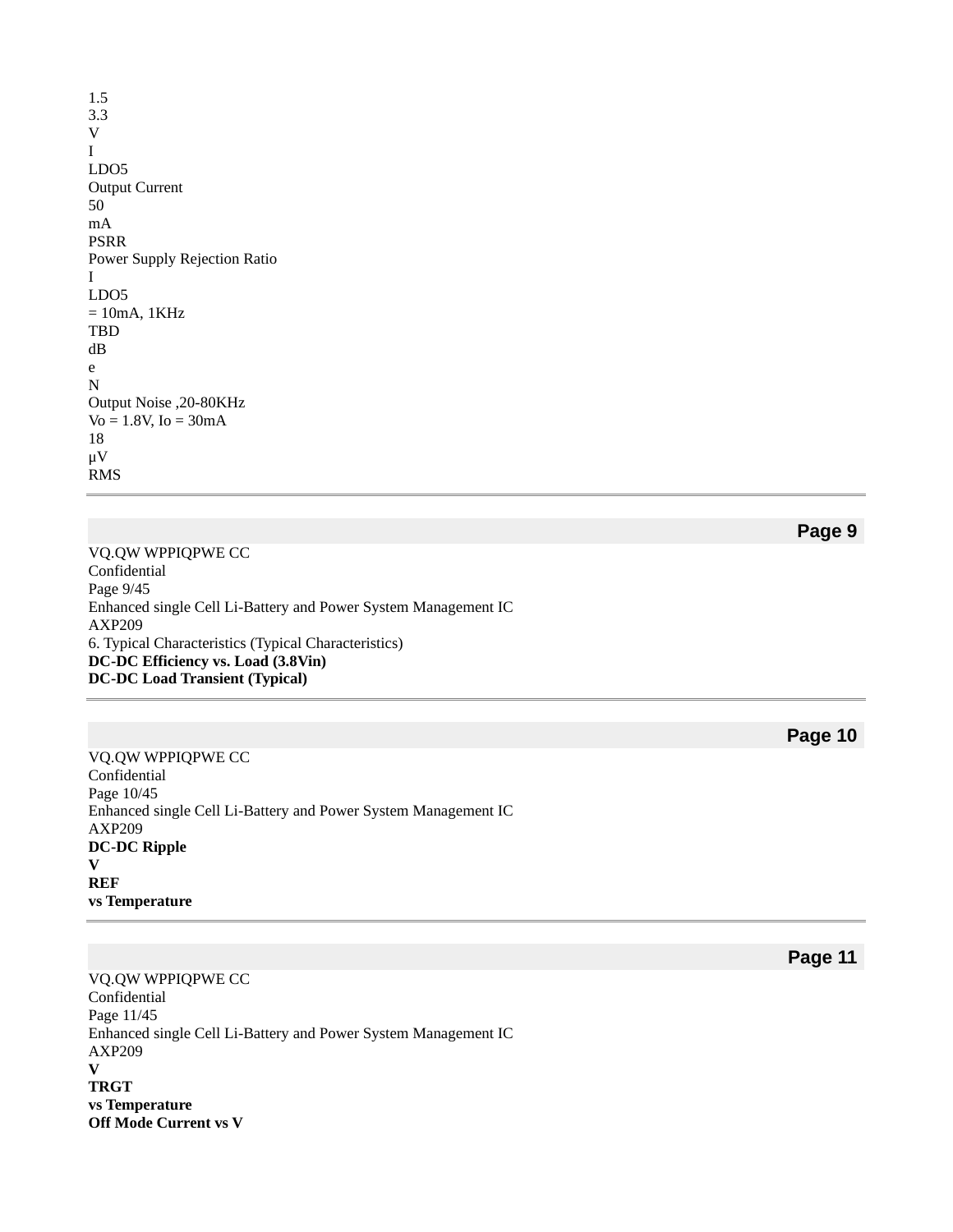**Page 12**

```
VQ.QW WPPIQPWE CC 
Confidential 
Page 12/45 
Enhanced single Cell Li-Battery and Power System Management IC 
AXP209 
7. The pins definition of (Pin Description) 
Num
Name
Type
Condition
Function Description
1 
SDA 
IO 
Data pin for serial interface, normally it connect a 2.2K 
resistor to 3.3VI / O power 
2 
SCK 
I 
it is the Clock pin for serial interface, normally it connect 
a 2.2K resistor to 3.3VI / O power 
3 
GPIO3 
IO 
REG9EH [7] 
GPIO 3 
4 
N_OE 
I 
Power output on / off switch 
GND: on; IPSOUT: off 
5 
GPIO2 
IO 
REG92H [2:0] 
GPIO 2 
6 
N_VBUSEN 
I 
VBUS to IPSOUT Selection 
GND: IPSOUT select VBUS 
High: IPSOUT do not select VBUS 
7 
VIN2 
PI 
DCDC2 input source 
8 
LX2 
IO 
Inductor Pin for DCDC2 
9 
PGND2 
G 
NMOS Ground for DCDC2
```
**BAT**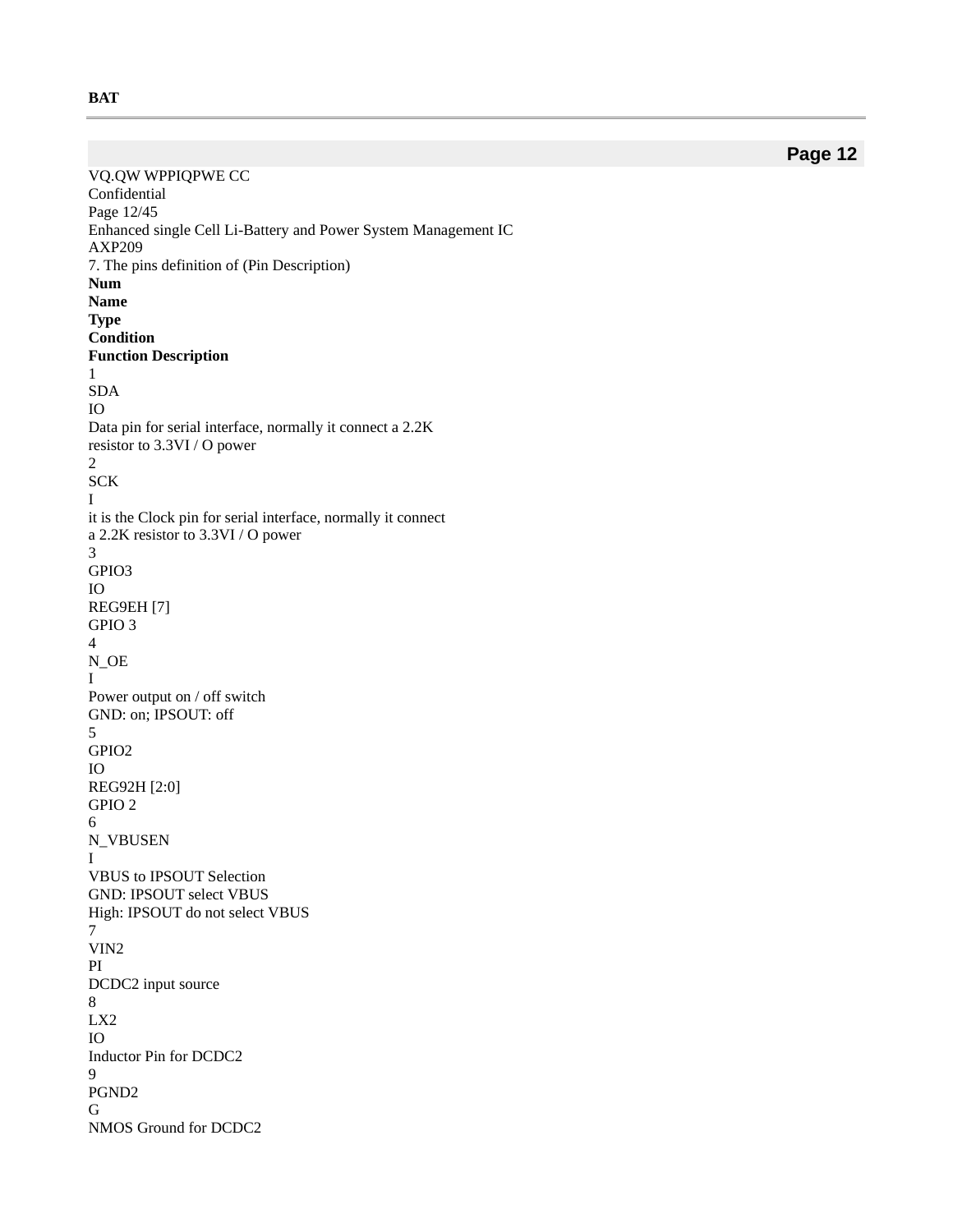10 DCDC2 I DC-DC2 feedback pin 11 LDO4 O Output Pin of LDO4 12 LDO2 O Output Pin of LDO2

**Page 13**

VQ.QW WPPIQPWE CC Confidential Page 13/45 Enhanced single Cell Li-Battery and Power System Management IC AXP209 13 LDO24IN PI Input to LDO2 and LDO4 14 VIN3 PI DCDC3 input source 15 LX3 IO Inductor Pin for DCDC3 16 PGND3 G NMOS GND for DCDC3 17 DCDC3 I Feed back to DCDC3 GPIO 1 18 GPIO1 IO REG93H [2:0] ADC Input GPIO 0 Low noise LDO / Switch 19 GPIO0 IO REG90H [2:0] ADC Input 20 EXTEN O External Power Enable 21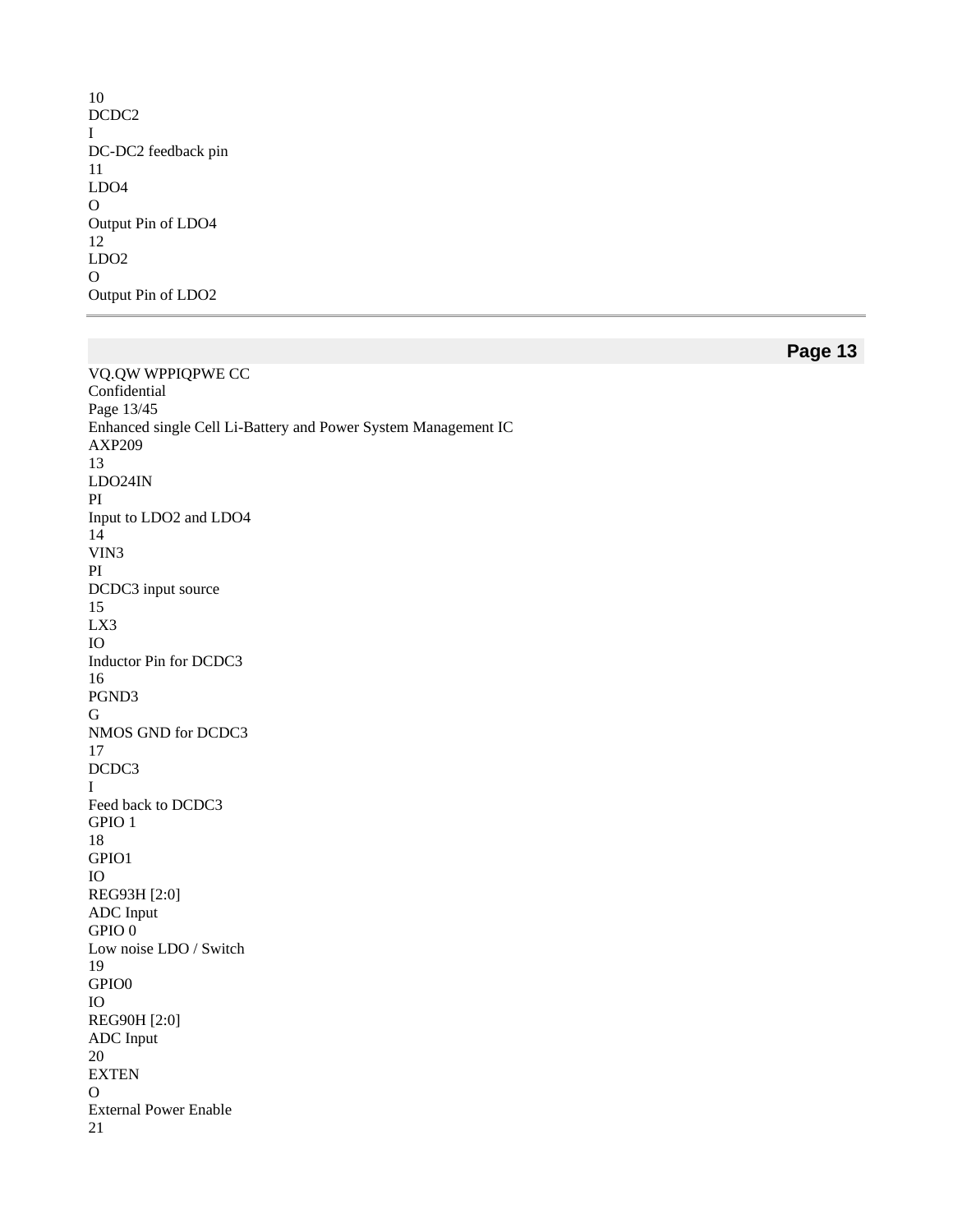APS PI Internal Power Input 22 AGND G Analog Ground 23 BIAS IO External 200Kohm 1% resistor 24 VREF O Internal reference voltage 25 PWROK O Power Good Indication OutPut 26 VINT PO Internal logic power, 2.5V 27 LDO1SET I It set the LDO1 default voltage. 28 LDO1 O LDO1 output, for Host RTC block 29 DC3SET I It set the DCDC3 default voltage 30 BACKUP IO Backup battery pin 31 VBUS PI USB VBUS input 32,33 ACIN PI Adapter input 34,35 IPSOUT IO Main Battery 36 CHGLED O charger status indication 37 TS I Battery Temperature sensor input or an external ADC input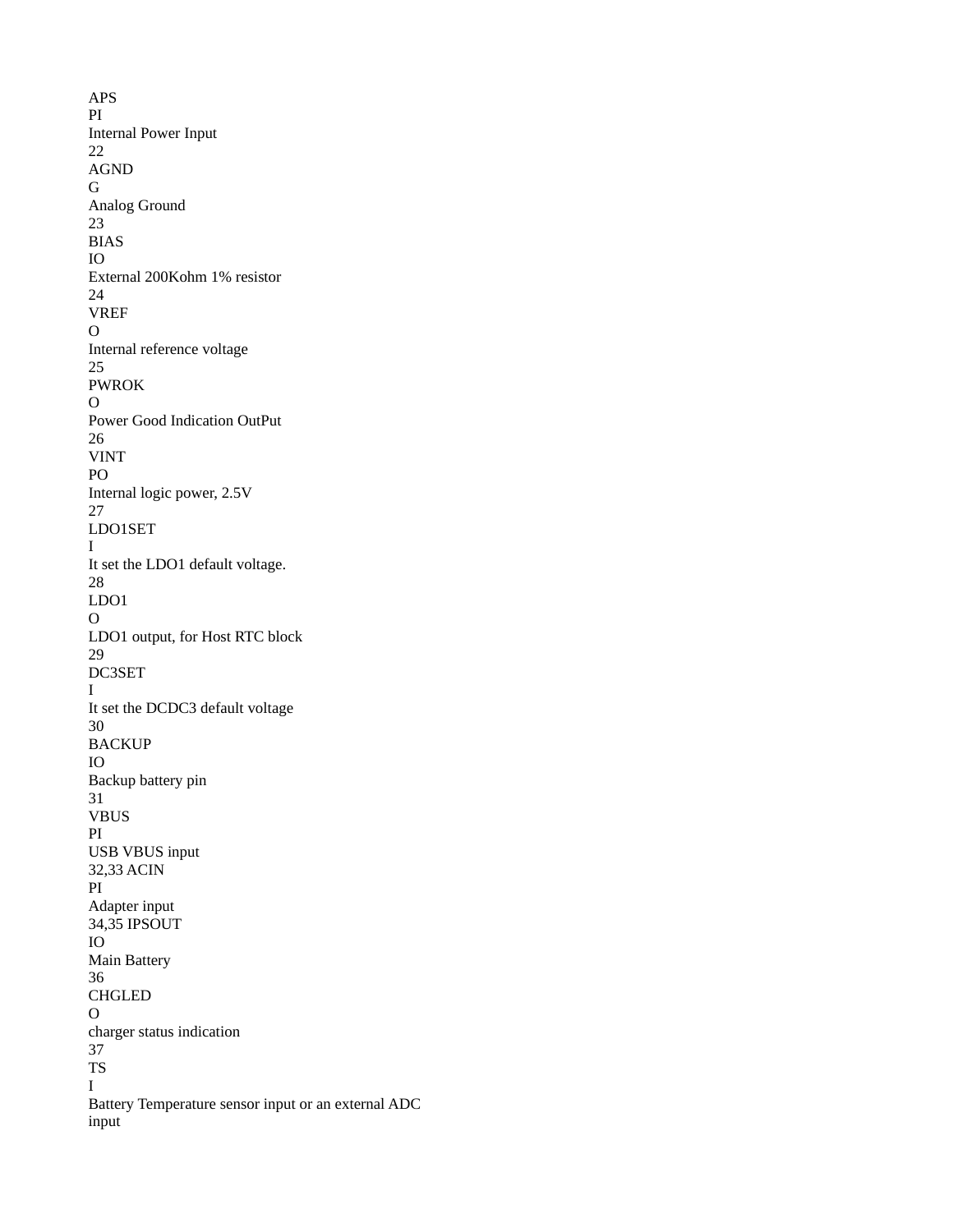38,39 BAT PO System power source 40 LDO3IN O LDO3 input source 41 LDO3 I Output Pin of LDO3 42 BATSENSE I Current sense port1 43 **CHSENSE** O Current sense port2 44 VIN1 PI DCDC1 input source 45 LX1 IO Inductor Pin for DCDC1 46 PGND1 G NMOS Ground for DCDC1 47 PWRON I Power On-Off key input, Internal 100k pull high to APS 48 IRQ / WAKEUP IO IRQ output or wakeup 49 EP G Exposed Pad, need to connect to system ground

VQ.QW WPPIQPWE CC Confidential Page 14/45 Enhanced single Cell Li-Battery and Power System Management IC AXP209 8. Functional Block Diagram (Functional Block Diagram) BAT Bat Temperature Monitor Output voltage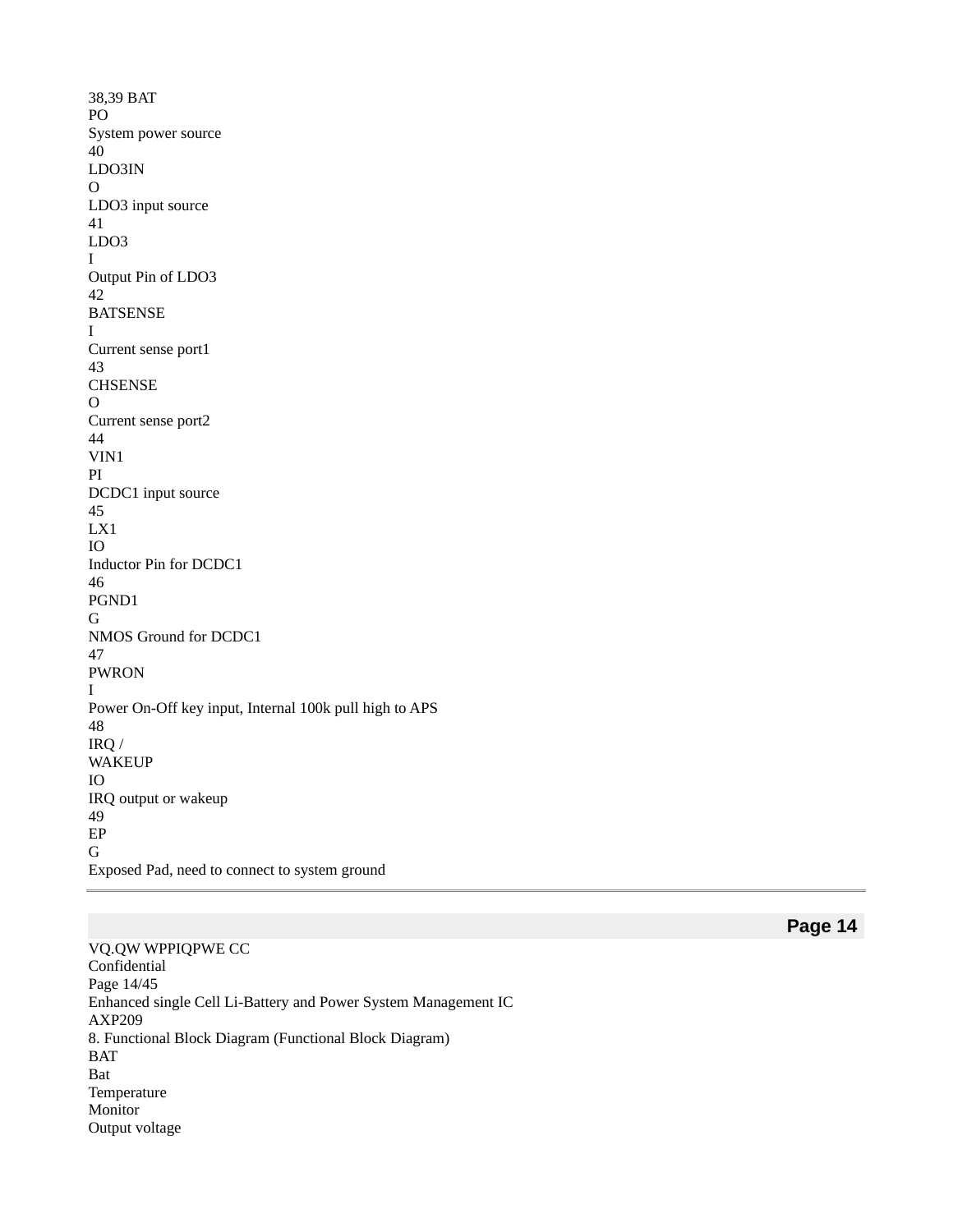monitor / LBO LDO2 DC-DC3 DC-DC2 Serial Interface LDO4 IPS IRQ SCK SDA VBUS IPSOUT APS Control Logic PWRON GPIO3 GPIO1 GPIO0/LDOio0 GPIO2 DC3SET PWROK AGND EP BATSENSE LDO1 LDO1SET Reference Voltage TS N\_VBUSEN ACIN Register **CHGLED** BIAS CHSENSE 12 bit ADC Current Monitor Voltage Monitor Temperature Monitor LDO2 LDO4 LDO1 LX2 DCDC2 PGND2 VIN2 LX3 DCDC3 PGND3 VIN3 VREF **BACKUP** LDO24IN VINT N\_OE PWM Charger LX1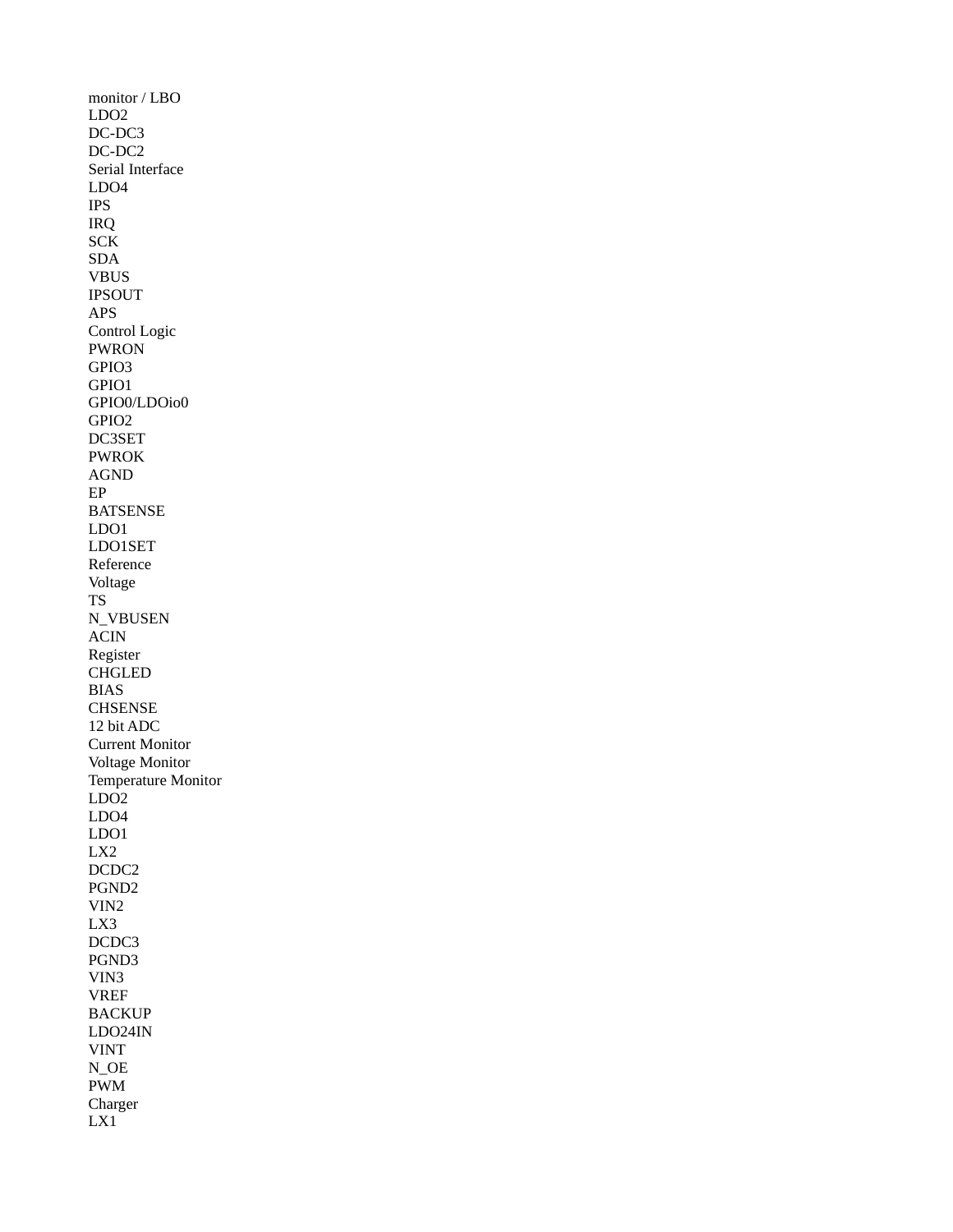| PGND <sub>1</sub> |
|-------------------|
| VIN1              |
| LDO3              |
| LDO3              |
| <b>EXTEN</b>      |
| LDO3IN            |

Shutdown (Power Off)

Boot.

PEK "long time is greater than IRQLEVEL in PEK interrupt service routine, Host will" register REG32H [7]

Write "1" to notify AXP209 enter the off state. AXP209 turn off all power except LDO1, output will enter the off state. , AXP209 will automatically shut down in the following cases:

1, the input voltage is too low, low electrical protection;

2, the load is too large causing the power supply output voltage is too low, overload protection;

## **Page 16**

VQ.QW WPPIQPWE CC

Confidential

Page 16/45

Enhanced single Cell Li-Battery and Power System Management IC

AXP209

3, the input voltage is too high, the overvoltage protection (as detailed in the "power path management section);

4, N\_OE from low to high, waiting for more than a set time (default 2S);

5, PEK time greater than OFFLEVEL (default 6S) the System automatically turn off the other output (can be omitted Reset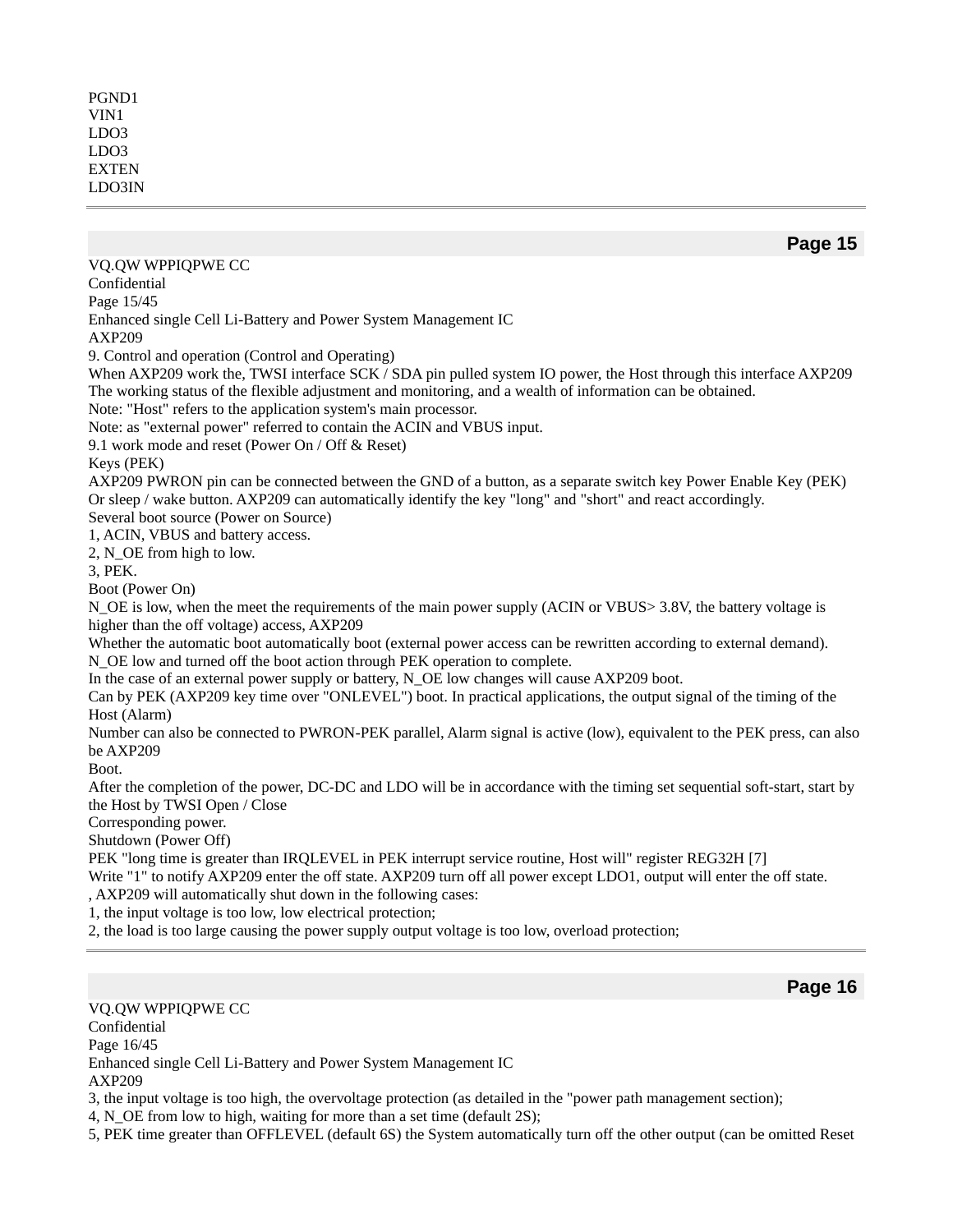button) except LDO1;

Automatic protection mechanism in AXP209 avoid application system disorders occur when the irreversible damage of the device is powered, so as to protect the entire

Systems.

Sleep and wake (Sleep and wakeup)

In the case of the boot, if the system needs to enter the Sleep mode, and a road or power output shut down or change to other

Voltage can REG31H [3] control, decide whether PEK key signal, GPIO0, GPIO1, GPIO2 GPIO3 rise Falling edge (As for the rising or falling edge or double-edge, by REG90H [7:6], REG92H [7:6], REG93H [7:6], and REG95H [7:6] setting) triggered wakeup, PMU outputs to the power supply voltage is restored to its default state, the brightest are shut down or change the electrical

Source in accordance with the provisions of the power-on timing in turn re-open.

Note: PEK IRQ (REG42H [1]), GPIO0 is the INPUT Edge IRQ (REG44H [0]), the GPIO1 the INPUT Edge the IRQ (REG44H [1]), GPIO2 INPUT Edge IRQ (REG44H [2]), GPIO3 INPUT Edge IRQ (REG44H [3]) must be Enable, in order to inform the host processor through the IRQ PIN exit Sleep state.

Follows for Sleep and wakeup mode control flow.

REG31H [3] write 1 Open the wake-up function, PMU record the REG12H settings Shutdown corresponding power or Regulating voltage Sleep and wait Wakeup occurs Wakeup? Power is restored to the default Output voltage values Y

N

VQ.QW WPPIQPWE CC Confidential Page 17/45 Enhanced single Cell Li-Battery and Power System Management IC AXP209 System reset function and output monitoring function (PWROK) AXP209 the PWROK can be used as a reset signal for the application system. In the boot process AXP209, PWROK output low Reaches the preset value when the output voltage of each power supply stability, PWROK is pulled up, the application of the system in order to achieve power-on reset. Application system during normal operation, AXP209 been monitoring the the brightest output voltage and load conditions, and overload or undervoltage In the case of pressure, PWROK immediately output low, the application system is reset to prevent malfunction and possible data error. 9.2 power path management (IPS) The the power input of AXP209 can from the lithium battery BAT for USB VBUS input, external power supply ACIN (such as the AC adapter AC Adapter), IPS according to the state of the external power supply and a lithium battery to select a suitable power distribution. o When only access the lithium battery, no external power supply input, using the lithium battery-powered; o When you access an external power supply (VBUS or ACIN), priority in the use of an external power supply; o battery connection the case, when the external power supply is removed immediately "seamless" turn powered by lithium batteries; o When the VBUS and ACIN both simultaneously access priority ACIN powered and rechargeable Li-ion battery; o If the ACIN driving ability is not enough, it will open the VBUS pathway timely, ACIN / VBUS common power supply; o If the drive capacity is still insufficient, it will reduce the charge current until 0, then supplement with battery-powered;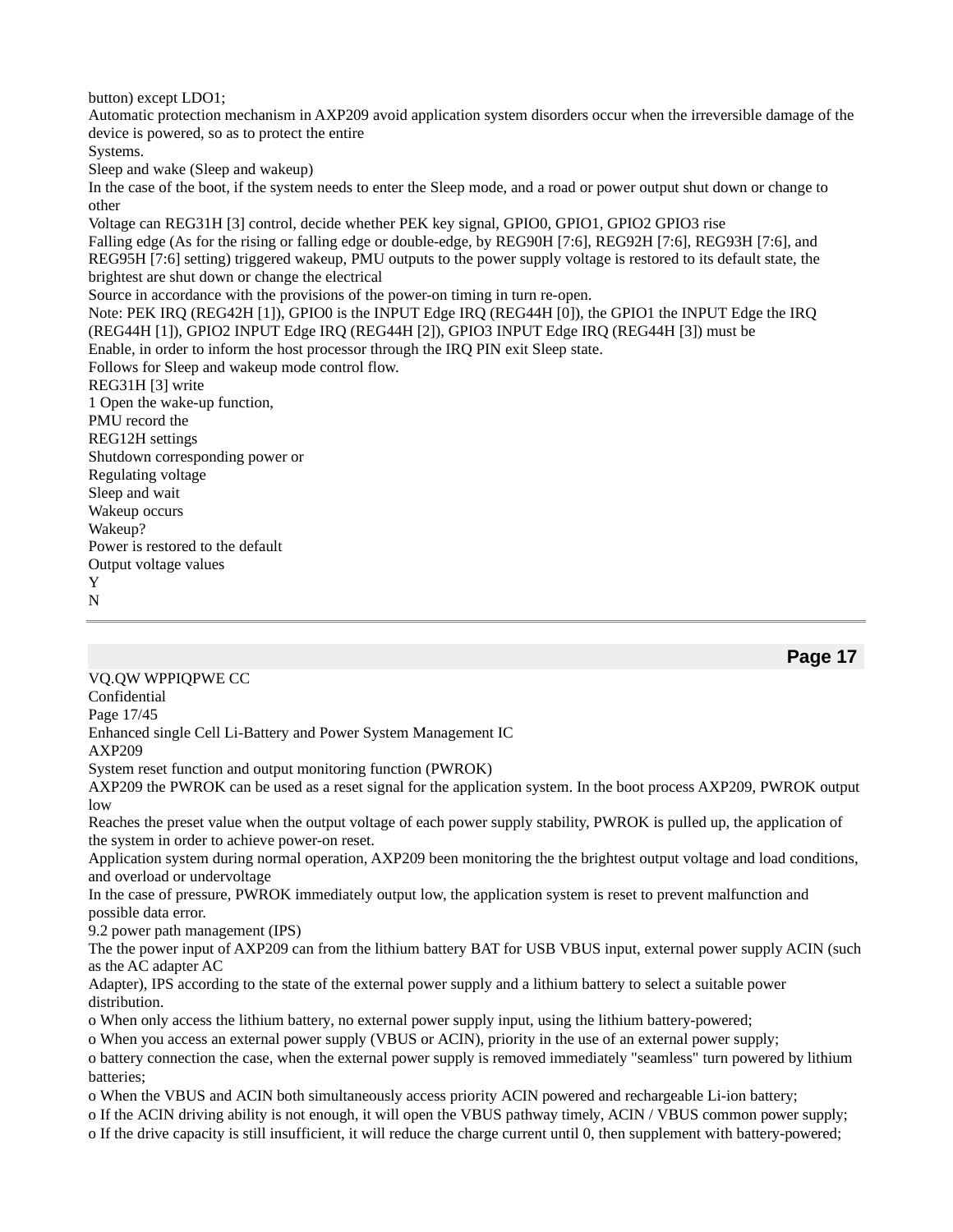The compatibility of the input power can thus greatly enhance the system for different external drive capability, without the manufacturers provide special custom adapter.

See the following icons:

As shown above, the when ACIN load capacity is insufficient, IPSOUT voltage decreased BAT from charging into the discharge with ACIN

Together with the load current.

**Page 18** VQ.QW WPPIQPWE CC Confidential Page 18/45 Enhanced single Cell Li-Battery and Power System Management IC AXP209 The Host can through TWSI access the internal register of AXP209 to set the parameters of the IPS and read their feedback. Limited voltage / current limiting mode and direct mode In order not to affect the USB communication VBUS pathway default in the the VBUS voltage limiter mode ". In this mode, AXP209 will VBUS The voltage is maintained at a set reference voltage V HOLD Above, in order to meet the USB specification. V HOLD Default is 4.4V, is available in register Reg30H [5:3] to adjust. If the system limit demand, the size of the current drawn from the USB VBUS provides a current limiting modes to choose from (see register REG30H [1]), the current limit optional 900mA/500mA/100mA (register Reg30H [0]). If the system is USB powered and do not mind USB communication, or using a USB power adapter, you can modify the register REG30H [6] AXP209 set VBUS through mode ", this time AXP209 priority to meet the electricity needs of the application system. When the USB Host drive capacity is too weak or the system power consumption is too strong and the VBUS voltage is below V HOLD , AXP209 will issue an IRQ inform Host VBUS The power supply capacity is weak, indicating the USB communication may be affected by the decision of the follow-up action by the Host software. The reaction of AXP209 external power supply into AXP209 can automatically detect the insertion operation of the external power supply. When will automatically determine the external electric AXP209 detected after the external power supply into Source is available, and the results are provided in the corresponding register, also issued IRQ, notifying the Host. Register status bit on the external power supply and their meanings are shown in the following table: The status bits of the register Meaning Register REG00H [7] Indicates external adapter power ACIN Register REG00H [6] The ACIN is available indicates that the external adapter power Register REG00H [5] Indicates external power supply VBUS Register REG00H [4] Indicates that the external power supply VBUS availability Register REG00H [3] The instructions access external power supply VBUS VBUS voltage is above V HOLD Register REG00H [1] Indicates that the external power supply ACIN / the VBUS is whether in the short-circuit on the PCB Register REG00H [0] Indicate whether the system is triggered by the ACIN / VBUS boot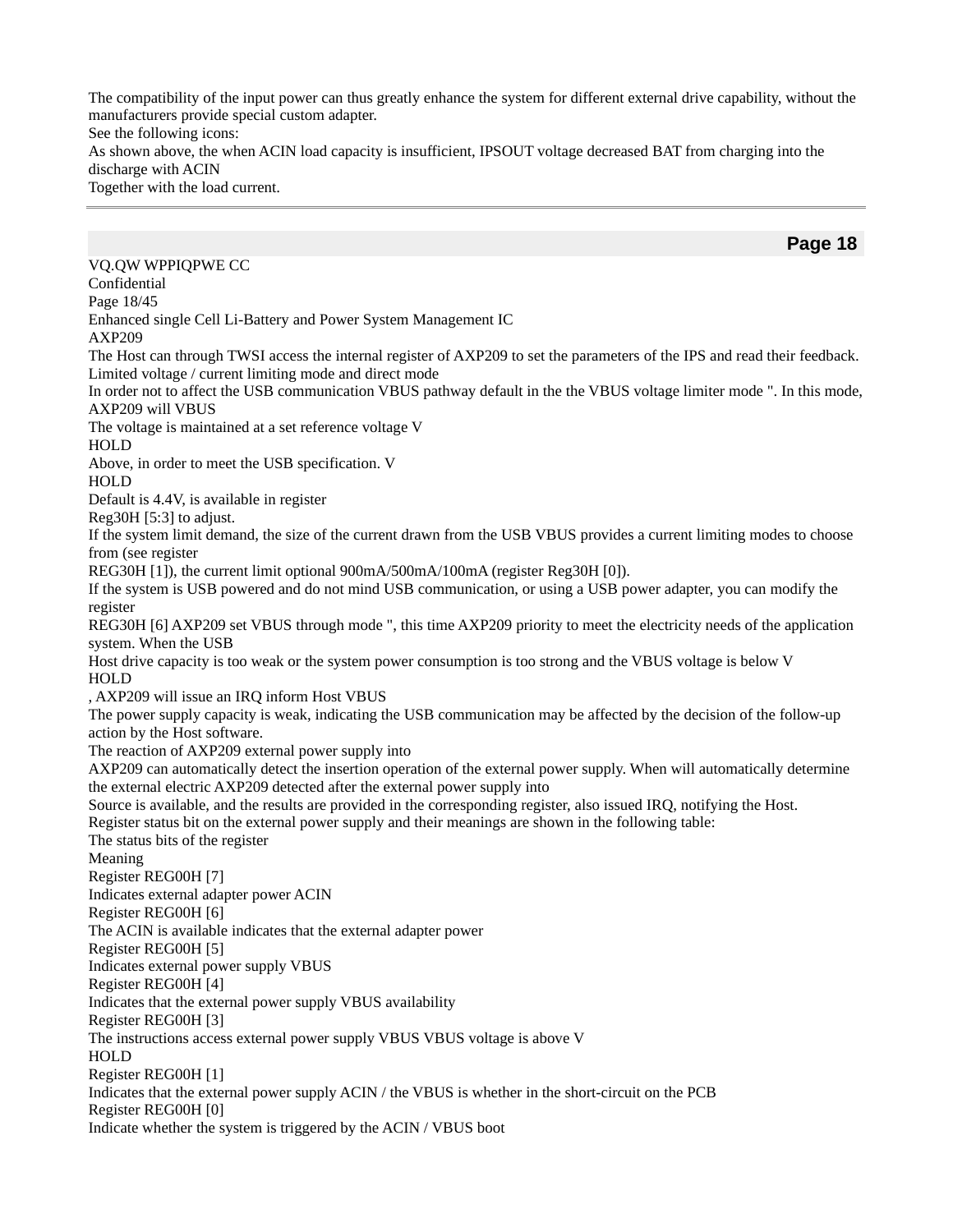Instructions access an external power supply VBUS VBUS voltage is higher than V

HOLD

"This flag allows the Host to the receipt of IRQ7

When (referring to the VBUS power supply capacity is weak), judge VBUS pulled low because the load on the system access or external power voltage is lower than the

V

HOLD

Host software, making it easy to decide is to continue working in the pressure-limiting mode or changed to pass-through mode.

The choice of whether the VBUS as an input power

AXP209 whether selection VBUS input power will be N\_VBUSEN and register REG30H [7] to decide:

## **N\_VBUSEN**

**REG30H [7]** Input power Meaning Low 0 VBUS VBUS valid ACIN selection Low 1 VBUS The VBUS valid when VBUS as input power

**Page 19**

VQ.QW WPPIQPWE CC Confidential Page 19/45 Enhanced single Cell Li-Battery and Power System Management IC AXP209 High 1 VBUS High 0 ACIN / BAT Not to use VBUS Low-battery warning, and low power protection (automatic shutdown) AXP209 can set the low-battery warning voltage V WARNING And automatic shutdown voltage V **OFF** And system power their comparison. Once found System power is lower than V WARNING , On the issue IRQ19/IRQ20. If APS is lower than V **OFF** , AXP209 automatically enters shutdown mode, turn off The output all except LDO1. V WARNING Two tranches set: LEVEL1/LEVEL2 application for the two tranches of alarm definitions different tips, such as Level1 For suggesting that lack of electricity, Level2 prompted the impending shutdown. V WARNING And V **OFF**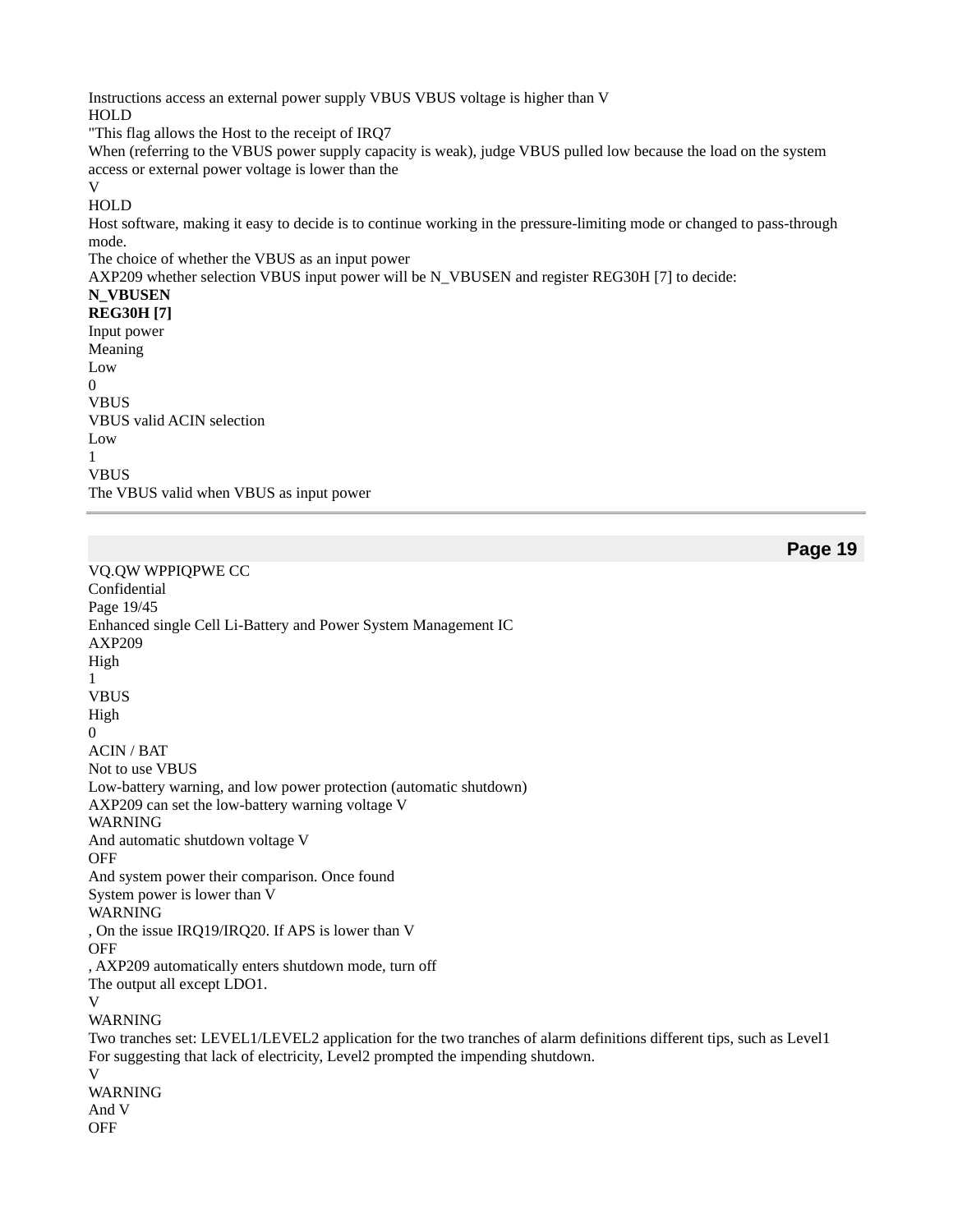The default values in the register REG3AH REG3BH REG31H [2:0] settings.

Overvoltage protection

When the external power supply voltage exceeds 6.3V, AXP209 issue IRQ1 / 4, prompting an external power supply overvoltage. When an external power supply more than 7V, AXP209

Automatic shutdown.

9.3 Adaptive PWM charger (Adaptive PWM Charger)

AXP209 integrated a constant current / constant voltage PWM charger can automatically control the charging cycle, the built-in security clock can automatically stop

Stop charging without processor intervention. This charger can be based on the power consumption of the system automatically adjusts the charging current, and also with battery detection Trickle

Charging and activate the function, built-in temperature detection circuit can automatically reduce the charge current when the temperature is too high or too low.

The integration of the PWM charger system power consumption and battery fast charging, relatively traditional linear charger module

Greatly improved efficiency, thereby reducing energy consumption, system temperature rise be greatly improved. Adaptive charging process start

Charger default is enable the state to shut down (by setting register see "register REG33H). When external power access After, AXP209 first determine whether the external power supply can be used for charging, when subject to the conditions of the external power is available, and the charging function is turned on,

The AXP209 automatically start the charging process, the IRQ issue to Host the beginning of the charging process. CHGLED pin output low,

Can drive external LEDs indicate the charging status.

Charging process voltage and current diagram

**Page 20**

VQ.QW WPPIQPWE CC Confidential Page 20/45 Enhanced single Cell Li-Battery and Power System Management IC AXP209 I **TRKL** V **TRKL** I CHRG  $V$ TRGT Two flags voltage V TRGT , Charging target voltage. V TRGT By register settings, the default is 4.2V (see "Register REG33H [6:5]"). At the same time, In the external power supply voltage is low, AXP209 will automatically adjust the the charging target voltage. V RCH Automatically re-charging voltage. V RCH  $= V$ TRGT -0.1V. Charging current The charging current can register REG33H [3:0] settings, the default value is 500mA or 1200mA. Charging process If the battery voltage is lower than 3.0V, the charger automatically enters precharge mode, the charging current to the default value of 1/10. If within 40 minutes (this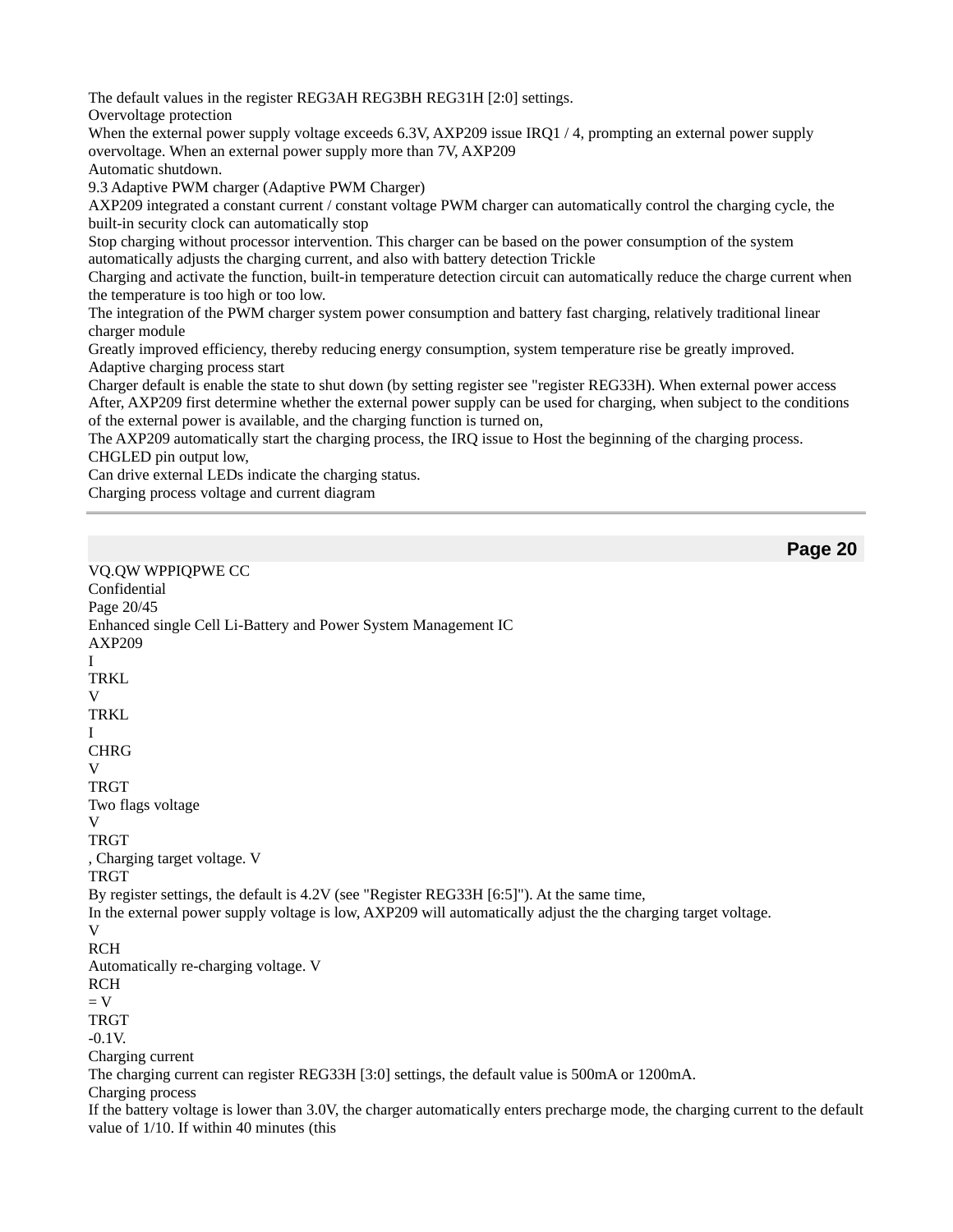A time to adjust, see "the register REG34H), the battery voltage is still not reached 3.0V, the charger automatically enters battery activation patterns.

The specific details see "battery active mode.

Once the battery voltage is higher than 3.0V, the charger into the constant current mode. If the charging current is less than 65% of the default, the system sends

IRQ17 this notification external power drive capability, the charging current does not reach the set value, which will extend the charging time, if you want to

Faster fully charged, it is recommended to replace the stronger power or turn off the power consumption function.

When the battery voltage reaches the target voltage V

TRGT

From the constant current mode, the charger enters the constant charge current decreases.

The end of the charge cycle when the charge current is less than the default value of 10% or 15% (can be set, see "registers REG33H"), charging stop

Ended, when charging is completed, AXP209 will issue IRQ18, CHGLED pin stop indicates the charging status. When the battery voltage drops below the lower V

RCH

Will start automatically recharge while issuing IRQ17.

**Page 21**

VQ.QW WPPIQPWE CC Confidential Page 21/45 Enhanced single Cell Li-Battery and Power System Management IC AXP209 In the non-pre-charging mode, if at 480 minutes (this time can be adjusted, see "register REG34H), the charging cycle did End, the battery charger will automatically enter active mode. Battery activation patterns , AXP209 will be issued from either the pre-charging mode or from entering the battery from the constant current charging mode activation mode (timer timeout case) IRQ10, indicates that the battery may be damaged. Activated in the battery mode, Charger always smaller current to charge the battery, if the battery voltage reaches V RCH , Exit Active mode, also issued IRQ11. AXP209 in register REG01H indicate battery charger is in active mode. **CHGLED** Used to indicate charging status and alarm CHGLED pin, it has four states: is charging, not charging, battery abnormal alarm and external Supply overvoltage alarm. CHGLED NMOS Open Drain (open-drain type) output through a current limiting resistor to directly drive a The light emitting diodes to display the status of the four. Two methods of work but it has shown in the following table: REG34H [4] state Performance Note Charging low Not charging high impedance Battery abnormal 1Hz blinking charger into the battery activation patterns, or the battery temperature is too high, too low  $\Omega$ **Overvoltage** 4Hz flashing external power supply input voltage is too high Charging 1Hz blinking Can not charge high impedance No external power supply Not charging low 1 **Overvoltage** 4Hz flashing external power supply input voltage is too high or the battery temperature is too high, too low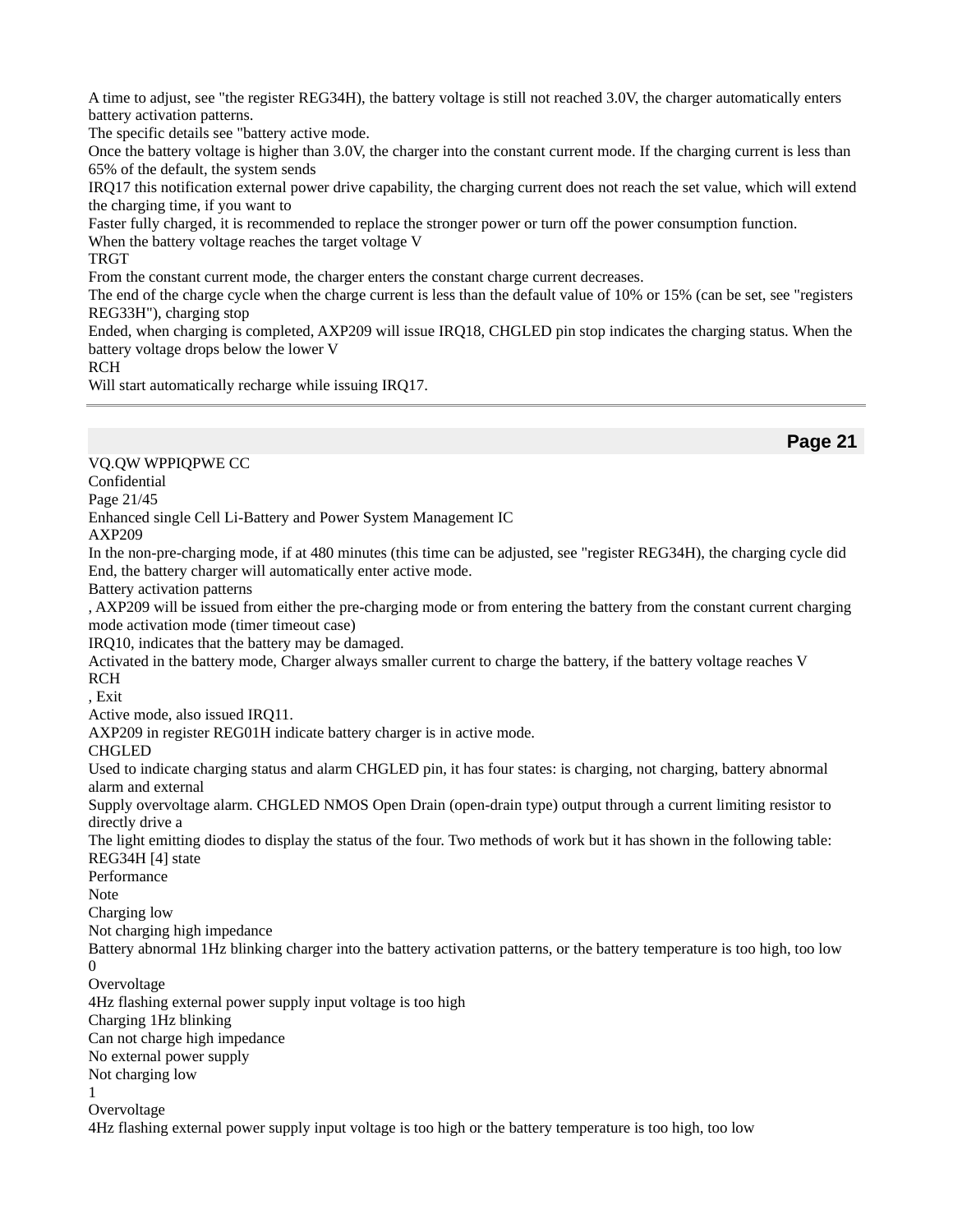Battery temperature detection In charge / process, AXP209 by a temperature-sensitive resistor in the TS pin external monitor battery temperature. Circuit schematic, such as The following figure:

VQ.QW WPPIQPWE CC

| Confidential                                                                                                                                   |
|------------------------------------------------------------------------------------------------------------------------------------------------|
| Page 22/45                                                                                                                                     |
| Enhanced single Cell Li-Battery and Power System Management IC                                                                                 |
| <b>AXP209</b>                                                                                                                                  |
| <b>NTC</b>                                                                                                                                     |
| <b>TS</b>                                                                                                                                      |
| <b>BAT</b>                                                                                                                                     |
|                                                                                                                                                |
| C <sub>2</sub>                                                                                                                                 |
| 10uF                                                                                                                                           |
| <b>GND</b>                                                                                                                                     |
| In the figure above, VTH / VTL door for high temperature and low temperature limit set, respectively, through the register                     |
| REG38H/39H/3CH/3DH settings                                                                                                                    |
| VTE = 0.2V. Suggested that the temperature-sensitive resistor selected 25 $^{\circ}$ C 10Kohm, accuracy 1% NTC temperature                     |
| sensitive resistor. AXP209 will be sent on the TS pin                                                                                          |
| Constant current, this current can be set to 20uA, 40uA, 60uA, 80uA four (see register REG84H), in order to adapt to<br>different NTC electric |
|                                                                                                                                                |
| Resistance. This current flowing through the temperature-sensitive resistor to obtain a detection voltage, AXP209 ADC                          |
| measured voltage value and to be compared with the set value, thereby                                                                          |
| Issue the corresponding IRQ or suspend charging.                                                                                               |
| Temperature sensitive resistor is too large or too small, you can be in its path in parallel or in series on the extra resistance,             |
| in order to expand its detection range.                                                                                                        |
| If the battery does not have a temperature-sensitive resistor, the TS pin is connected to the ground, this time AXP209                         |
| automatically disable the battery temperature monitoring function.                                                                             |
| <b>Battery detection</b>                                                                                                                       |
| The AXP209 will automatically detect whether the battery and identification in the register (see register REG01H), and                         |
| issuing IRQ13 IRQ14.                                                                                                                           |
| Battery detection by Host control to open or close the (see register REG32H).                                                                  |
|                                                                                                                                                |
| 9.4 battery backup (Backup Batttery)                                                                                                           |
| AXP209 support backup battery use and charging without mains (BAT / ACIN / VBUS) exist, LDO1 input source select an                            |
| alternate                                                                                                                                      |
| Battery, and its output is used to maintain the system real-time clock circuit.                                                                |
| When the main power is present, by setting REG35H [7] spare battery charging its target voltage defaults to 3.0V (by                           |
| REG35H [6:5] is set), the default charging current of 200uA (also by REG35H [1:0] setting).                                                    |
|                                                                                                                                                |
|                                                                                                                                                |
| Page 23                                                                                                                                        |
| VQ.QW WPPIQPWE CC                                                                                                                              |
| Confidential                                                                                                                                   |
| Page 23/45                                                                                                                                     |
| Enhanced single Cell Li-Battery and Power System Management IC                                                                                 |
| <b>AXP209</b>                                                                                                                                  |
| 9.5 multi-channel power output (Multi-Power Outputs)                                                                                           |
| Multiple output voltage AXP209 provider and the feature list is as follows:                                                                    |
|                                                                                                                                                |
| Output path                                                                                                                                    |
| <b>Type</b>                                                                                                                                    |
| Default voltage                                                                                                                                |
| Application examples                                                                                                                           |
| Drive capability                                                                                                                               |
| DCDC2                                                                                                                                          |
| <b>BUCK</b>                                                                                                                                    |
|                                                                                                                                                |
|                                                                                                                                                |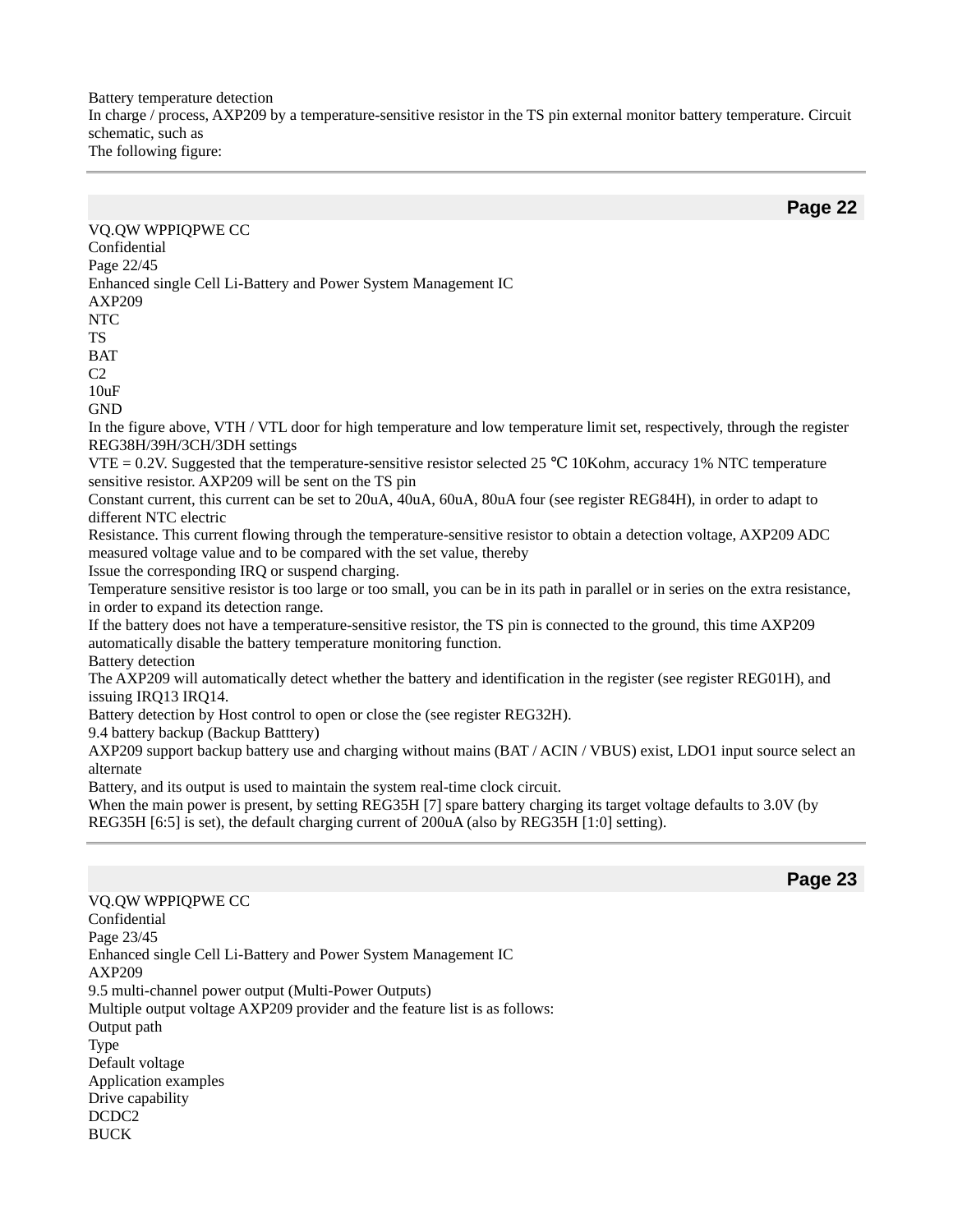Can be set 1.25Vcore 1600 mA DCDC3 BUCK Can be set 2.5Vddr 700 mA LDO1 LDO Can be set RTC 30 mA LDO2 LDO Can be set Analog / FM 200 mA LDO3 LDO Can be set 1.3V PLL 200 mA LDO4 LDO Can be set 1.8V HDMI 200 mA LDO5 LDO Can be set Vmic 50 mA AXP209 contains 2-channel synchronous buck DC-DC Road LDO, a variety of start timing and control. The operating frequency of the DC-DC Mo That 1.5MHz, by setting registers to adjust the peripheral use of small inductors and capacitive elements. Two DC-DC can be set Into PWM mode or automatic mode (by AXP209, automatic switching) based on the size of the load, see "register REG80H". DC-DC2 / 3 DCDC3 output voltage range of 0.7-3.5V, DCDC2 output voltage of 0.7-2.275V, by register settings (see "register REG23H 27H "). DCDC2 / 3 output capacitor recommended small ESR 10uF X7R ceramic capacitors; When the output voltage is set to 2.5V or more, pushing Recommended 2.2uH inductor 4.7uH inductor recommended below 2.5V, inductor saturation current need is greater than this maximum demand of power path Seeking for more than 50% of the current. The following is a list of recommended inductance and capacitance: Inductance Model Current specifications DC resistance Murata LQH55PN2R2NR0 2100mA@2.2uH 30mOhm Murata LQH55PN4R7NR0 1400mA@4.7uH 60mOhm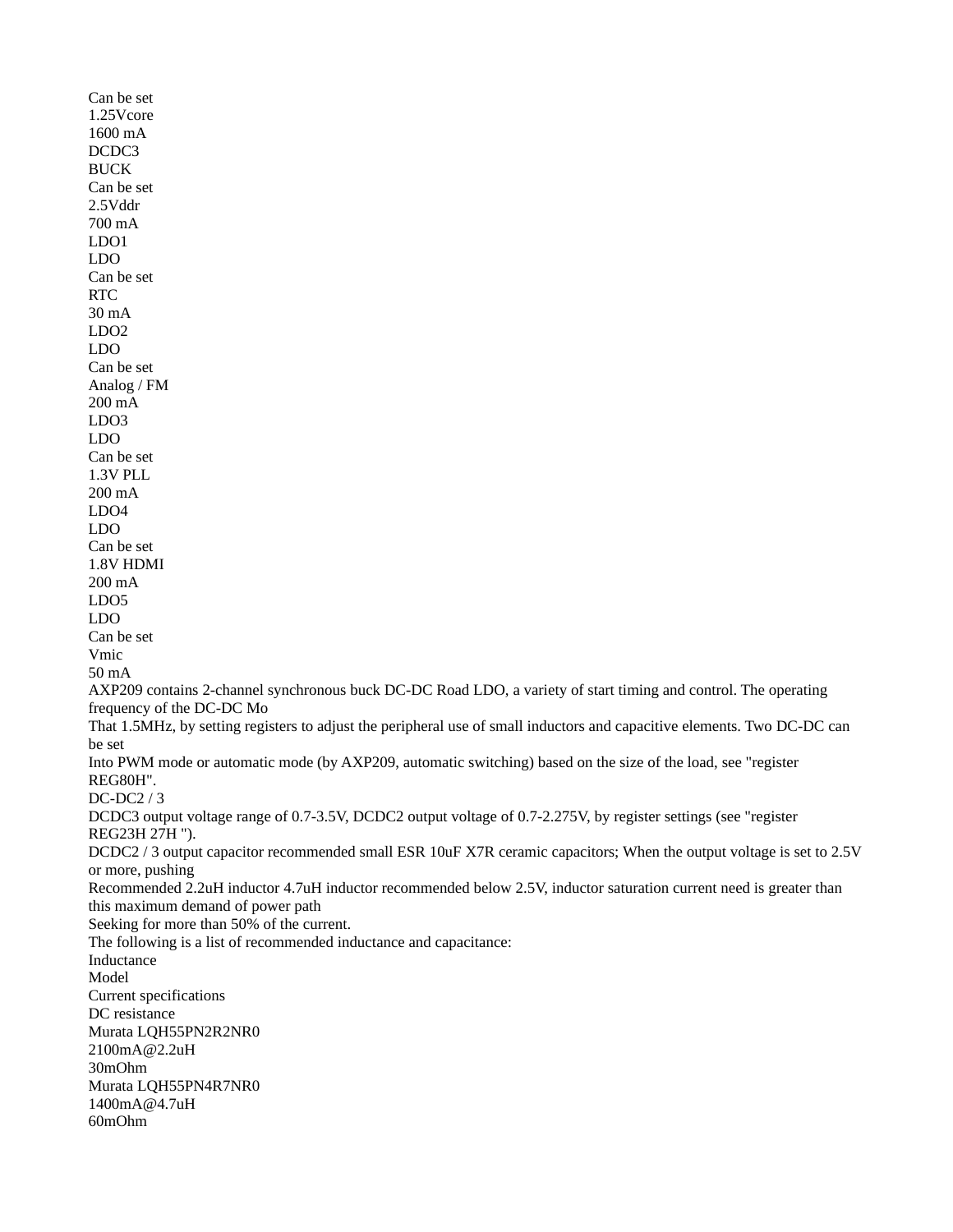Murata LQH44PN2R2MP0 2000mA@2.2uH 49mOhm Murata LQH44PN4R7MP0 1700mA@2.2uH 80mOhm TDK VLF5010ST-2R2M2R3 2700mA@2.2uH 41mOhm TDK VLF5014ST-4R7M1R7 1700mA@4.7uH 98mOhm TDK SLF6045T-4R7N2R4-3PF 2400mA@4.7uH 27mOhm Capacitance Model Temperature characteristics **Tolerance** TDK C2012X5R0J475K X5R/X7R 10% @ 4.7uF TDK C2012X5R0J106K X5R/X7R 10% @ 10uF Murata GRM31E71A475K X7R 10% @ 4.7uF Murata GRM21E71A106K X7R 10% @ 10uF Murata GRM31E71A106K X7R 10% @ 10uF

**Page 24**

VQ.QW WPPIQPWE CC Confidential Page 24/45 Enhanced single Cell Li-Battery and Power System Management IC AXP209 LDO1 LDO1 never open, can provide uninterrupted power supply for the application of the system's real-time clock (RTC) circuit, the drive capacity of 30mA. LDO2/3/4 LDO2 / 4 low output noise 18uVrms, the applications of analog circuits provide power. LDO3 systems such as SRAM Or PLL provides power. Drive capability of 200mA. LDO5 LDO5 using the design of low-noise output drive capacity of 50mA. Soft-start (Soft Start) Soft-start output DC-DC and LDO support the establishment of the way, to avoid the impact of the sudden change of the current input pathway startup. Self-diagnosis: load monitoring and limiting protection DC-DC and LDO load monitoring and limiting function, when the load current exceeds its drive capacity, the output voltage will Drop, in order to protect the internal circuit. Two DC-DC output voltage is lower than 85% of the set voltage, AXP209 automatic shutdown. Within the system at the same time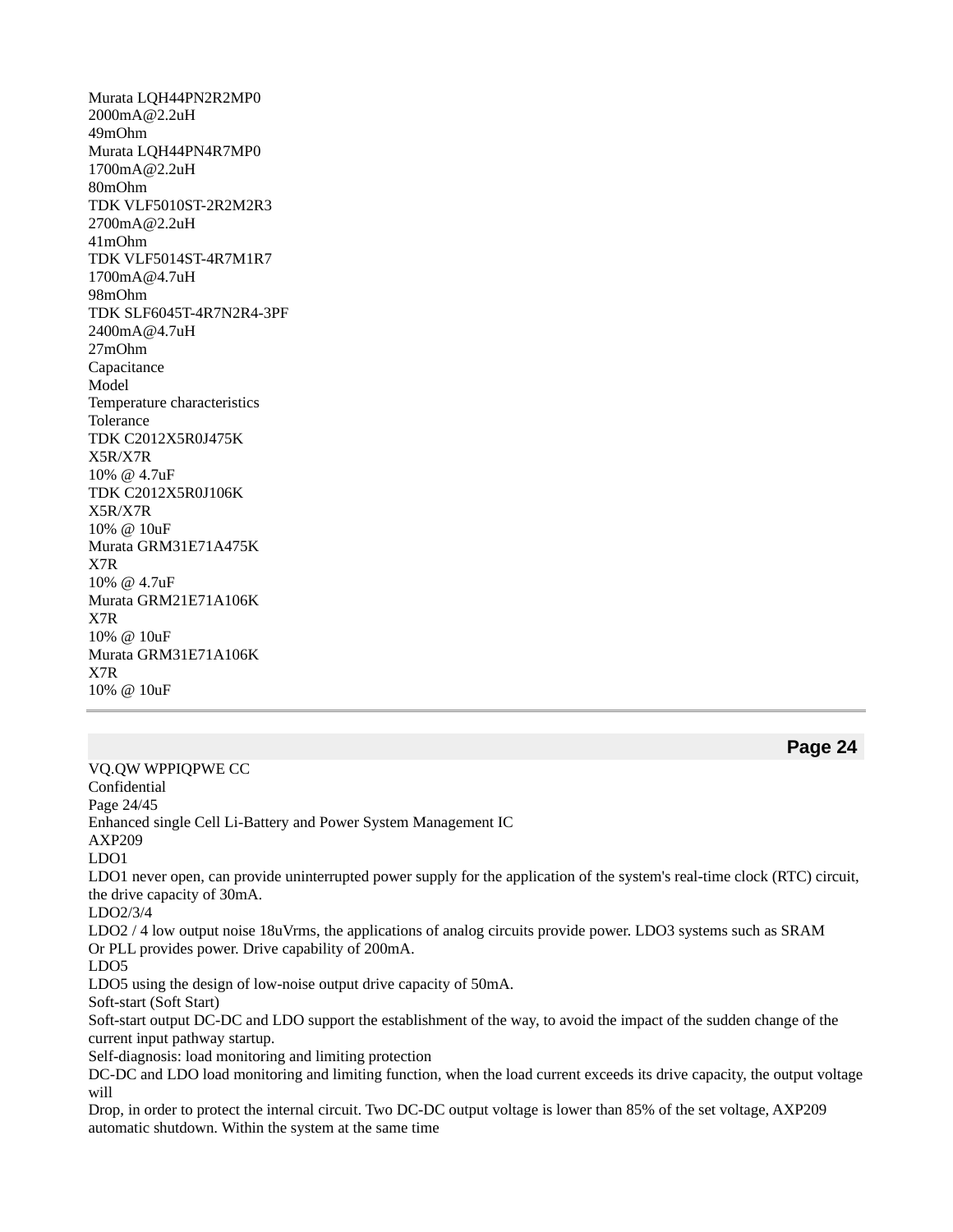Automatically records specific due to which output voltage is too low to cause a shutdown (see register REG46H [5:2]) and issued the corresponding IRQ.

DC-DC does not require an external Schottky diode and resistor divider feedback circuit. If the application does not need to use a DC-DC

Simply corresponding the LX pin floating can.

9.6 default voltage / start timing settings (Default Voltage / Timing Setting)

AXP209 customizable default voltage of each power supply, start timing.

Start timing: contains a total of eight start at the same time can be set for each step start time interval, optional for 1,4,16,32 mS.

Default voltage setting: each way DCDC / LDO settable range includes a selection from the lowest to the highest voltage. **LDO1SET PIN** for setting an initial voltage of **LDO1:**

LDO1SET LDO1SET ground LDO1SET then VINT LDO1 voltage 1.3V 3.3V **DC3SET PIN is** used to set the initial voltage of the **DC-DC3:** DC3SET DC3SET ground DC3SET then APS DC3SET floating The voltage of the DC-DC3 1.8V 3.3V/2.5V 1.2V/1.5V About the contents of this section, see "default configuration instructions" document.

VQ.QW WPPIQPWE CC Confidential Page 25/45 Enhanced single Cell Li-Battery and Power System Management IC AXP209 9.7 Signal Acquisition System (Signal Capture) Battery monitor usually estimated by measuring the battery voltage to the battery charge, while 12Bit ADC, AXP209 multiple subject That can measure battery voltage, battery current and the external power supply voltage, the current can be measured, the internal integration of the battery charge and discharge library The Lun meter. Host can be based on these data a more accurate calculation of battery power, in addition, you can also calculate the system's real-time power consumption Remaining battery power, battery charging progress, remaining battery time remaining full time power supply information. The brightest ADC enable control and sampling speed can be set by register REG82H, 83H, 84H, and stored in the phase of the sampling results See the register description of the ADC data class should register. GPIO [1:0] input range can be set through the register REG85H. The direction of the battery current is charged or discharged by the the register REG00H [2] to indicate. **Channel 000H STEP FFFH** Battery Voltage 0mV 1.1mV 4.5045V Bat discharge current

**Page 25**

0mA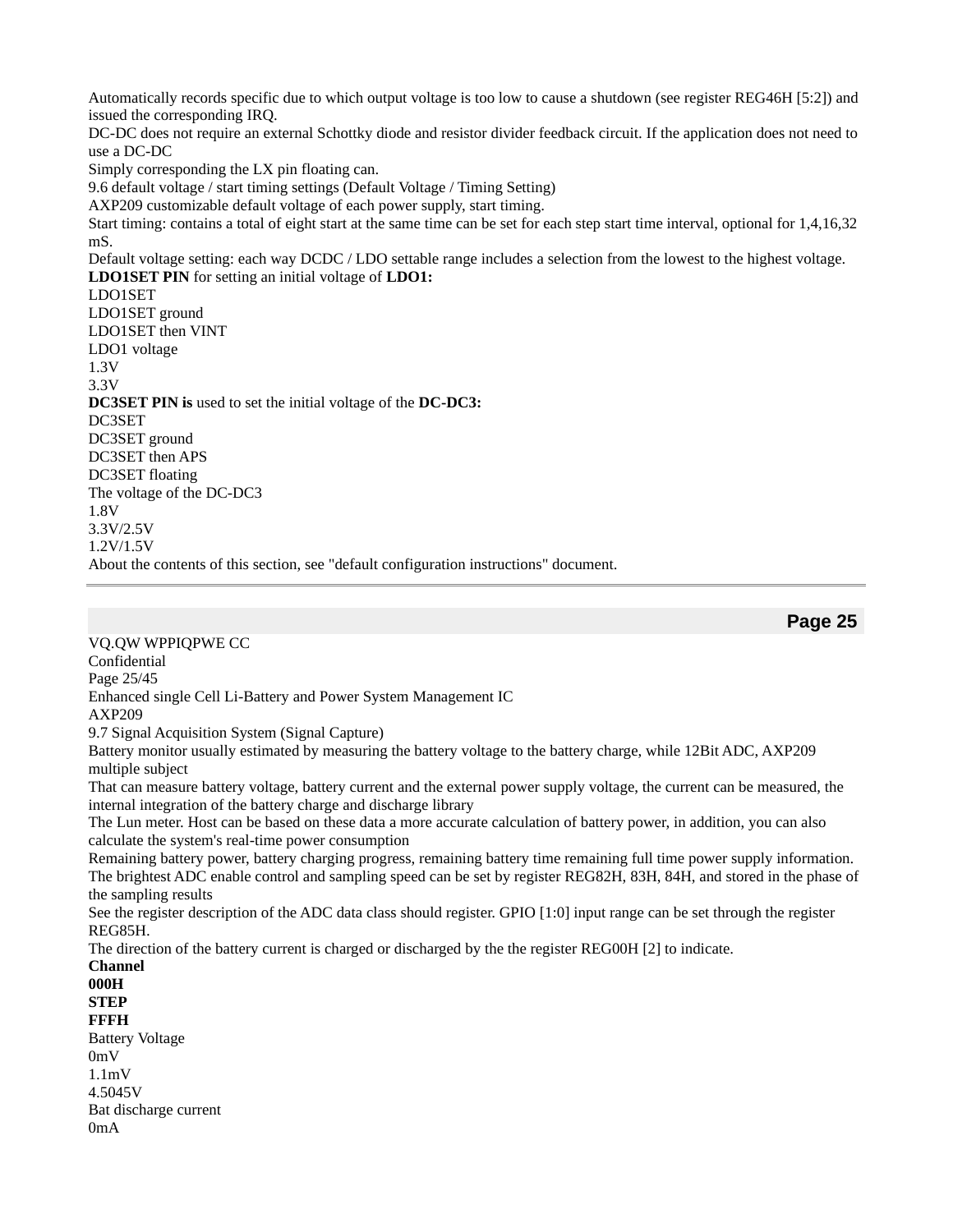0.5mA 4.095A Bat charge current 0mA 0.5mA 4.095A ACIN volatge 0mV 1.7mV 6.9615V ACIN current 0mA 0.625mA 2.5594A VBUS voltage 0mV 1.7mV 6.9615V VBUS current 0mA 0.375mA 1.5356A Internal temperature -144.7 ℃ 0.1 ℃ 264.8 ℃ APS voltage 0mV 1.4mV 5.733V TS pin input 0mV 0.8mV 3.276V GPIO0 0/0.7V 0.5mV 2.0475/2.7475V GPIO1 0/0.7V 0.5mV 2.0475/2.7475V A 9.8 multifunction Pin Description (Multi-Function Pin Description) GPIO [3:0] Can be used as GPIO [3:0] ADC Input (monitoring external signal), LDO, etc. Refer REG90H-96H Description. CHGLED Charge status indicator and, overvoltage overtemperature alarm function and GPO functions, use see REG32H description. 9.9 Timer (Timer) AXP209 contains a 7 bit internal timer by setting register REG8AH [6:0] can change the timer value, REG8AH [6:0] For all 0, the timer the Disable; the REG8AH [6:0] = A timer starts counting from 0 to A, and set bit REG8AH [7], but also to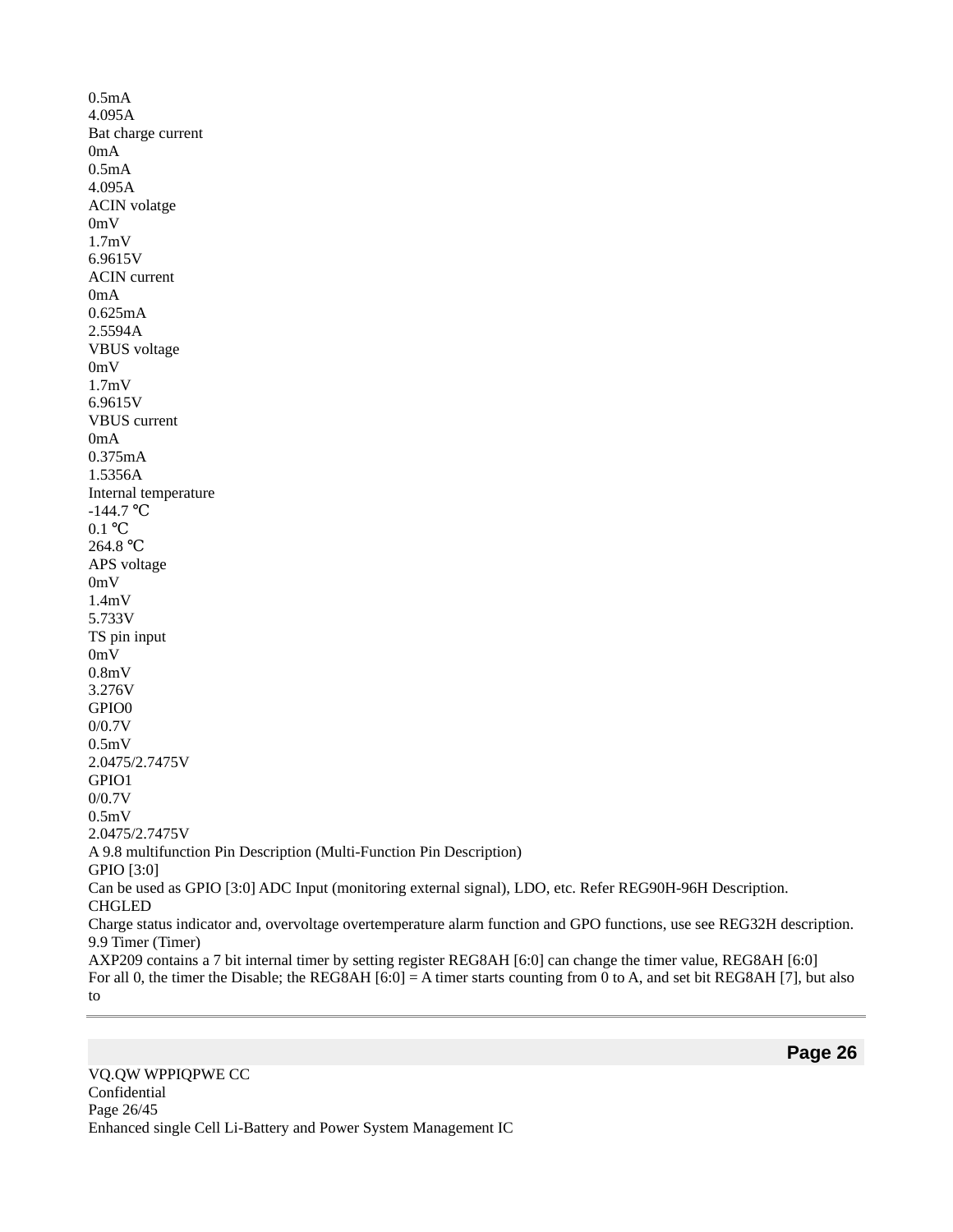AXP209

Issued by the timer interrupt. Write REG8AH [7] to clear the flag, and re-start the timer. Clear the interrupt flag will not reopen

To start counting. Timer timing smallest step for one minute, and the timing is 1127 minutes.

9.10 decryption (Decryption)

AXP209 including a decryption module. The Host by write data to be decrypted to REG300-REG30F, then register Write 1, as of REGB8H [1] started decryption, AXP209 decrypt completed after will state bit REGB8 [0] is set to 1, the Host can

REG31x read back the the password data after decryption. The start again decryption AXP209 automatically clear status bits.

9.11 HOST interface and interrupt (TWSI and IRQ)

| Figure 1: Single Read and Write |
|---------------------------------|

VQ.QW WPPIQPWE CC Confidential Page 27/45 Enhanced single Cell Li-Battery and Power System Management IC AXP209 Figure 2: Multi Read and Write Host interface through TWSI to the access AXP209 register its operation timing as above shown, supports standard 100KHz or 400KHz frequency, maximum speed up to 1.2MHz, while supporting the tonal / write operation, the device address is 69H (read) and 68H (write). Certain events, AXP209 by driving down the IRQ interrupt mechanism to remind the Host, and interrupt state is saved in the interrupt Status Register (see Register REG48H, register REG49H, register REG4AH, register REG4BH, register REG4CH), write to the corresponding status register bit 1 clears the corresponding interrupt when no interrupt events, IRQ output pulled (by external Pull 51K resistor). Each interrupt can be masked by the interrupt control register (see register REG40H, register REG41H, Send Register REG42H, register REG43H, register REG44H). Location Interrupt number Meaning Location Interrupt number Meaning Register 48H [7] IRQ1 Power ACIN overpressure Register 4AH [3] IRQ20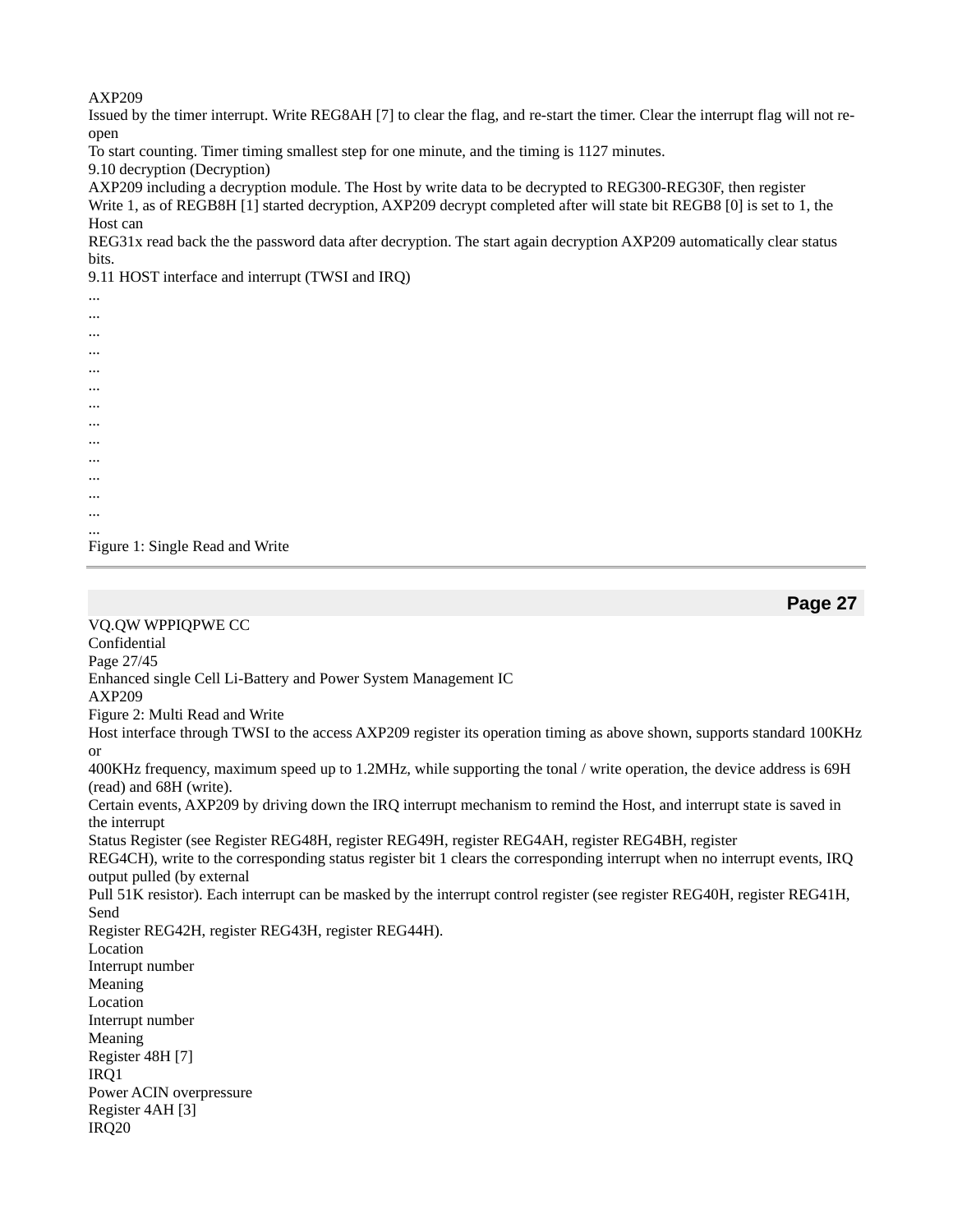DCDC3 voltage is too low Register 48H [6] IRQ2 Power ACIN insert Register 4AH [2] Retention Register 48H [5] IRQ3 Power ACIN removed Register 4AH [1] IRQ22 PEK short press Register 48H [4] IRQ4 Power VBUS overpressure Register 4AH [0] IRQ23 PEK long press Register 48H [3] IRQ5 Power VBUS insertion Register 4BH [7] IRQ24 N\_OE boot Register 48H [2] IRQ6 Power VBUS removed Register 4BH [6] IRQ25 N\_OE shutdown Register 48H [1] IRQ7 VBUS voltage is less than V HOLD Register 4BH [5] IRQ26 VBUS valid Register 48H [0] Retention Register 4BH [4] IRQ27 VBUS invalid Register 49H [7] IRQ8 Battery access Register 4BH [3] IRQ28 VBUS Session Valid Register 49H [6] IRQ9 Battery removal Register 4BH [2] IRQ29 VBUS Session End Register 49H [5] IRQ10 Into the battery activation patterns Register 4BH [1]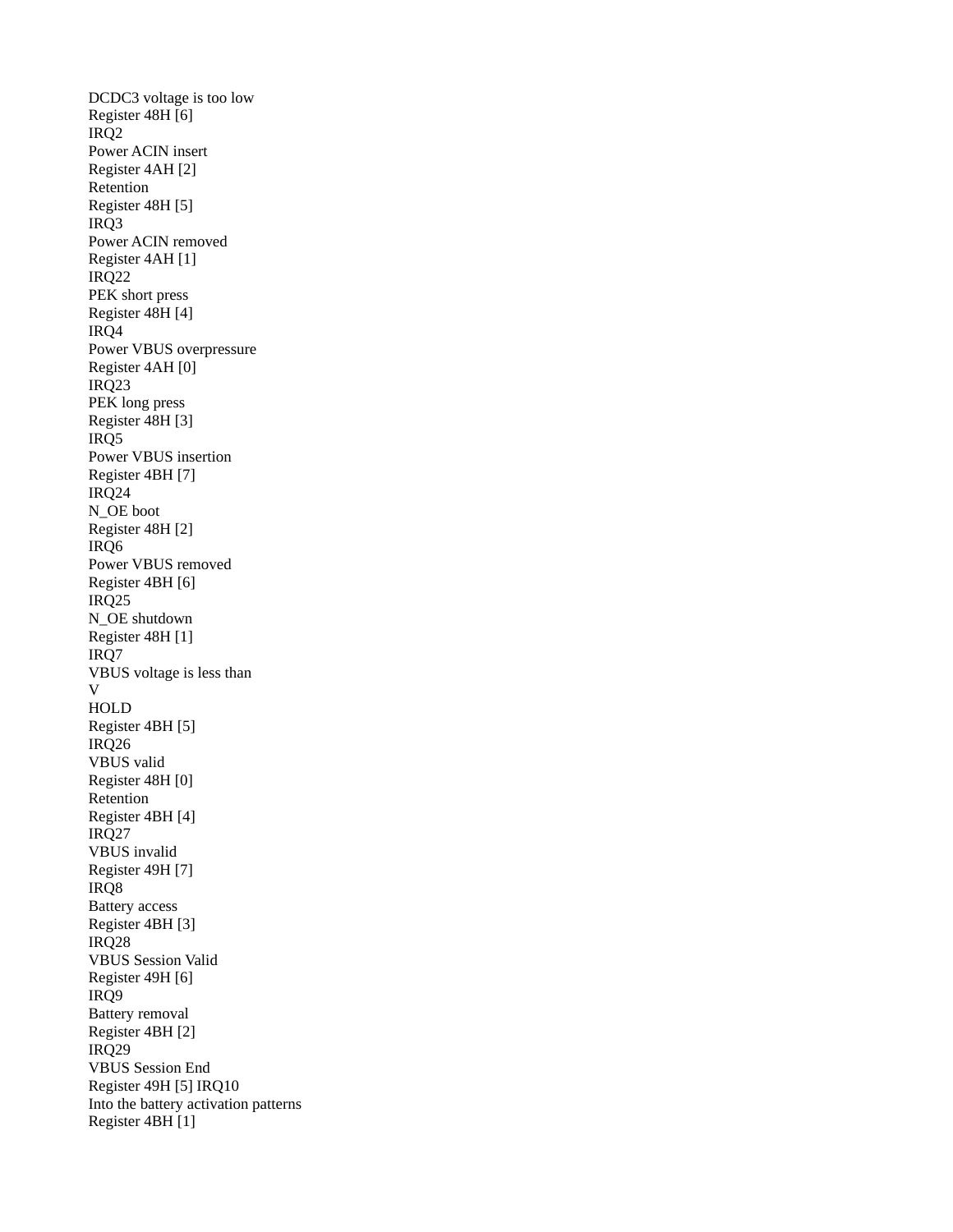VQ.QW WPPIQPWE CC Confidential Page 28/45 Enhanced single Cell Li-Battery and Power System Management IC AXP209 Register 49H [4] IRQ11 Exit the battery activation patterns Register 4BH [0] IRQ31 Low battery warning LEVEL2 Register 49H [3] IRQ12 Is charging Register 4CH [7] IRQ32 Timer interrupt Register 49H [2] IRQ13 Charging is complete Register 4CH [6] IRQ33 PEK rising edge Register 49H [1] IRQ14 Battery temperature is too high Register 4CH [5] IRQ34 PEK falling edge Register 49H [0] IRQ15 Battery temperature is too low Register 4CH [4] Retention Register 4AH [7] IRQ16 IC internal over-temperature Register 4CH [3] IRQ35 GPIO3 input edge trigger Register 4AH [6] IRQ17 Insufficient charging current Register 4CH [2] IRQ36 The GPIO2 enter edge triggered Register 4AH [5] IRQ18 DCDC1 voltage is too low Register 4CH [1] IRQ37 The GPIO1 input edge trigger Register 4AH [4] IRQ19 DCDC2 voltage is too low Register 4CH [0] IRQ38 The GPIO0 enter edge triggered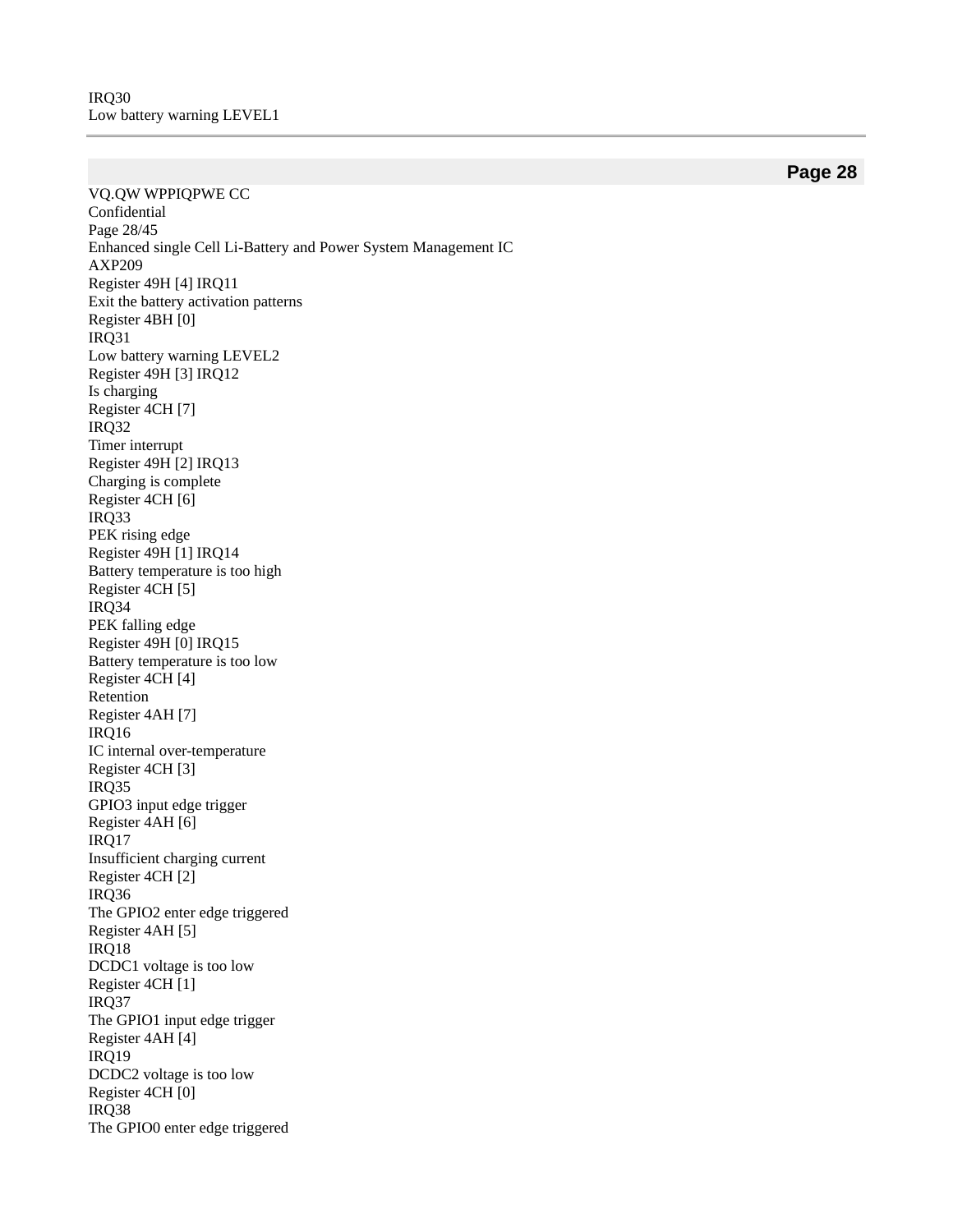10 registers (Registers) Group 1, the power control class Address Register Description **R / W** Default values 00 Power Status Register R 01 Power mode / charging status register R 02 The OTG VBUS State register R 04-0F Data cache register R / W 00H 12 DC-DC2 / 3 & LDO2/3/4 & EXTEN control register R / W XXH 23 DC-DC2 voltage setting register R / W XXH 25 DC-DC2/LDO3 voltage slope parameter setting register R / W 00H 27 DC-DC3 voltage setting register R / W XXH 28 LDO2 / 3 voltage setting register R / W XXH 30 The VBUS-IPSOUT path setting register R / W 60H 31 V **OFF** The shutdown voltage setting register R / W X3H 32 Shutdown, battery testing, CHGLED control register R / W 46H 33 The charging control register 1 R / W CXH 34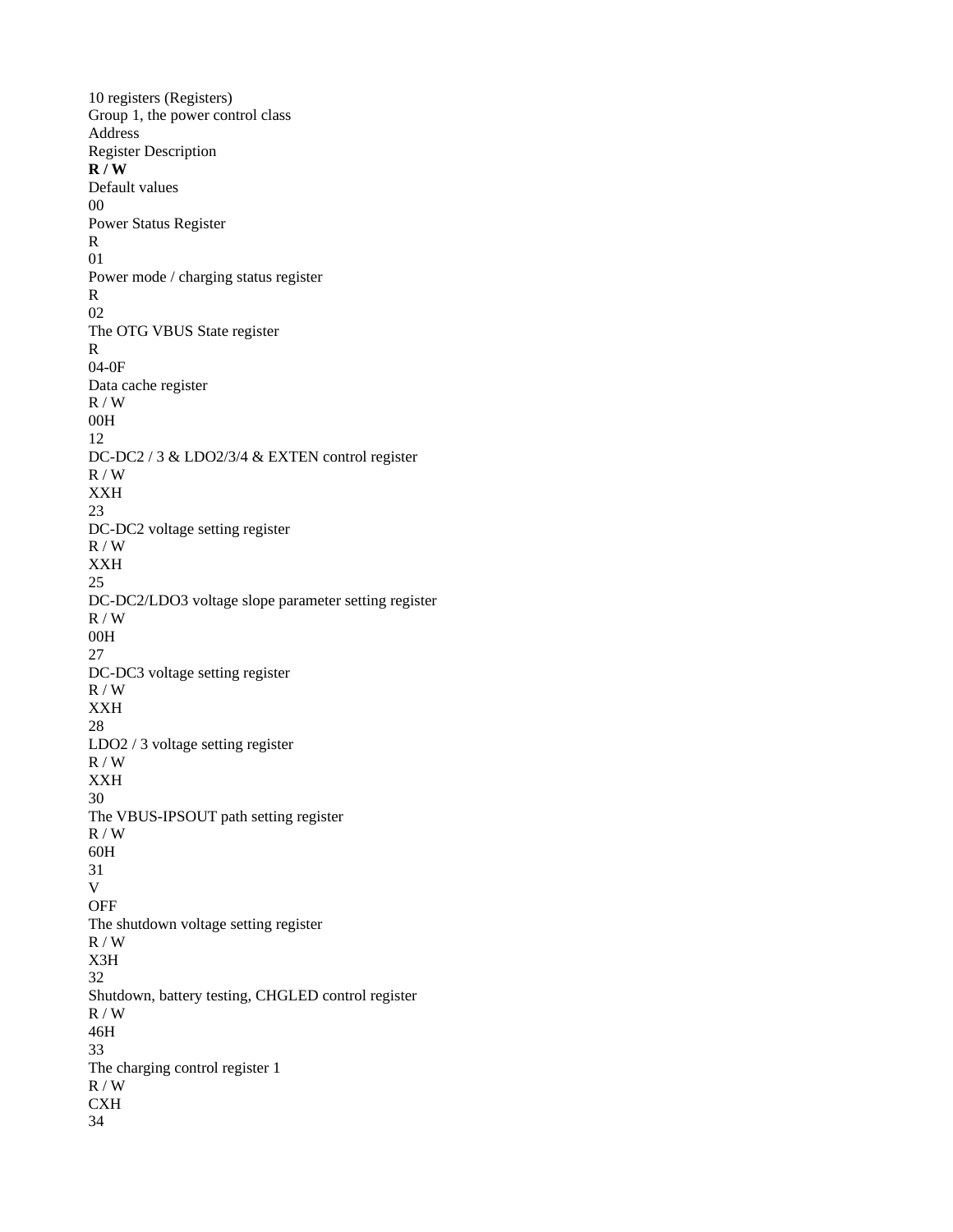Charging control register 2 R / W 41H 35 The spare battery charging control register R / W 22H 36 The PEK parameter setting register R / W 5DH 37 DCDC converter operating frequency setting register R / W 08H 38 Charge the battery low temperature alarm setting register R / W A5H 39 Charge the battery temperature alarm setting register R / W 1FH 3A The APS low electric Level1 set register R / W 68H 3B The APS low electric Level2 set registers R / W 5FH 3C Discharge the battery low temperature alarm setting register R / W FCH 3D Battery discharge temperature alarm setting register R / W 16H 80 The DCDC work mode setting register R / W E0H 82 ADC enable set register 1 R / W 83H

VQ.QW WPPIQPWE CC Confidential Page 29/45 Enhanced single Cell Li-Battery and Power System Management IC AXP209 83 ADC enable set register 2 R / W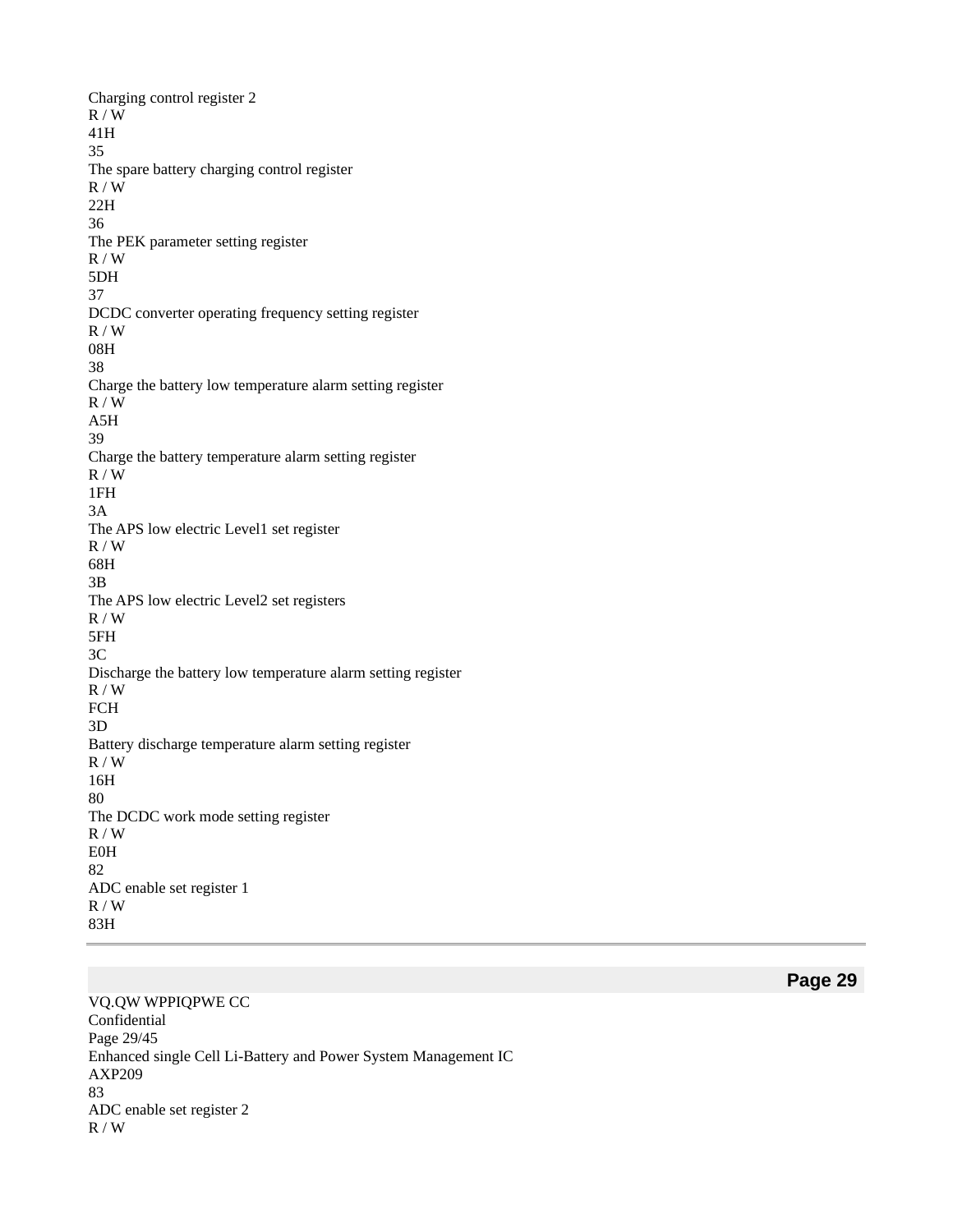80H 84 ADC sample rate is set, TS pin control register R / W 32H 85 GPIO [1:0] input range setting register R / W X0H 86 GPIO1 ADC IRQ rising edge threshold set R / W FFH 87 GPIO1 ADC IRQ falling edge threshold set R / W 00H 8A Timer control register R / W 00H 8B VBUS monitoring set register R / W 00H 8F Over-temperature shutdown control register R / W 01H Group 2, GPIO control class Address Register Description **R / W** Default values 90 The GPIO0 control register R / W 07H 91 LDO5 output voltage setting register R / W A0H 92 The GPIO1 Control register R / W 07H 93 The GPIO2 control register R / W 07H 94 GPIO [2:0] signal status register R / W 00H 95 GPIO3 control register R / W 00H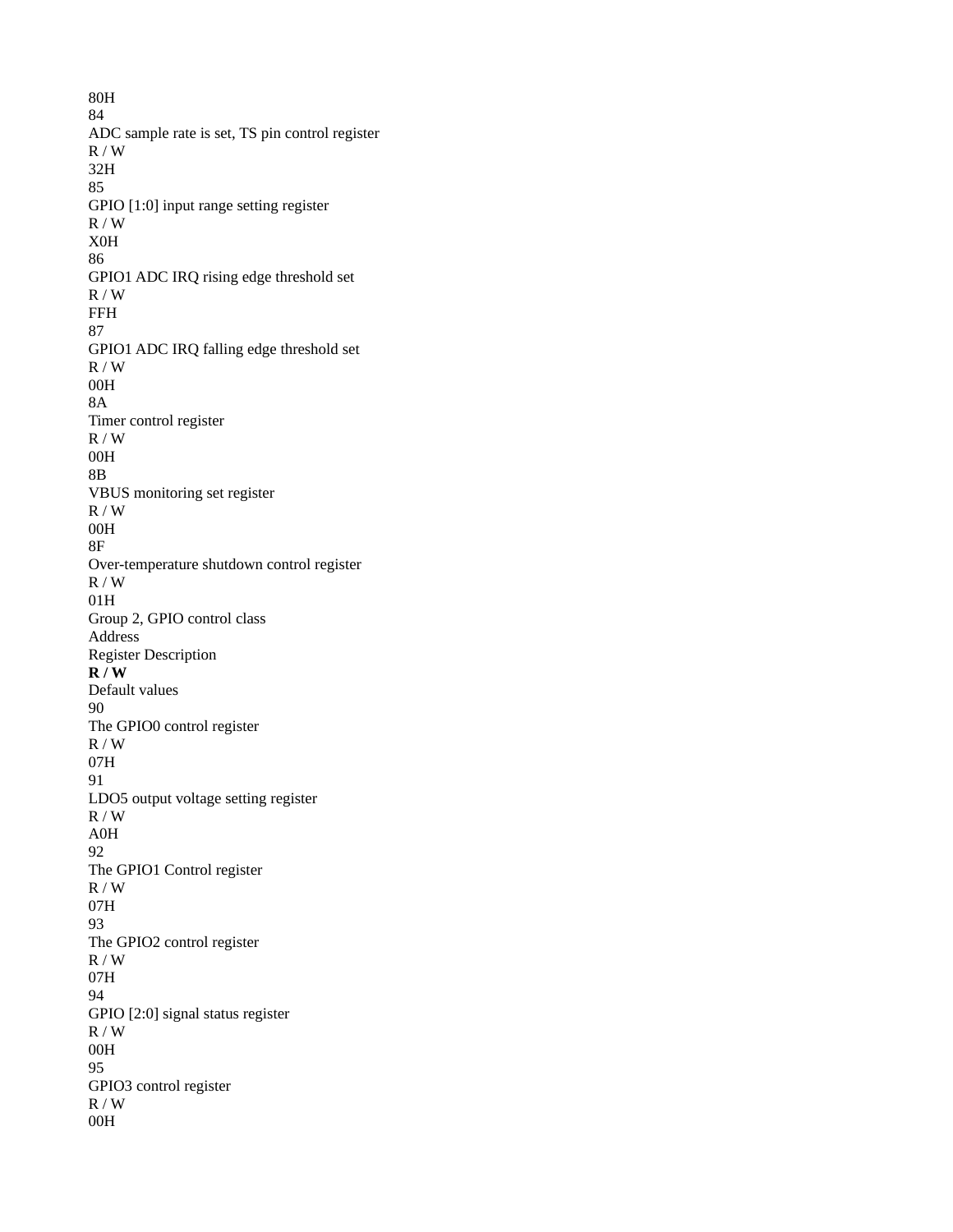Group 3, interrupt control class Address Register Description **R / W** Default values 40 IRQ enable control register 1  $\mathbf{R}$  /  $\mathbf{W}$ D8H 41 IRQ enable control register 2 R / W FFH 42 IRQ enable control register 3 R / W 3BH 43 IRQ enable control register 4 R / W C1H 44 IRQ enable control register 5 R / W 00H 48 IRQ status register 1 R / W 00H 49 IRQ status register 2 R / W 00H 4A IRQ status register 3 R / W 00H 4B IRQ status register 4 R / W 00H  $4C$ IRQ status register 5 R / W 00H Group 4, the ADC data class Address Register Description **R / W** 56 [7:0] ACIN voltage ADC data 8 R 57 [3:0] ACIN voltage ADC data 4 R 58 [7:0] High the ACIN current ADC data 8 R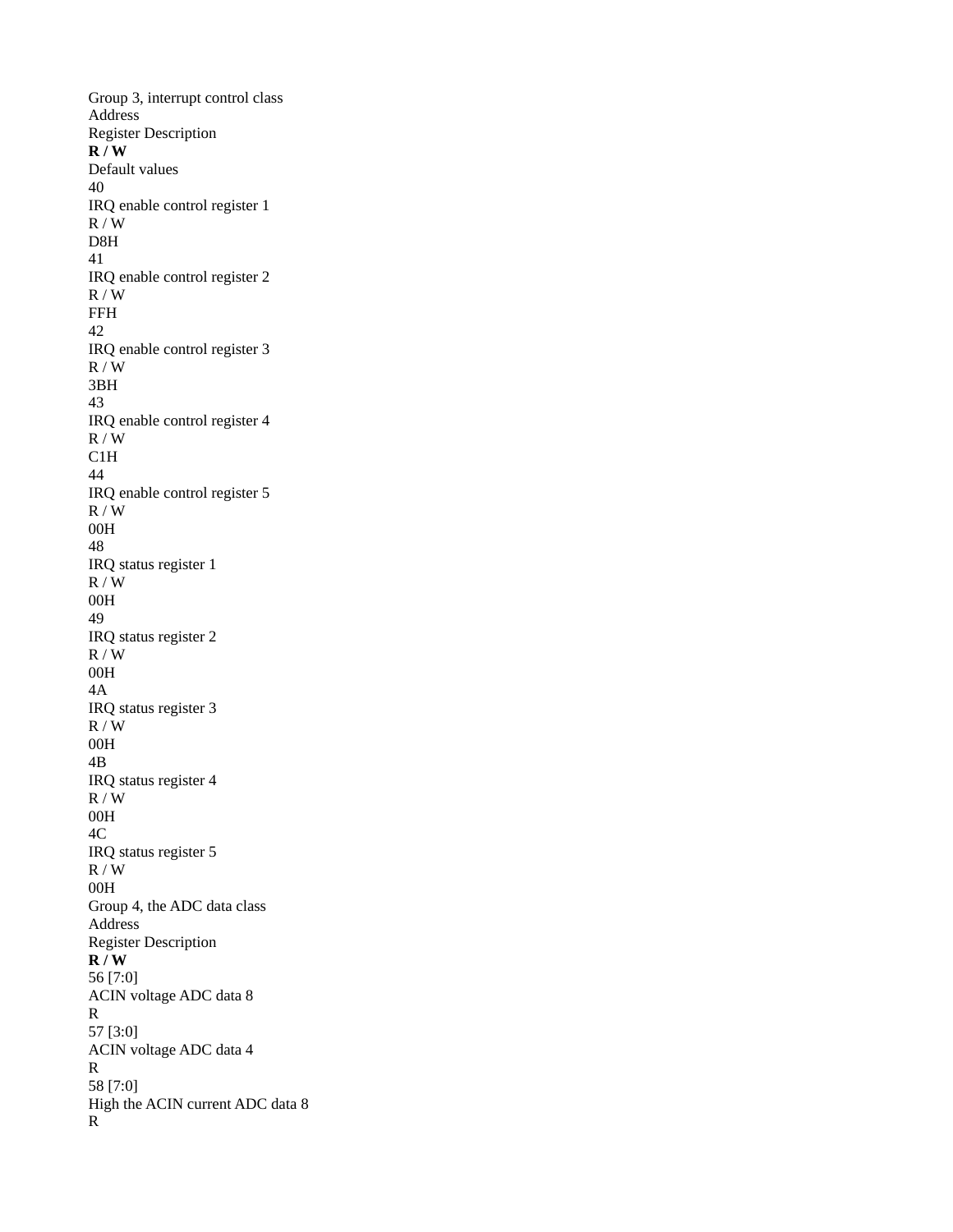59 [3:0] Low four the ACIN current ADC data R 5A [7:0] The VBUS voltage ADC data 8 R 5B [3:0] The VBUS voltage ADC data 4 R 5C [7:0] The VBUS current ADC data 8 R

**Page 30**

VQ.QW WPPIQPWE CC Confidential Page 30/45 Enhanced single Cell Li-Battery and Power System Management IC AXP209 5D [3:0] VBUS current ADC data 4 R 5E [7:0] AXP209 internal temperature monitoring ADC data 8 R 5F [3:0] AXP209 internal temperature monitoring ADC data 4 R 62 [7:0] TS 8 input ADC data, the default monitoring battery temperature R 63 [3:0] TS input a low ADC data four default monitoring battery temperature R 64 [7:0] High the GPIO0 voltage ADC data 8 R 65 [3:0] Low four the GPIO0 voltage ADC data R 66 [7:0] High the GPIO1 voltage ADC data 8 R 67 [3:0] The GPIO1 voltage ADC data low 4 R 70 [7:0] Instantaneous power of the battery 8 R 71 [7:0] 8 battery instantaneous power R 72 [7:0] Instantaneous power of the battery is low 8 R 78 [7:0] Battery voltage 8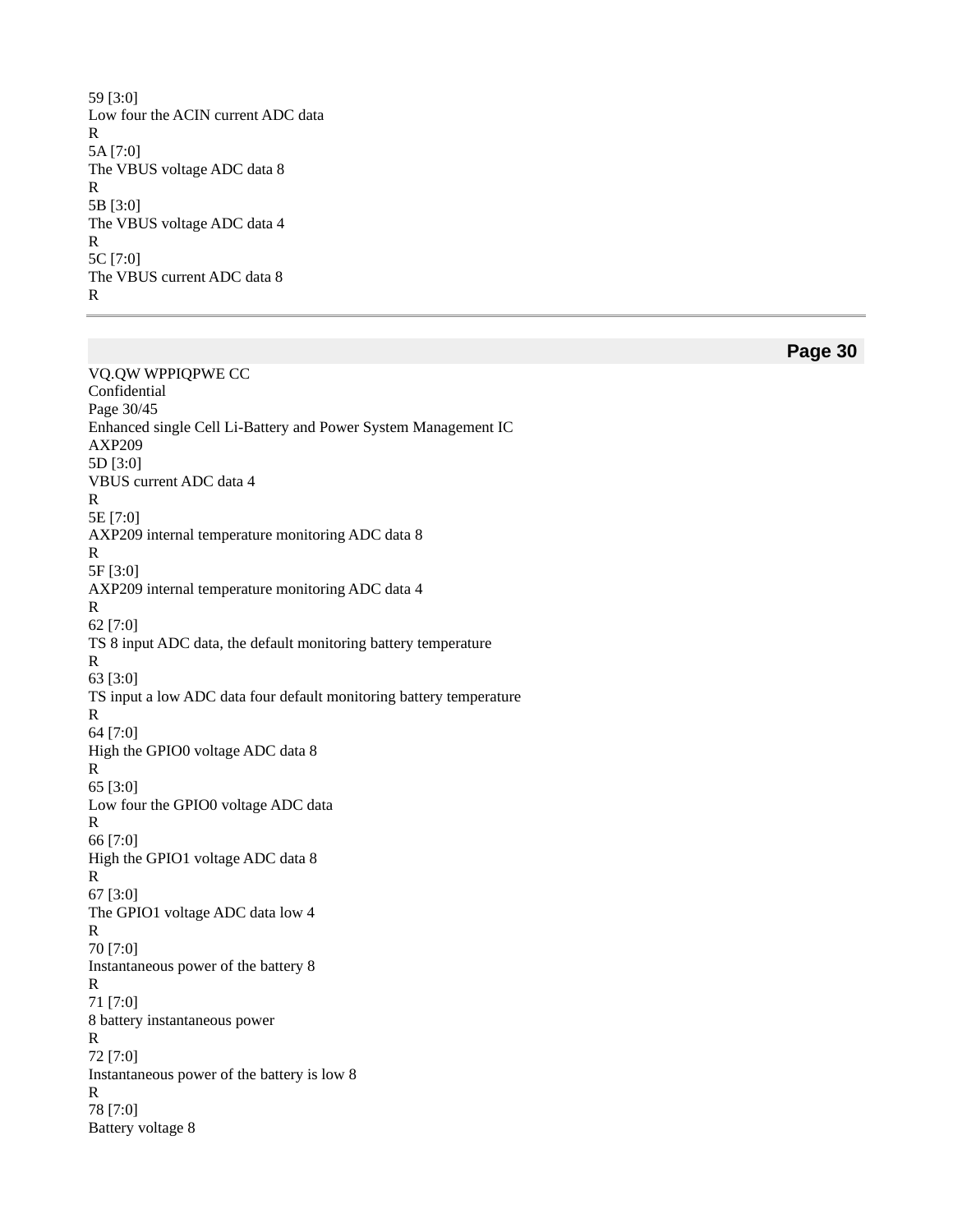R 79 [3:0] The battery voltage is low 4 R 7A [7:0] Battery charging current 8 R 7B [3:0] Low battery charge current 4 R 7C [7:0] Battery discharge current 8 R 7D [4:0] Battery discharge current low 5 R 7E [7:0] High the system IPSOUT voltage 8 R 7F [3:0] Low voltage systems IPSOUT 4 R Note: The battery-powered power is calculated as Pbat =  $2 *$  Register value  $*$  voltage the LSB  $*$  current LSB  $/$  1000. Voltage LSB 1.1mV, the current LSB to 0.5mA results mW. Address Register Description **R / W** Default values B0 Battery charge coulomb meter data register [31:24] R / W 00H B1 Battery charge coulomb meter data register [23:16] R / W 00H B2 Battery charge coulomb meter data register [15:8] R / W 00H B3 Battery charge coulomb meter data register [7:0] R / W 00H B4 Battery discharge coulomb meter data register [31:24] R / W 00H B5 Battery discharge coulomb meter data register [23:16] R / W 00H B6 Battery discharge coulomb meter data register [15:8] R / W 00H B7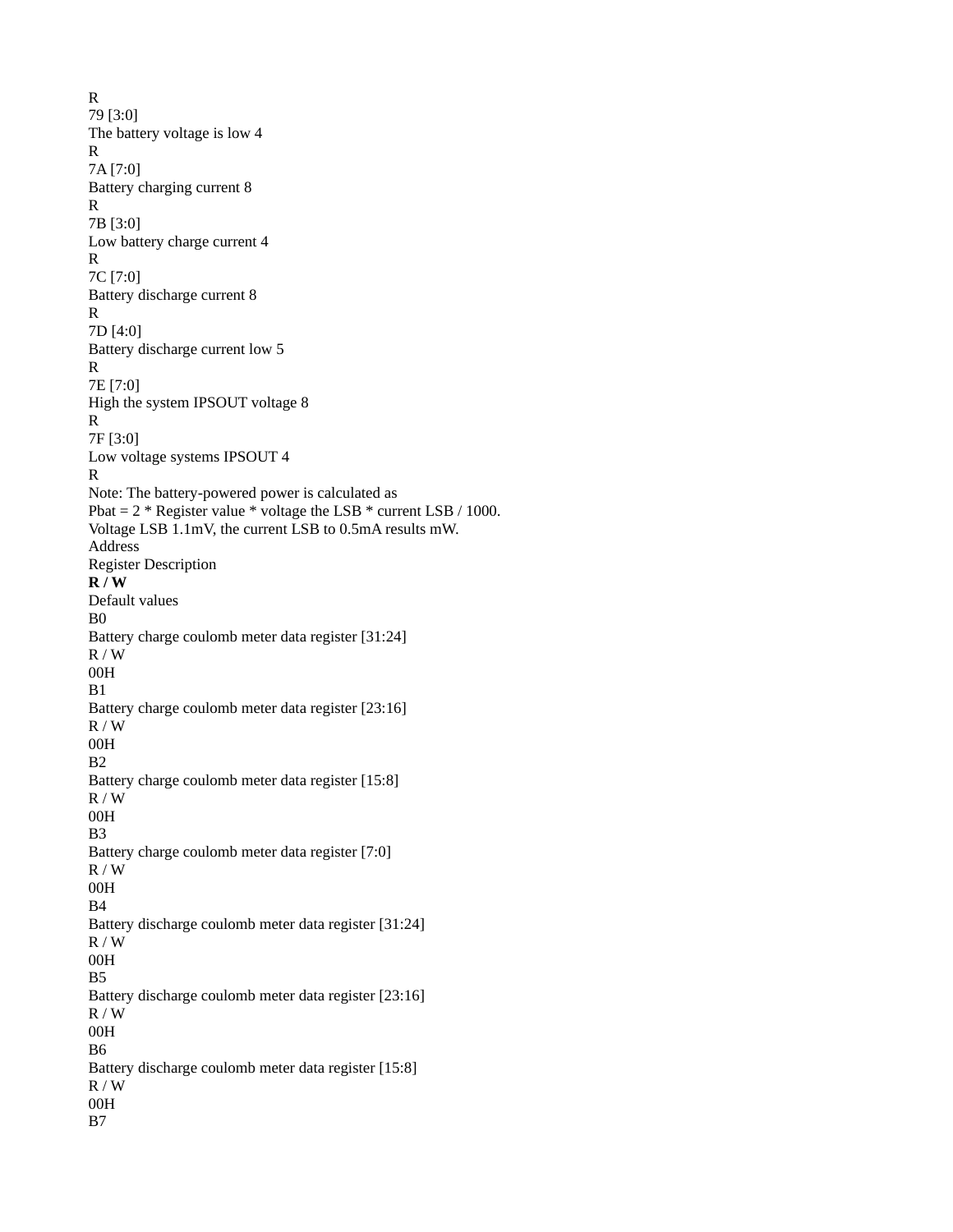Battery discharge coulomb meter data register [7:0] R / W 00H B8 The Coulomb Counter encryption module control register R / W 00H B9 Electricity metering result register R / W 00H Coulomb calculation:  $C = 65536 *$  current LSB  $*$  (charge Coulomb denominated - discharge coulomb denominated) / 3600 / ADC sampling rate. Including: ADC sampling rate reference to REG84H settings; the current LSB to 0.5mA; the results units mAh.

**Page 31**

```
VQ.QW WPPIQPWE CC 
Confidential 
Page 31/45 
Enhanced single Cell Li-Battery and Power System Management IC 
AXP209 
10.1 REG 00H: input power status 
Bit
Description 
R / W
7 
ACIN presence indicates 
0: ACIN does not exist; 1: ACIN presence 
R 
6 
Instructions the ACIN whether available 
R 
5 
VBUS is present indication 
0: VBUS does not exist; 1: VBUS exist 
R 
4 
Indicate the VBUS whether available 
R 
3 
The directions VBUS access before use is greater than V 
HOLD 
R 
2 
Indicates that the battery current direction 
0: battery discharge; 1: The battery is charged 
R 
1 
Indicate whether ACIN and VBUS input is shorted on the PCB 
R 
0 
The instructions start ACIN source is or VBUS 
0: Start source non-ACIN / VBUS is;: Start source ACIN / VBUS 
R 
10.2 REG 01H: power operating mode and charge status indication 
Bit
```
**Description**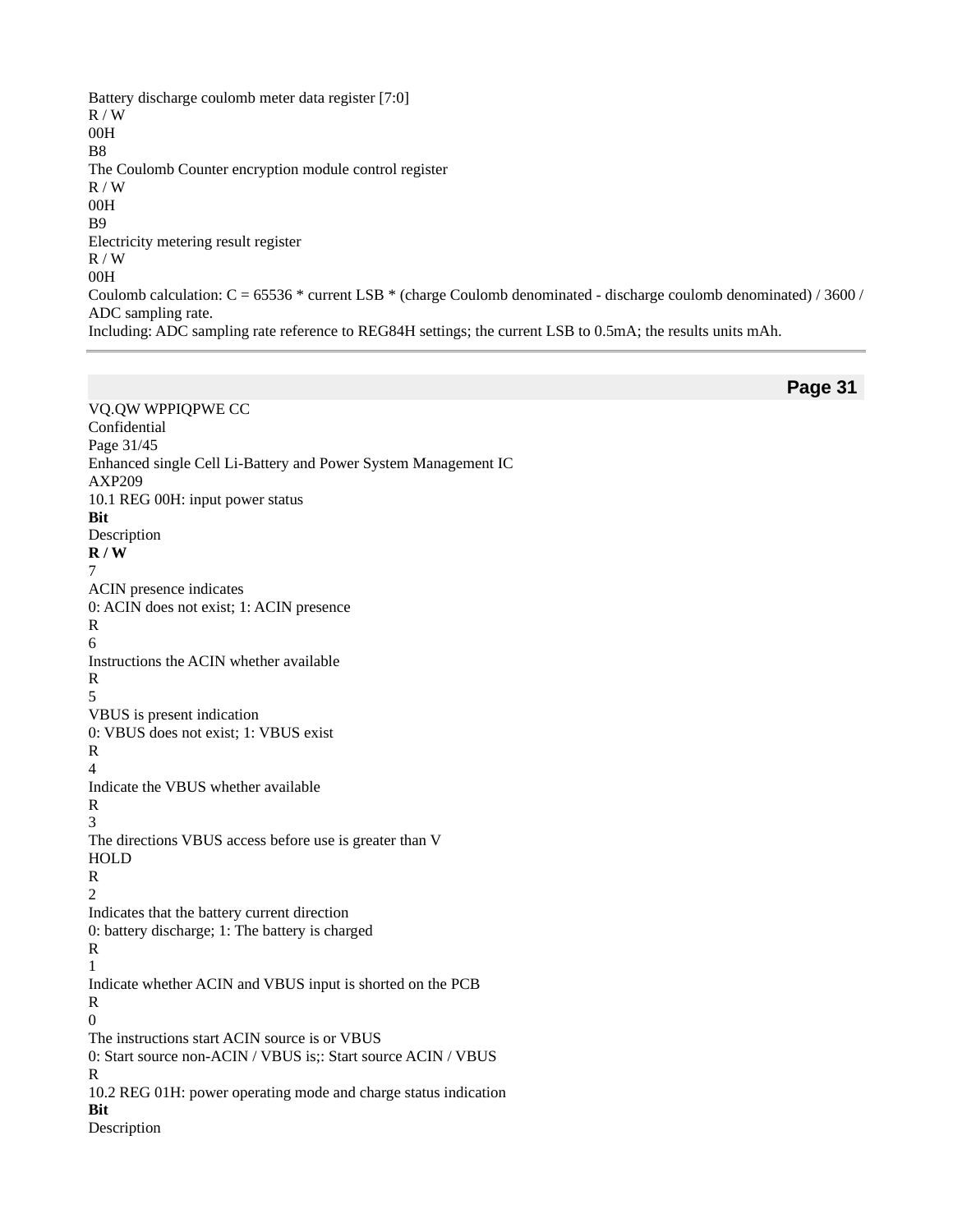**R / W** 7 Indicating AXP209 whether over-temperature 0: not too warm; 1: overtemperature R 6 Charging indicator 0: not charging or charging has been completed; 1: Charging R 5 The battery state of existence indicates 0: no battery connected to AXP209; 1: the battery has been connected to the AXP209 R 4 Reservations, can not be changed R 3 Indicates whether the battery into the active mode 0: not to enter the the battery activation patterns; 1: has entered the battery activation mode R 2 Indicate the charging current is less than the desired current 0: The actual charge current is equal to the desired current; 1: the actual charge current is less than the desired current R 1-0 Reservations, can not be changed R 10.3 REG 02H: USB OTG VBUS status indication **Bit Description R / W** 7-3 Reservations, can not be changed 2 Indicate the VBUS whether effective, effective R 1 The directions VBUS Session A / B is effective, and 1 indicates that a valid R 0 Indicative Session End state 1 indicates R

VQ.QW WPPIQPWE CC Confidential Page 32/45 Enhanced single Cell Li-Battery and Power System Management IC AXP209 10.4 REG 04-0FH: data cache Note: As long as the external power supply, battery or battery backup certain power exists, this data will be kept, not affected by the switch machine. 10.5 REG 12H: Power output control Default value: XXH **Bit** Description **R / W**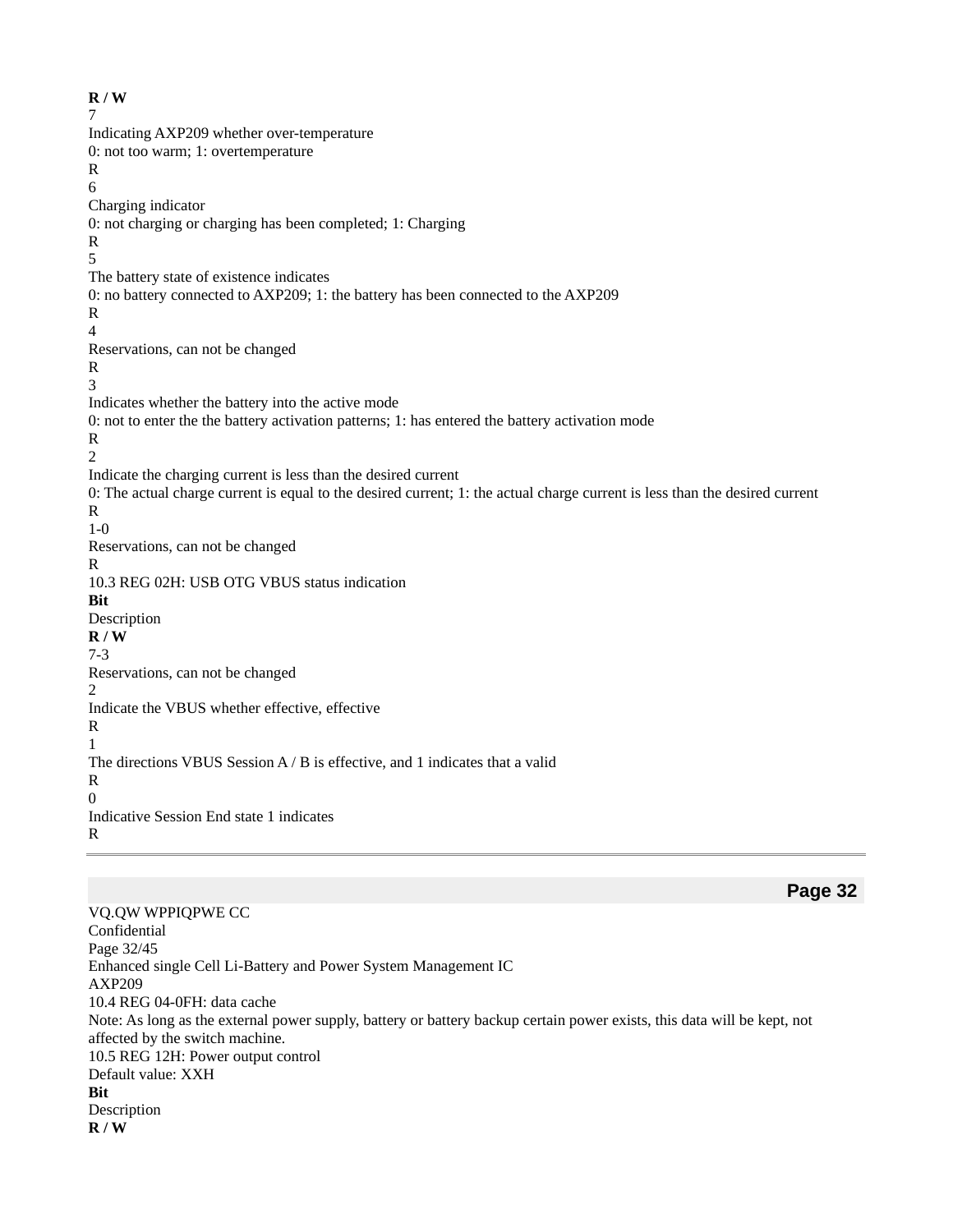Default values 7 Reservations, can not be changed RW X 6 LDO3 switch control 0: off; 1: open RW X 5 Reservations, can not be changed RW X 4 DC-DC2 switch control RW X 3 LDO4 switch control RW X 2 LDO2 switch control RW X 1 DC-DC3 switch control RW X 0 The EXTEN switch control 0: off; 1: open RW X 10.6 REG 23H: DC-DC2 output voltage setting Default value: XXH **Bit** Description **R / W** Default values 7-6 Reservations, can not be changed 5-0 DC-DC2 output voltage setting 0.7-2.275V, 25mV/step Vout =  $[0.7 + (Bit5-0) * 0.025] V$ RW X 10.7 REG 25H: DC-DC2/LDO3 dynamic voltage scaling parameter settings Default value: 00H **Bit** Description **R / W** Default values 7-4 Reservations, can not be changed 3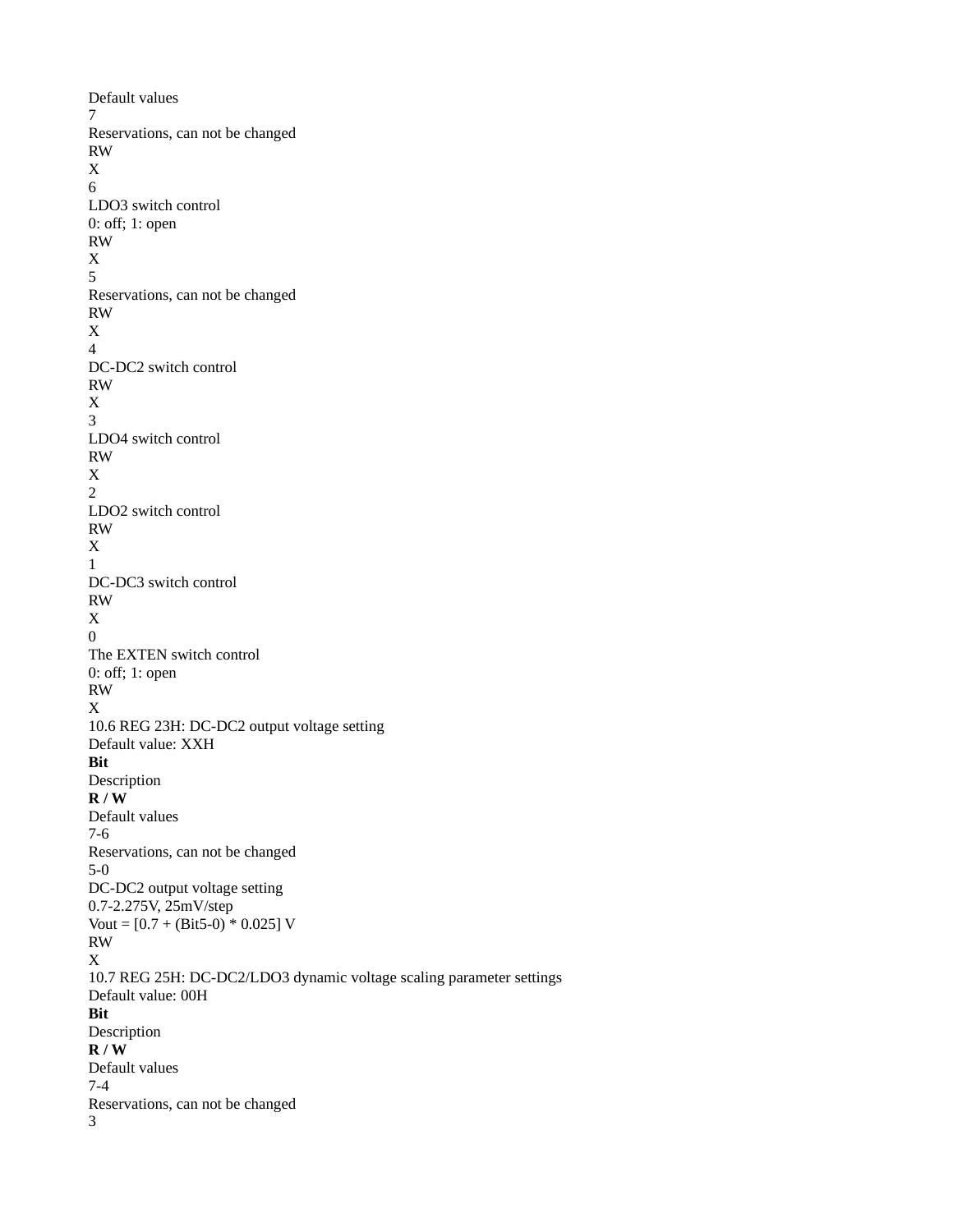```
LDO3 VRC enable control 
0: open; 1: Close 
RW 
0 
2 
DC-DC2 VRC enable control 
0: open; 1: Close 
RW 
0 
1 
LDO3 VRC control the slope of the voltage rise 
0: 25mV/15.625us = 1.6mV/us1: 25mV/31.250us = 0.8mV/usRW 
0 
0 
DC-DC2 VRC control the slope of the voltage rise 
0: 25mV/15.625us = 1.6mV/us1: 25mV/31.250us = 0.8mV/usRW 
0
```

```
VQ.QW WPPIQPWE CC 
Confidential 
Page 33/45 
Enhanced single Cell Li-Battery and Power System Management IC 
AXP209 
10.8 REG 27H: DC-DC3 output voltage setting 
Default value: XXH 
Bit
Description 
R / W
Default values 
7 
Reservations, can not be changed 
6-0 
DC-DC3 output voltage setting 
0.7-3.5V, 25mV/step 
Vout = [0.7 + (Bit6-0) * 0.025] VRW 
X 
10.9 REG 28H: LDO2 / 4 output voltage settings 
Default value: XXH 
Bit
Description 
R / W
Default values 
7-4 
LDO2 output voltage settings 
1.8-3.3V, 100mV/step 
Vout = [1.8 + (Bit7-4) * 0.1] V
RW 
X 
3-0 
LDO4 output voltage settings 
1.25 1.3 1.4 1.5 1.6 1.7 1.8 1.9 2.0 2.5 2.7
```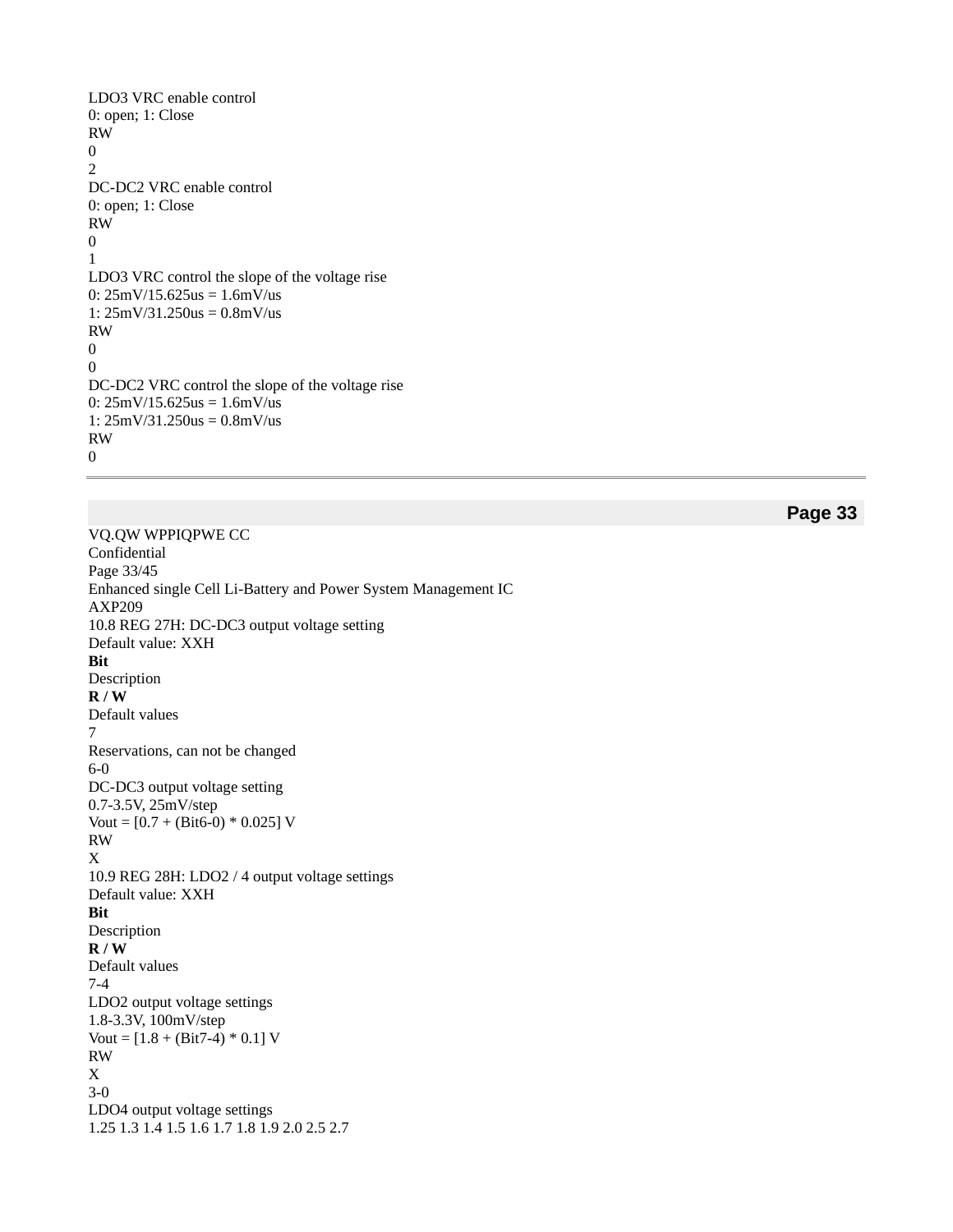2.8 3.0 3.1 3.2 3.3 RW X 10.10 REG 29H: LDO3 output voltage settings Default value: XXH **Bit** Description **R / W** Default values 7 LDO3 mode select: 0: LDO mode, the voltage is set by the [6:0] 1: switch-mode voltage is decided by LDO3IN RW 0 6-0 LDO3 output voltage setting Bit6-Bit0 0.7-2.275V, 25mV/step Vout =  $[0.7 + (Bit6-0) * 0.025] V$ RW X 10.11 REG 30H: VBUS-IPSOUT channel management Default value: 6XH **Bit** Description **R / W** Default values 7 VBUS available when the VBUS-IPSOUT pathway selection control signal 0: N\_VBUSEN pin, to decide whether to open this path 1: VBUS-IPSOUT path select Open, regardless N\_VBUSEN state RW 0 6 VBUS V HOLD Pressure limiting control 0: not limited pressure; 1: limited pressure RW 1 5-3 V HOLD Set up V HOLD  $=[4.0 + (Bit5-3) * 0.1] V$ RW 100 2 Reservations, can not be changed 1-0 VBUS current limit control open time limit stream selection RW 0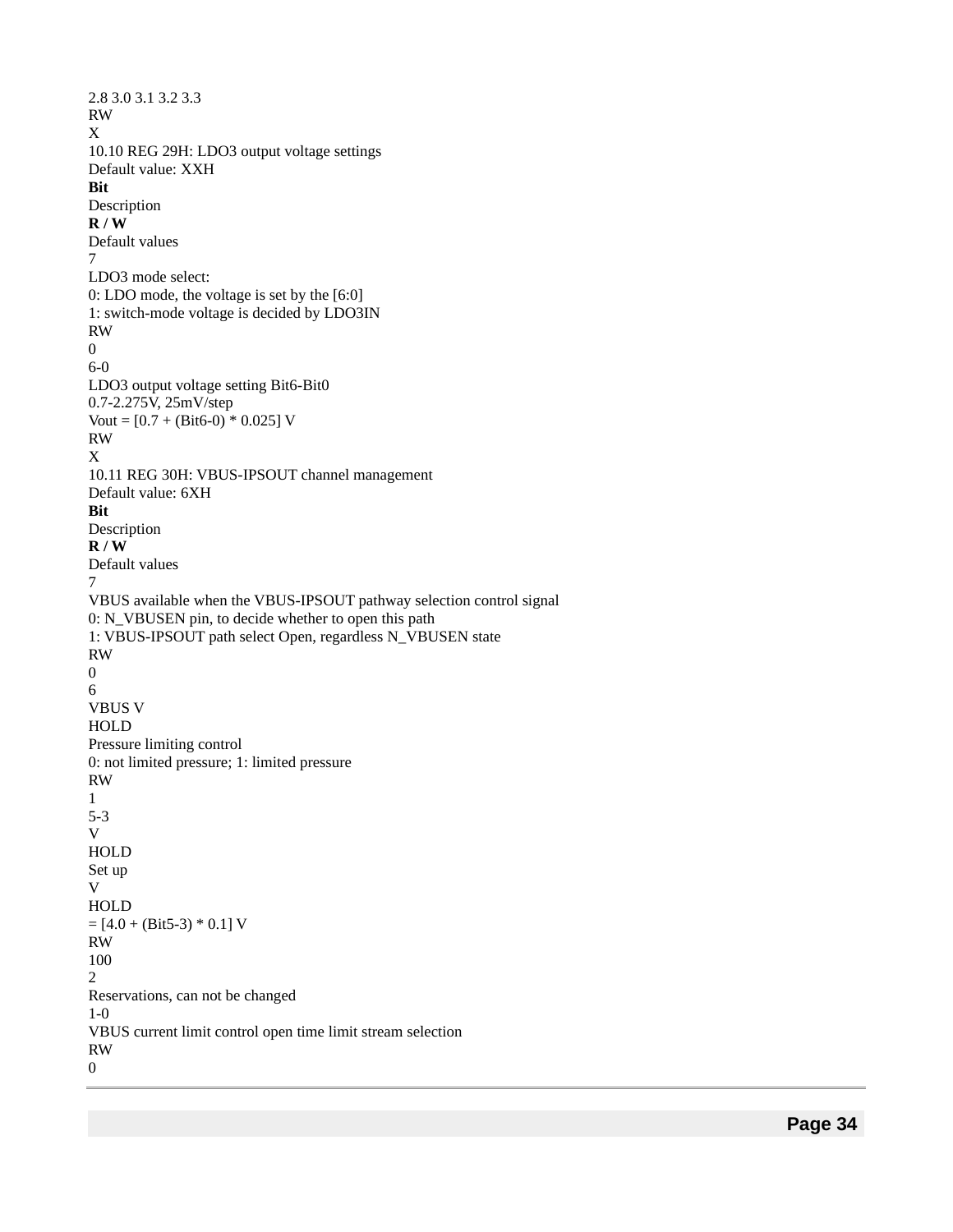VQ.QW WPPIQPWE CC Confidential Page 34/45 Enhanced single Cell Li-Battery and Power System Management IC AXP209 00:900 mA; 01:500 mA; 10:100 mA; 11: not limit 10.12 REG 31H: V **OFF** Shutdown voltage setting Default value: X3H of **Bit Description R / W** Default values 7-4 Reservations, can not be changed 3 Sleep mode the PEK or GPIO edge the wakeup enable set: 0: off 1: Open After writing this bit automatically cleared each into Sleep mode again write 1 2-0 V **OFF** Set up V **OFF**  $=[2.6 + (Bit2-0) * 0.1] V$ Default: 2.9V RW 011 10.13 REG 32H: shutdown settings, battery detection and CHGLED pins control Default value: 46H **Bit** Description **R / W** Default values 7 Shutdown control This bit write output closes AXP209 RW 0 6 Battery monitoring function set bit: 0: off; 1: Open RW 1 5-4 CHGLED pin functions set 00: Hi-Z 01: 25% 1Hz blinking 10: 25% 4Hz blinking 11: output low RW 00 3 CHGLED pin control set 0: control by charging function 1: REG 32H [5:4] control by the register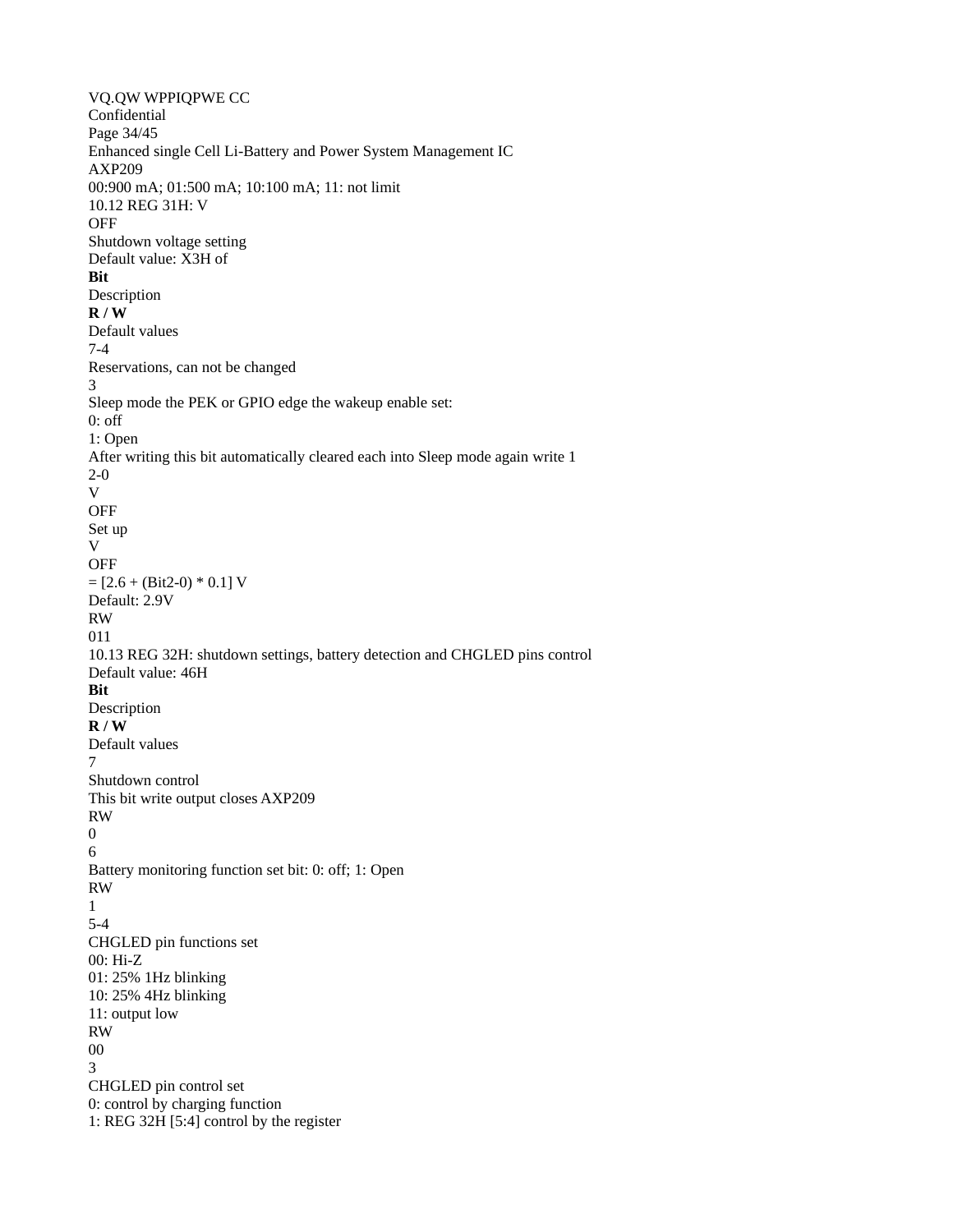RW 0 2 Output Close timing control 0: Close 1: Contrary to start timing RW 0 1-0 Shutdown delay N\_OE AXP209 from low to high Delay time 00: 128mS; 01: 1S; 10: 2S; 11: 3S RW 10 10.14 REG 33H: charge control Default value: CXH **Bit Description R / W** Default values 7 Charging functions enable control bit 0: Off, 1: open RW 1 6-5 Charging the target voltage set RW 10

VQ.QW WPPIQPWE CC Confidential Page 35/45 Enhanced single Cell Li-Battery and Power System Management IC AXP209 00:4.1 V; 01:4.15 V; 10:4.2 V; 11:4.36 V 4 Charging the end of the current set 0: The charging current is less than 10% of the set value, end-of-charge 1: The charging current is less than 15% of the set value, end-of-charge RW 0 3-0 Charging current is set I charge = [300 + (Bit3-0) \* 100] mA RW X 10.15 REG 34H: charge control Default value: 45H **Bit Description R / W**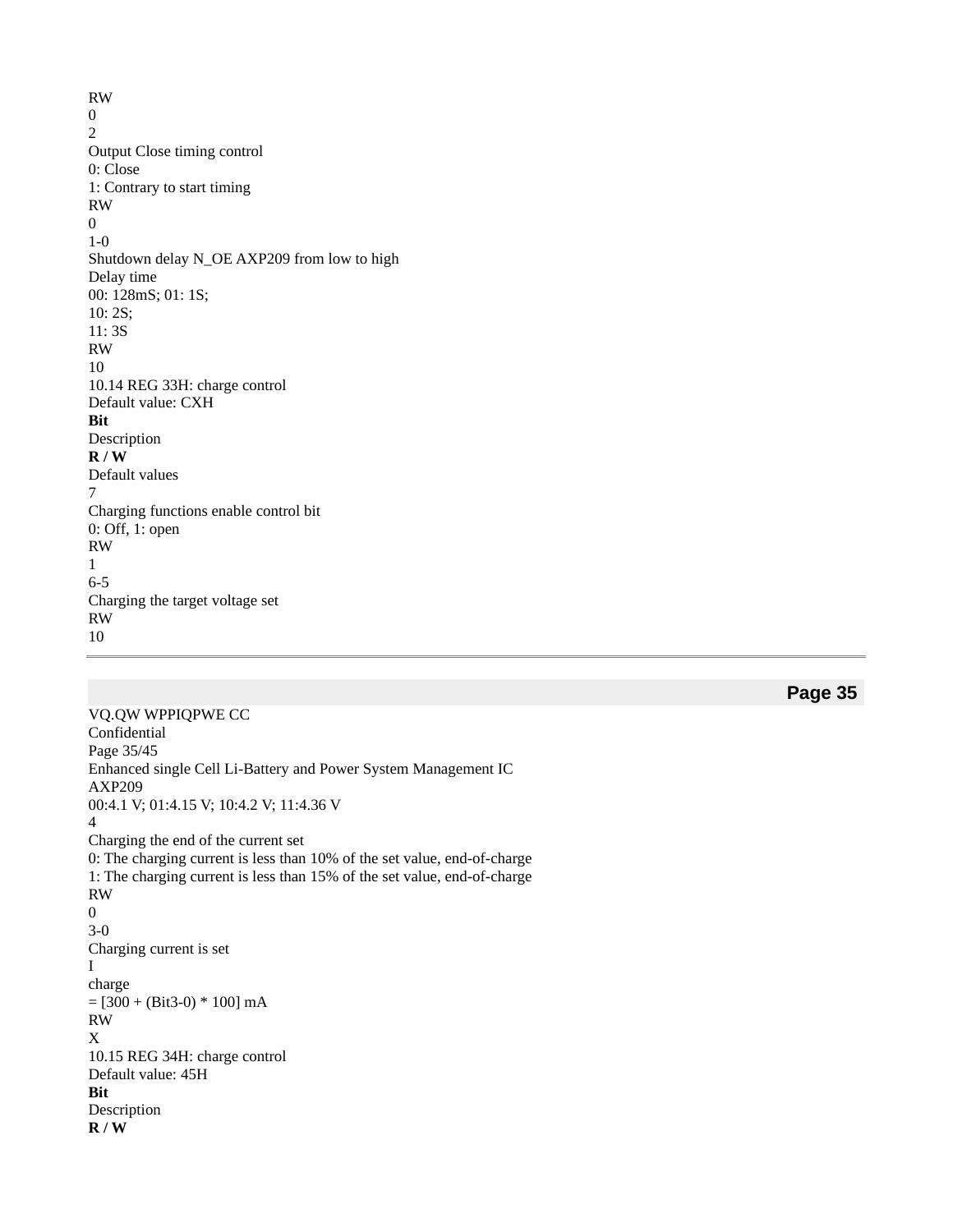Default values 7 Precharge timeout settings Bit1 RW 0 6 Precharge timeout setting Bit0 00: 40 min; 01: 50min; 10: 60min; 11: 70min RW 1 5 Retention 4 CHGLED mode selection 0: Charging Steady 1: flashes when charging RW 0 3-2 Reservations, can not be changed 1-0 The constant current mode timeout setting Bit1-0 00: 6Hours; 01: 8Hours; 10: 10Hours; 11: 12Hours RW 01 10.16 REG 35H: spare battery charging control Default value: 22H **Bit Description R / W** Default values 7 Backup battery charge enable control 0: off; 1: open RW 0 6-5 Target backup battery charging voltage set 00:3.1 V; 01:3.0 V; 10:3.6 V; 11:2.5 V RW 01 4-2 Reservations, can not be changed 1-0 Spare battery charging current is set 00: 50uA; 01: 100uA; 10: 200uA; 11: 400uA RW 10 10.17 REG 36H: PEK key parameter settings Default value: 9DH **Bit Description R / W** Default values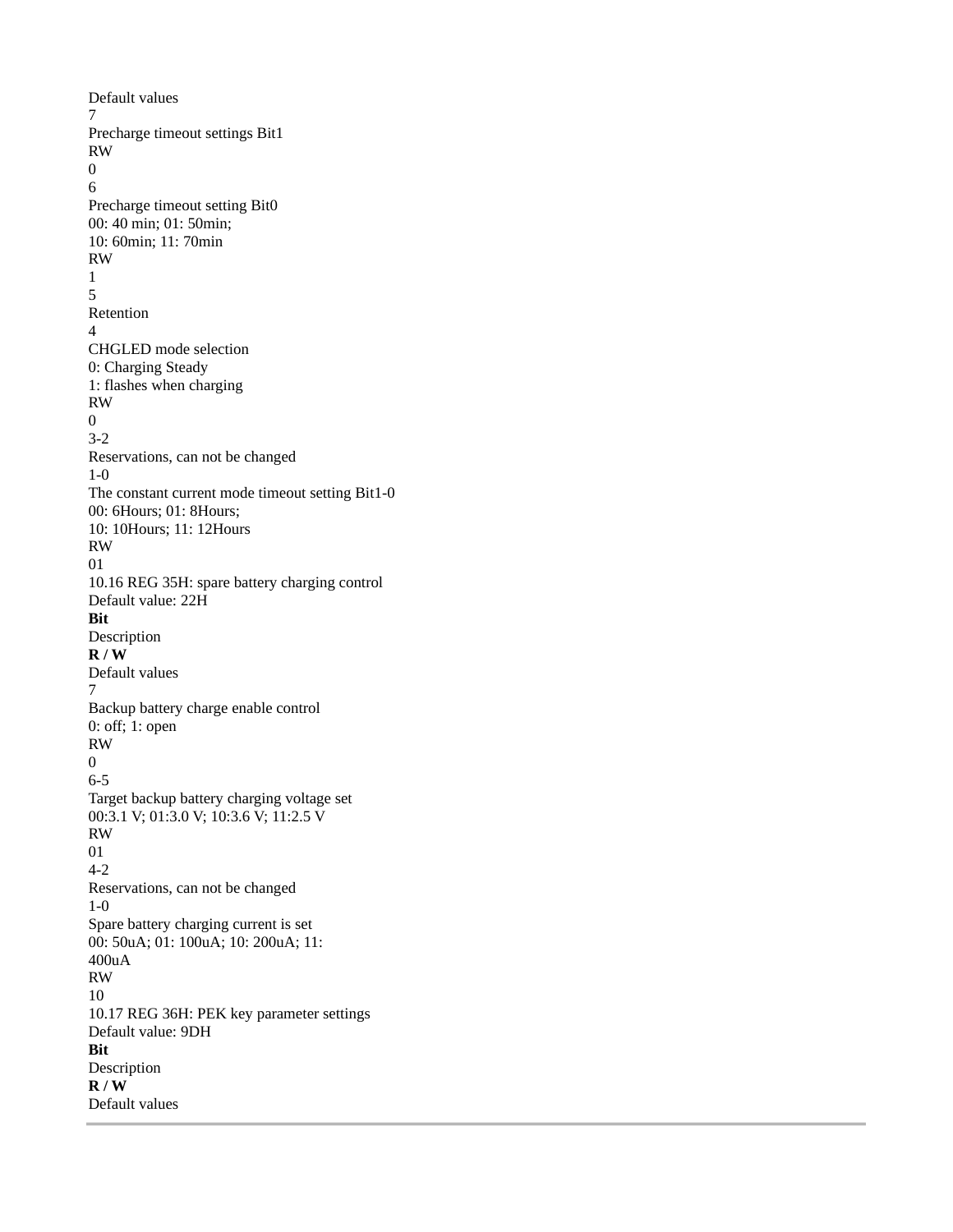VQ.QW WPPIQPWE CC Confidential Page 36/45 Enhanced single Cell Li-Battery and Power System Management IC AXP209 7-6 Boot time settings 00: 128mS; 01: 3S; 10: 1S; 11: 2S. RW 01 5-4 Long key time set 00: 1S; 01: 1.5S; 10: 2S; 11: 2.5S. RW 01 3 Key long when you grew up in the shutdown automatic shutdown feature set 0: off; 1: open RW 1 2 The complete power start PWROK signal delay 0:8 mS; 1:64 mS RW 1 1-0 Length setting shutdown 00: 4S; 01: 6S; 10: 8S; 11: 10S. RW 01 10.18 REG 37H: DC-DC operating frequency is set Default value: 08H **Bit** Description **R / W** Default values 7-4 Reservations, can not be changed 3-0 DC-DC switching frequency is set Each level change of 5%, the default value of 1.5MHz  $F = [1 + / - (Bit3-0) * 5\%)$  \* 1.5MHz RW 1000 10.19 REG 38H: V LTF-charge Charging the battery temperature threshold set Default value: A5H of **Bit Description R / W** Default values 7-0 When charging the battery temperature threshold settings, M  $M * 10H$ , when  $M = A5H$  corresponding 2.112V; Corresponding voltage 0V3.264V RW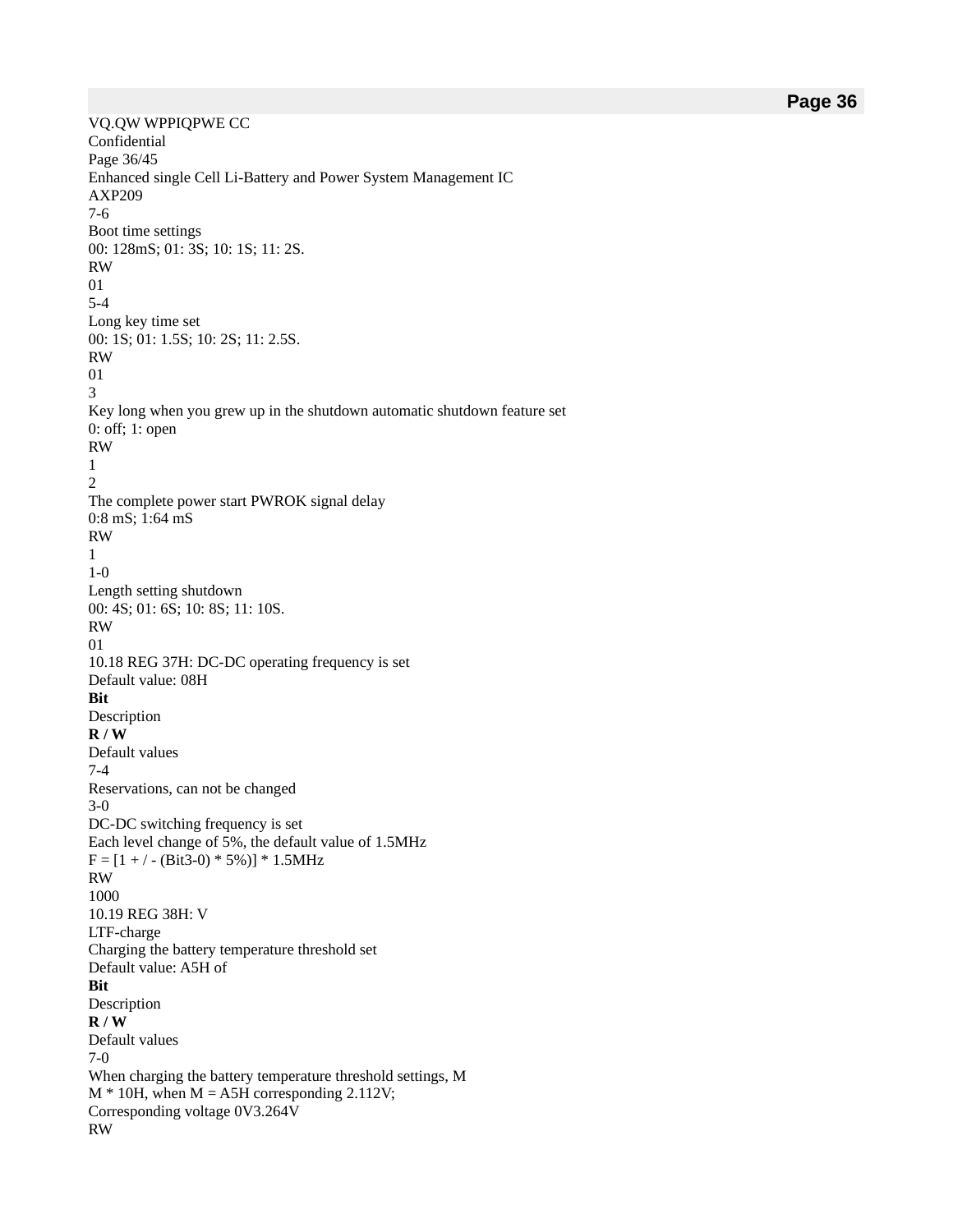A5H V LTF-charge  $= M * 10H * 0.0008V$ 10.20 REG 39H: V HTF-charge Battery charging high temperature threshold settings Default value: 1FH **Bit** Description **R / W** Default values 7-0 Charging battery high temperature threshold settings, N  $N * 10H$ , when  $N = 1FH$  corresponding 0.397V; can Corresponding voltage 0V3.264V RW 1FH V HTF-charge  $= N * 10H * 0.0008V$ 10.21 REG 3AH: system IPSOUT Vwarning Level1 Default value: 68H **Bit Description R / W** Default values 7-0 System IPSOUT Vwarning Level1 RW 68H

VQ.QW WPPIQPWE CC Confidential Page 37/45 Enhanced single Cell Li-Battery and Power System Management IC AXP209 10.22 REG 3BH: IPSOUT Vwarning Level2 Default value: 5FH **Bit Description R / W** Default values 7-0 System IPSOUT Vwarning Level2 RW 5FH The voltage setting of REG3AH, REG3BH corresponding relations as follows (assuming that the register value of n): Vwarning =  $2.8672 + 1.4$ mV \* n \* 4 10.23 REG 3CH: V LTF-discharge Battery discharge temperature threshold set Default value: FCH **Bit Description R / W**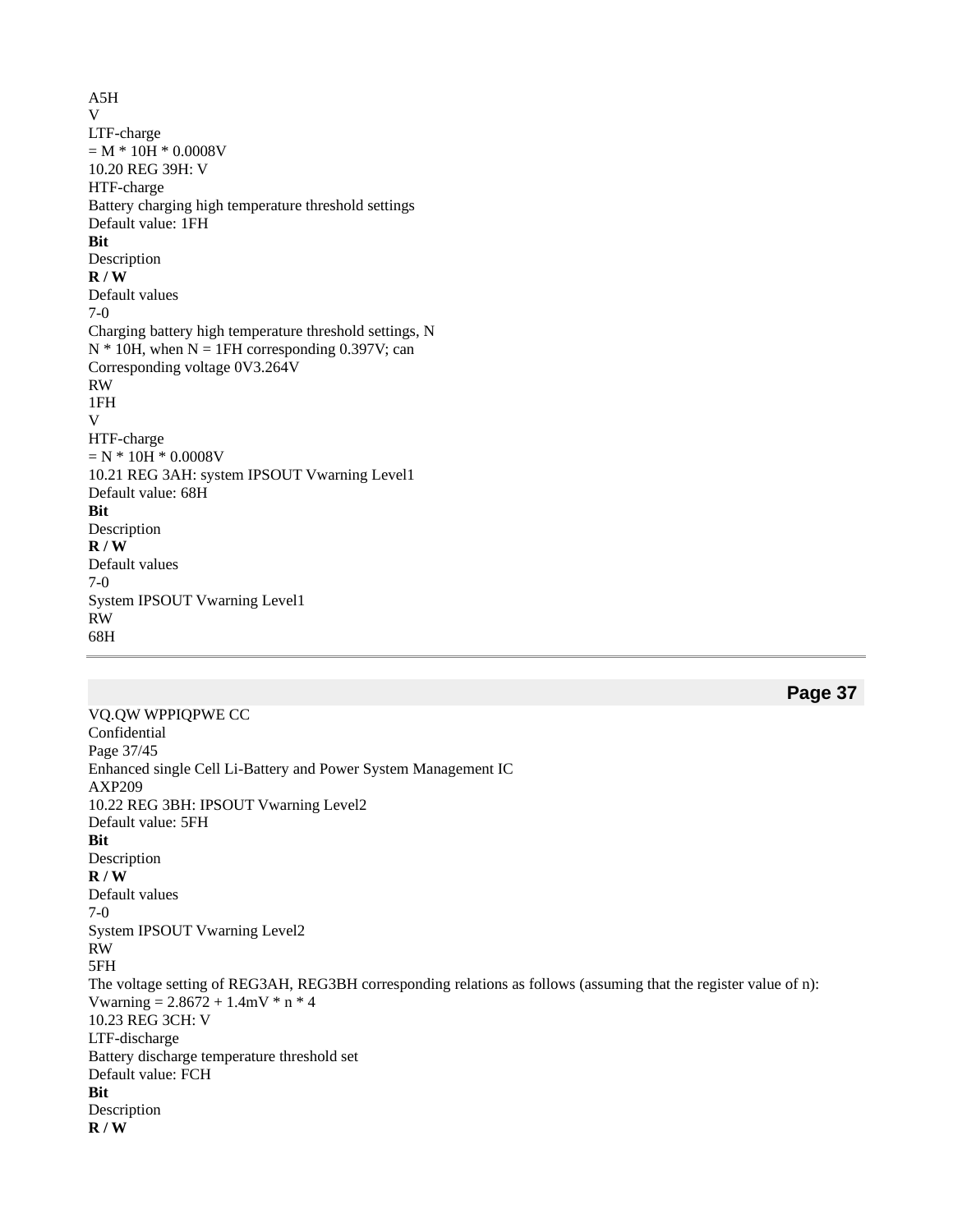Default values 7-0 Discharge the battery temperature threshold settings, M  $M * 10H$ , when  $M = FCH$  corresponding 3.226V; Corresponding voltage 0V3.264V RW **FCH** V LTF-discharge  $= M * 10H * 0.0008V$ 10.24 REG 3DH: V HTF-discharge Battery discharge high temperature threshold settings Default value: 16H **Bit** Description **R / W** Default values 7-0 Battery discharge high temperature threshold settings, N  $N * 10H$ , when of  $N = 16H$ , corresponding to 0.282V; can The voltage 0V3.264V, RW 16H V LTF-discharge  $= N * 10H * 0.0008V$ 10.25 REG 80H: DC-DC mode selection Default value: E0H **Bit Description R / W** Default values 7-3 Reservations, can not be changed 2 DC-DC2 operating mode control RW 0 1 DC-DC3 operating mode control 0: PFM / PWM auto-switching 1: fixed PWM RW 0 0 Reservations, can not be changed 10.26 REG 82H: ADC Enable 1 Default value: 83H **Bit** Description **R / W** Default values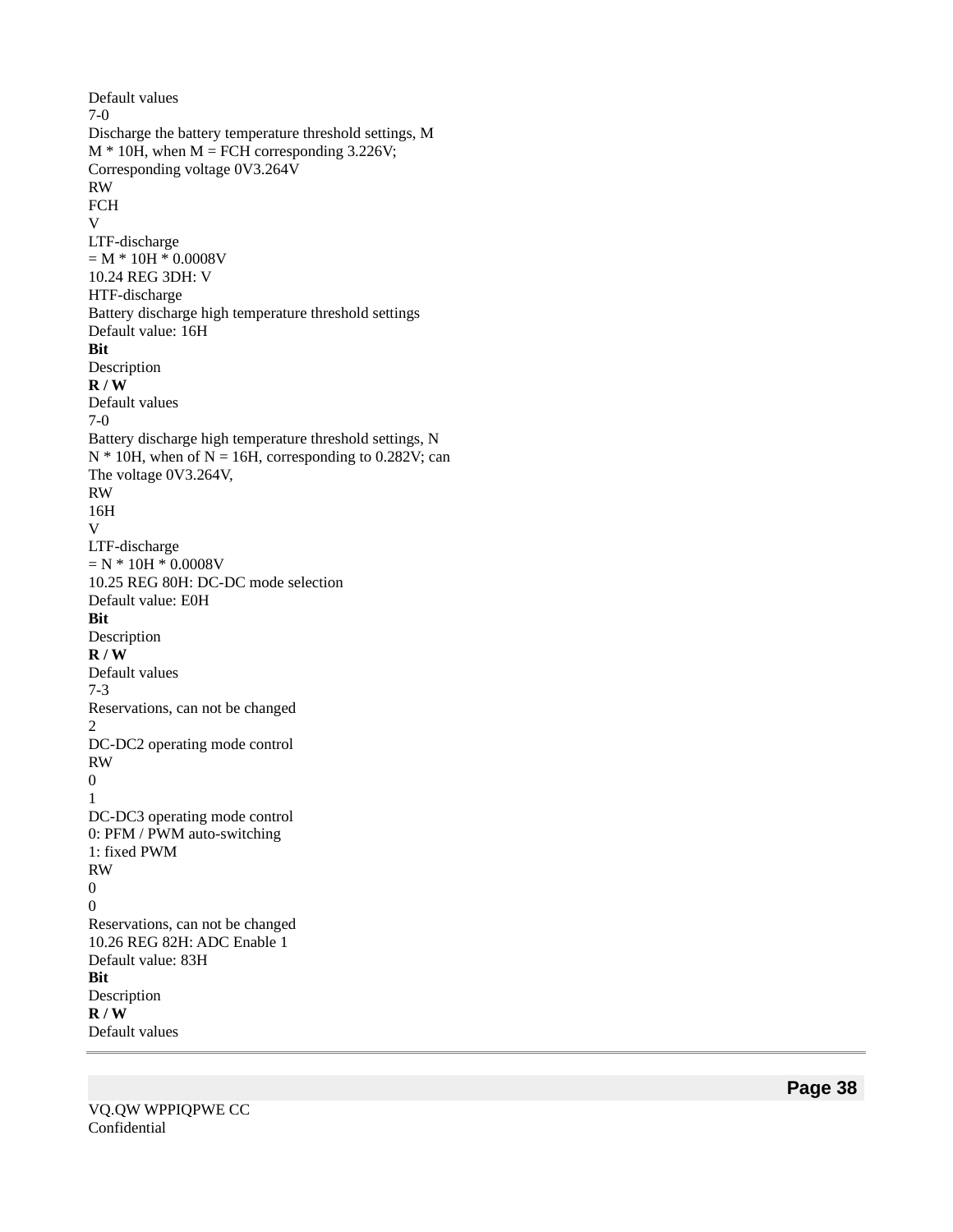Page 38/45 Enhanced single Cell Li-Battery and Power System Management IC AXP209 7 Battery voltage ADC enable RW 1 6 Battery current ADC enable RW 0 5 The ACIN Voltage ADC is enabled. RW 0 4 The ACIN current ADC is enabled. RW 0 3 VBUS voltage ADC enable RW 0 2 The VBUS current ADC enable RW  $\boldsymbol{0}$ 1 APS voltage ADC enable RW 1 0 TS pin ADC function is enabled 0: Off, 1: open RW 1 10.27 REG 83H: ADC Enable 2 Default value: 80H **Bit** Description **R / W** Default values 7 AXP209 internal temperature monitoring ADC enable 0: Off, 1: open RW 1 6-4 Reservations, can not be changed 3 The GPIO0 ADC enable RW 0 2 The GPIO1 ADC enable RW 0 1-0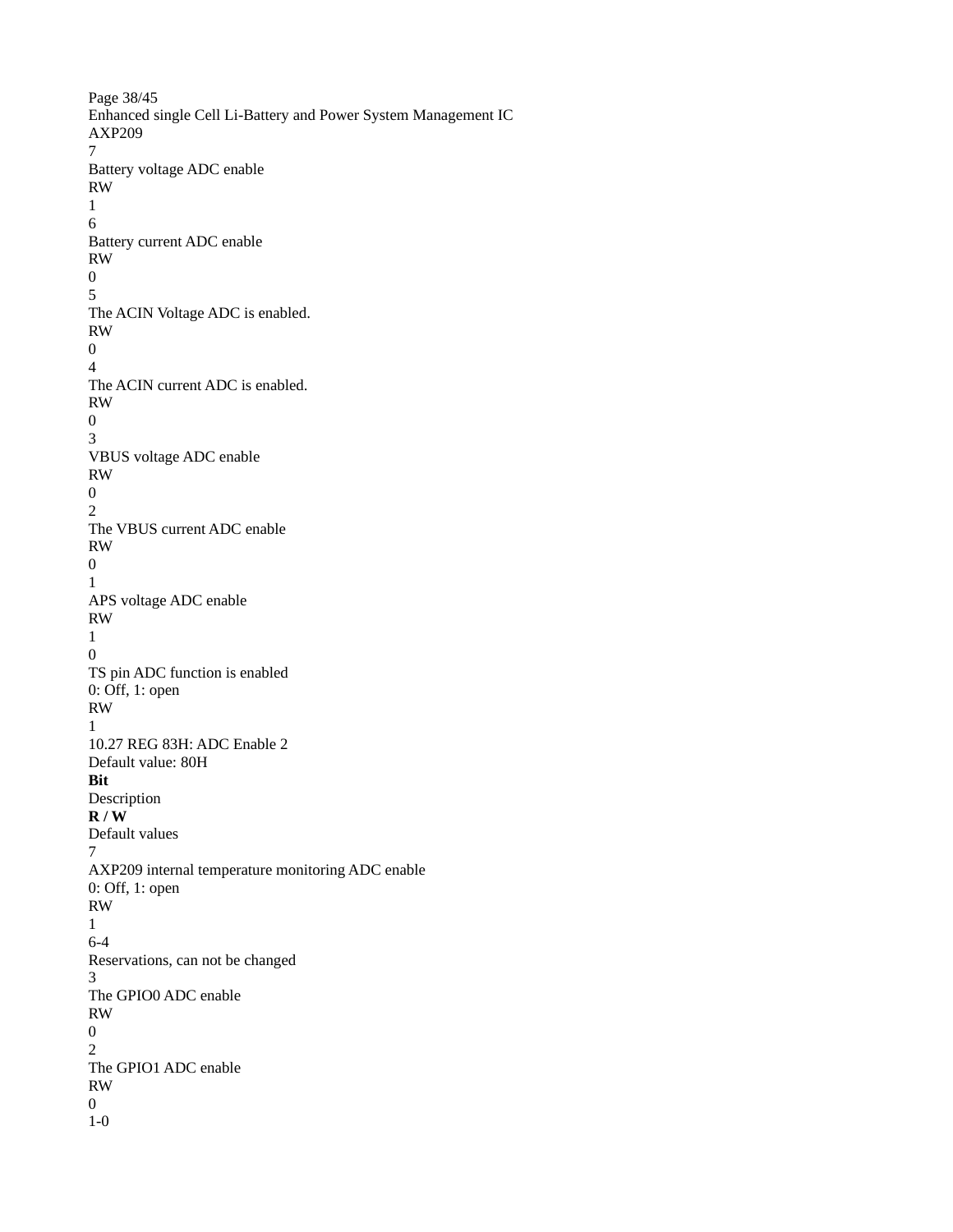Reservations, can not be changed 0: Off, 1: open 10.28 REG 84H: ADC sample rate settings, the TS pin control Default value: 32H **Bit** Description **R / W** Default values 7-6 ADC sampling rate is set  $25 \times 2$ n Sampling rates of 25, 50, 100, 200Hz RW 0 5-4 TS pin output current settings: 00:20 uA; 01:40 uA; 10:60 uA; 11:80 uA RW 11 3 Reservations, can not be changed 2 TS pin function selection 0: battery temperature monitoring function, 1: independent external ADC input path RW 0 RW 1 1-0 TS pin current output settings 00: Close 01: charging current output 10: ADC Sample input could be saving 11: has been open RW 0 10.29 REG 85H: ADC input range Default value: X0H of

**Page 39**

VQ.QW WPPIQPWE CC Confidential Page 39/45 Enhanced single Cell Li-Battery and Power System Management IC AXP209 **Bit** Description **R / W** Default values 7-2 Reservations, can not be changed 1 The GPIO1 ADC input range RW 0 0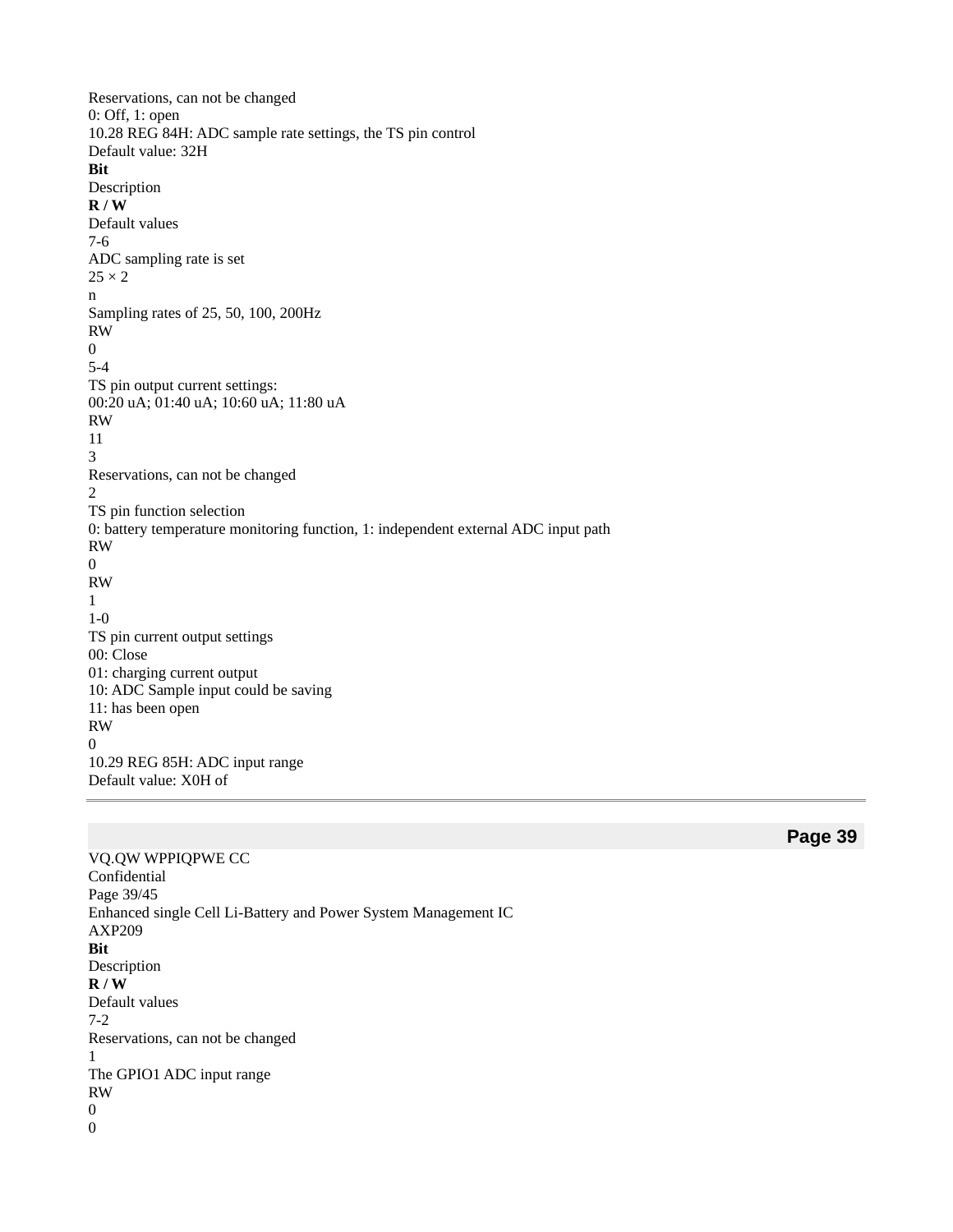The GPIO0 ADC input range 0:0-2.0475 V 1:0.7-2.7475 V RW 0 10.30 REG 86H: GPIO1 ADC IRQ rising edge threshold set Default value: FFH **Bit** Description **R / W** Default values 7-0 One LSB 8mV RW FF 10.31 REG 87H: GPIO1 ADC IRQ falling edge threshold set Default value: 00H **Bit** Description **R / W** Default values 7-0 One LSB 8mV RW 00 10.32 REG 8AH: timer control Default value: 00H **Bit** Description **R / W** Default values 7 Timer expires Write 1 to clear this status RW 0 6-0 Set regular time in minutes To write 0 closed this timer RW 0000000 10.33 REG: VBUS is pin monitoring SRP function control 8BH Default value: 00H **Bit** Description **R / W** Default values 7-6 Reservations, can not be changed 5-4 VBUS valid voltage settings 00:4.0 V; 01:4.15 V; 10:4.45 V; 11:4.55 V RW 00 3 VBUS Valid detection function settings: 0: Off, 1: Open RW 0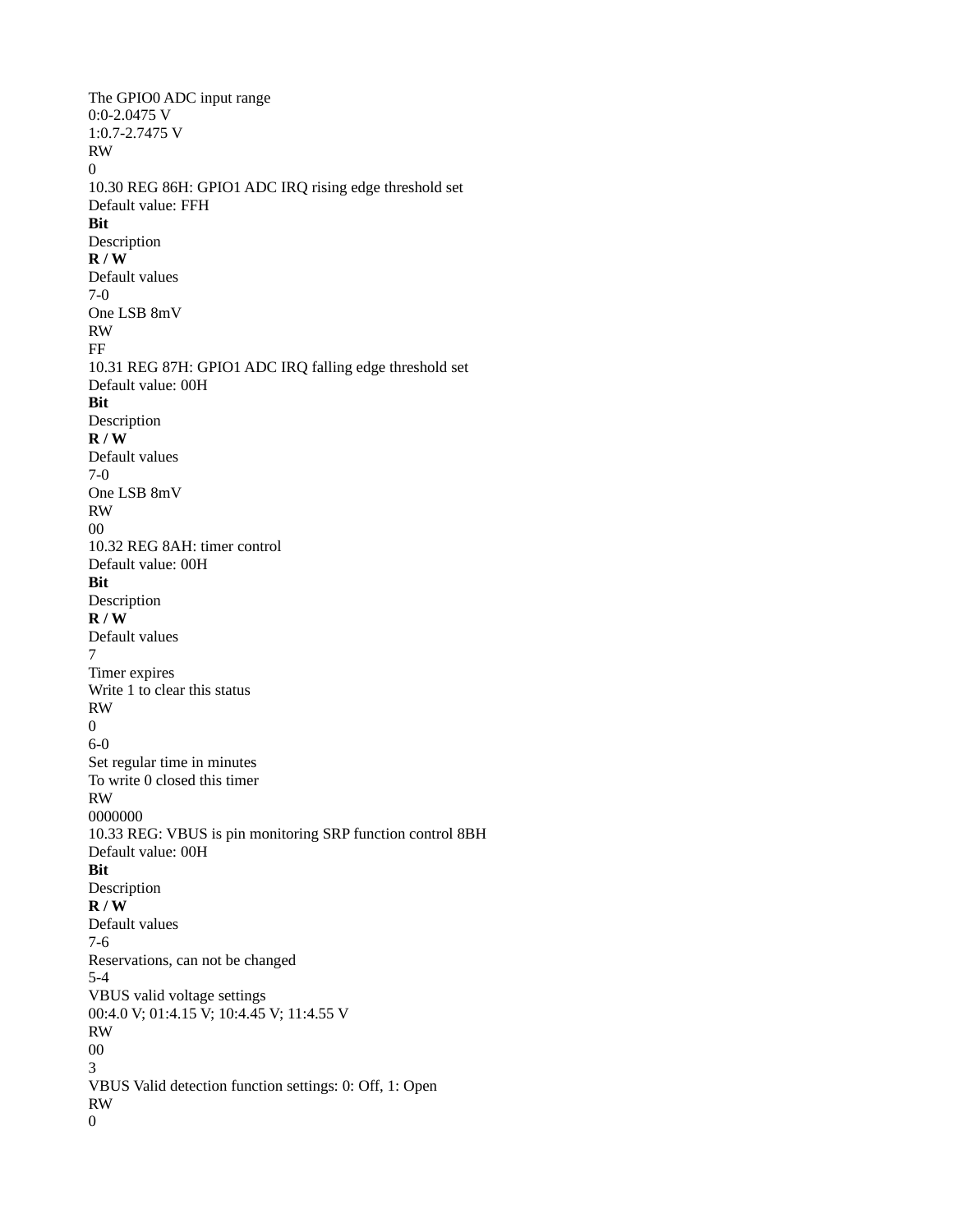2 VBUS Session detection function settings: 0: Off, 1: Open RW 0 1 Discharge VBUS discharge feature set 0: Close VBUS discharge resistor; 1: VBUS discharge resistor RW 0

**Page 40**

VQ.QW WPPIQPWE CC Confidential Page 40/45 Enhanced single Cell Li-Battery and Power System Management IC AXP209  $\Omega$ Charge VBUS charge feature set 0: Disconnect VBUS charge resistor; 1: VBUS charging resistor to VBUS charge RW 0 10.34 REG 8FH: over-temperature shutdown feature set Default value: 21H **Bit Description R / W** Default values 7-3 Reservations, can not be changed RW 0 2 AXP209 internal over-temperature shutdown feature set 0: Shutdown; 1: Shutdown RW 0 1-0 Reservations, can not be changed 10.35 REG 90H: GPIO0 feature set Default value: 07H **Bit Description R / W** Default values 7 GPIO0 rising edge IRQ or Wakeup function RW 0 6 GPIO0 falling edge of IRQ or Wakeup function 0: disable 1: enable RW 0 5-3 Reservations, can not be changed RW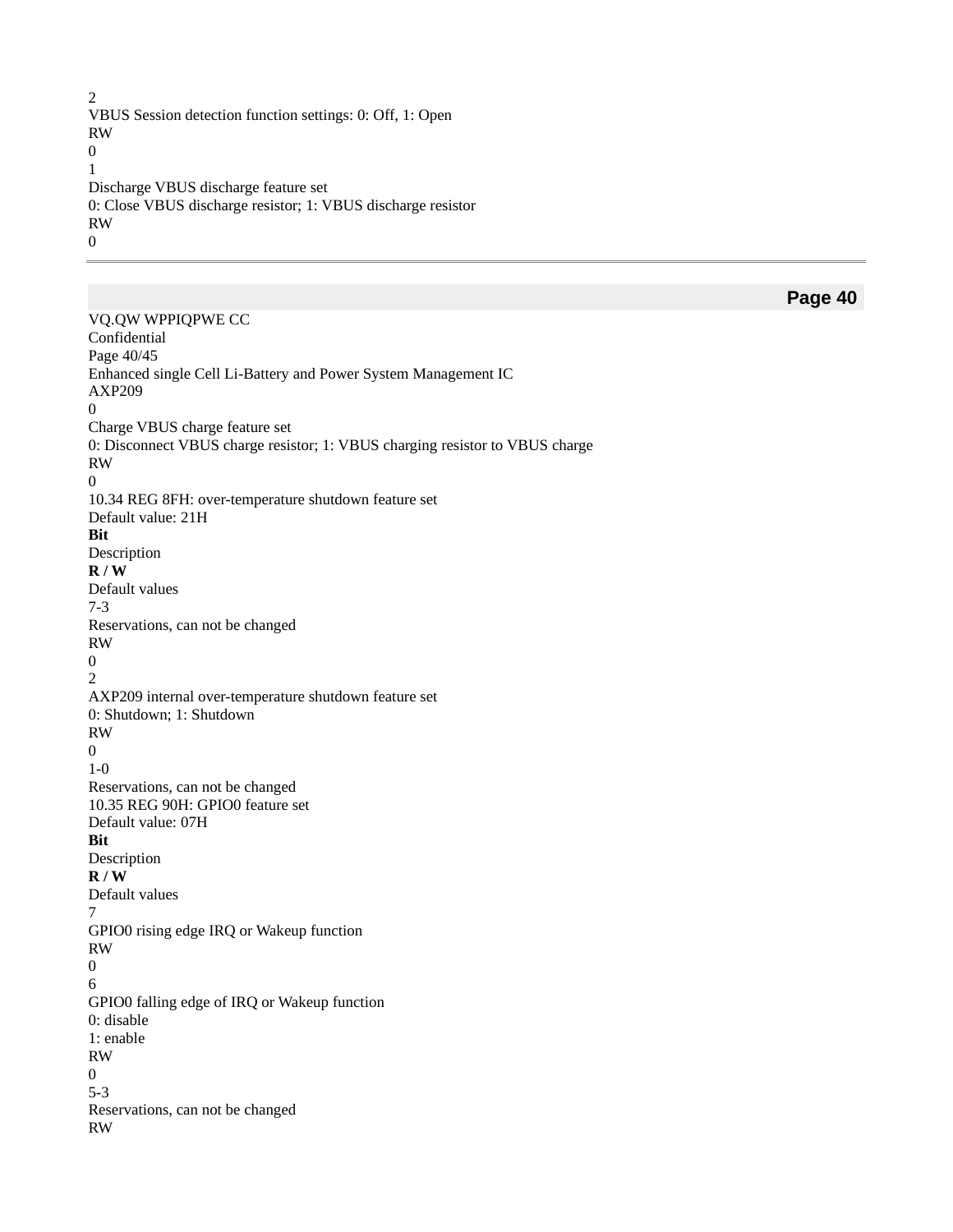```
0 
2 
RW 
1 
1 
RW 
1 
0 
The GPIO0 pin feature set Bit 2-0 
000: low output 
001: output (3.3V) 
010: universal input function 
011: low noise LDO5 
100: ADC input 
1XX: floating 
RW 
1 
10.36 REG 91H: LDO5 output voltage as well as the EXTEN / GPIO output high set 
Default value: A5H of 
Bit
Description 
R / W
Default values 
7-4 
LDO5 output voltage settings 
Vout = [1.8 + (Bit7-4) * 0.1] V; defalt = 1.8 + 10 * 0.1 = 2.8VRW 
1010 
3 
Reservations, can not be changed 
2-0 
EXTEN, and GPIO [1:0] set the output high 
000:1.8 V; 001:2.5 V; 010:2.8 V; 011:3.0 V; 100:3.1 V; 101:3.3 V; 110:3.4 V; 111:3.5 V 
RW 
101
```

```
VQ.QW WPPIQPWE CC 
Confidential 
Page 41/45 
Enhanced single Cell Li-Battery and Power System Management IC 
AXP209 
10.37 REG 92H: GPIO1 feature set 
Default value: 07H 
Bit
Description
R / W
Default values 
7 
GPIO1 rising edge IRQ or Wakeup function 
RW 
0 
6 
GPIO1 rising edge IRQ or Wakeup function 
0: disable 
1: enable 
RW
```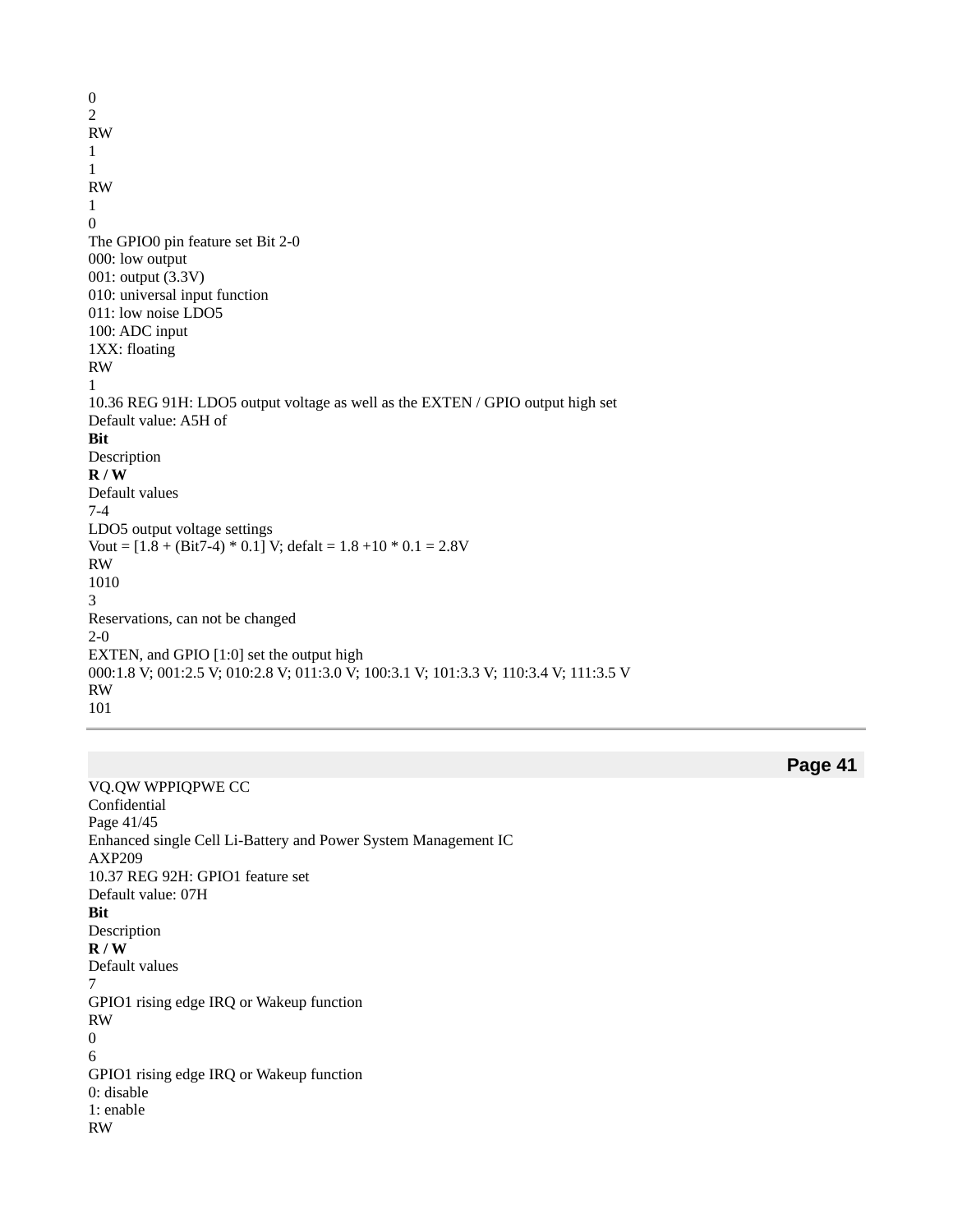0 5-3 Reservations, can not be changed RW 0 2-0 The GPIO1 pin functions set 000: low output 001: output (3.3V) 010: universal input function 011: low-noise LDO 100: ADC input 1XX: floating RW 111 10.38 REG 93H: GPIO2 feature set Default value: 07H **Bit** Description **R / W** Default values 7 GPIO2 rising edge IRQ or Wakeup function RW  $\boldsymbol{0}$ 6 The GPIO2 falling edge of the IRQ or Wakeup function 0: disable 1: enable RW 0 5-3 Reservations, can not be changed RW 0 2-0 The GPIO2 pin functions set 000: low output 001: floating 010: universal input function XXX: floating RW 111 10.39 REG 94H: GPIO [2:0] signal state setting and monitoring Default value: 00H **Bit** Description **R / W** Default values 7 Reservations, can not be changed R 6 The GPIO2 enter state R 5 The GPIO1 enter state R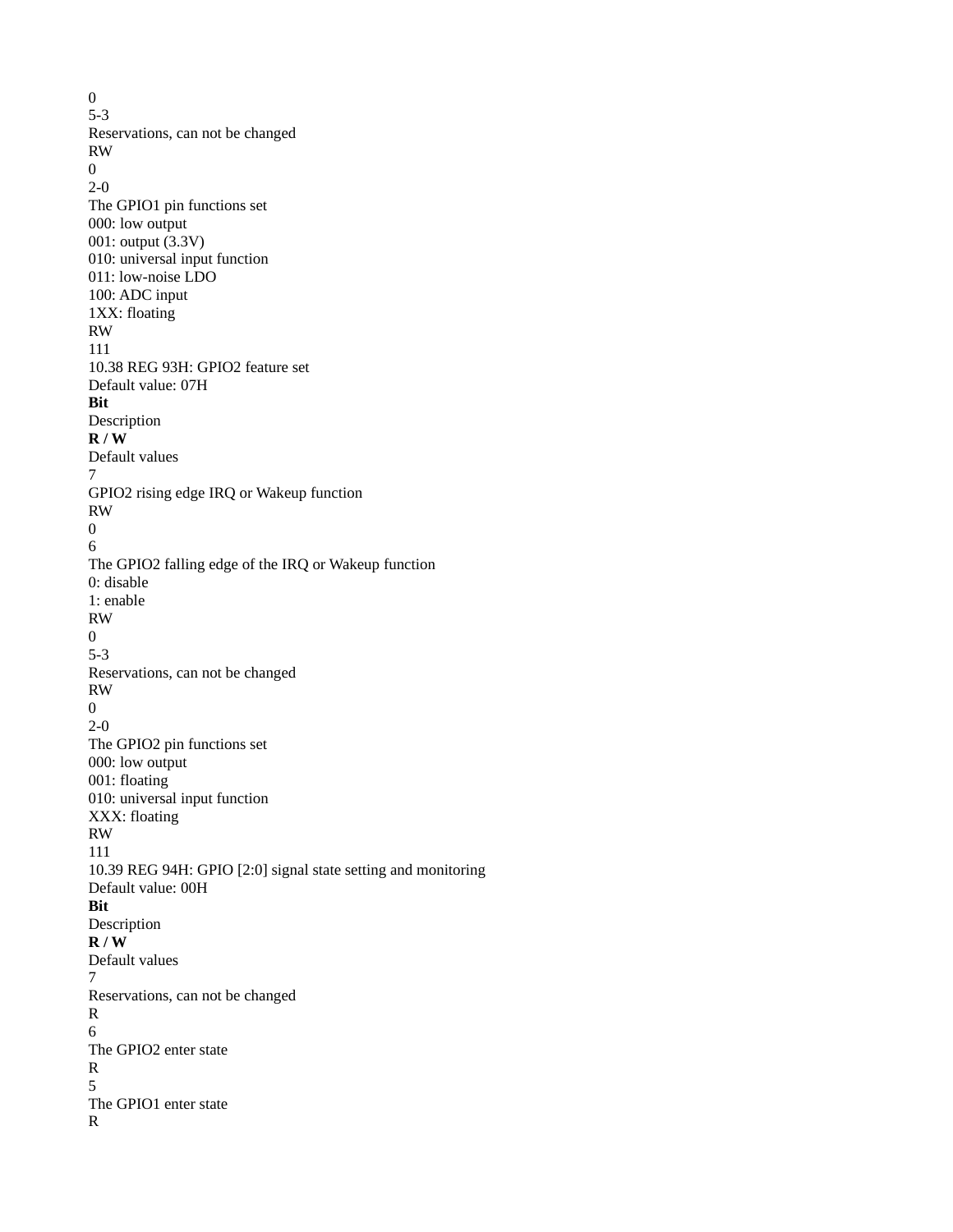4 The GPIO0 enter state 0: input low 1: input high R 3-0 Reservations, can not be changed 10.40 REG 95H: GPIO3 set Default value: 00H

VQ.QW WPPIQPWE CC Confidential Page 42/45 Enhanced single Cell Li-Battery and Power System Management IC AXP209 **Bit Description R / W** Default values 7 GPIO3 rising edge IRQ or Wakeup function RW 0 6 GPIO3 falling edge of IRQ or Wakeup function 0: disable 1: enable RW  $\boldsymbol{0}$ 5-3 Reservations, can not be changed 2 GPIO3 feature set 0: NMOS Open Drain Output 1: digital input function RW 0 1 GPIO3 output settings 0: output low, NMOS open 1: floating, NMOS Close RW 1 0 GPIO3 input state 0: input high 1: input low R 10.41 REG 40H and 48H: IRQ enable IRQ state The IRQ enable 1, REG40H: The default value: D8H IRQ state REG48H: default value: 00H **Bit Description R / W** Default values 7-0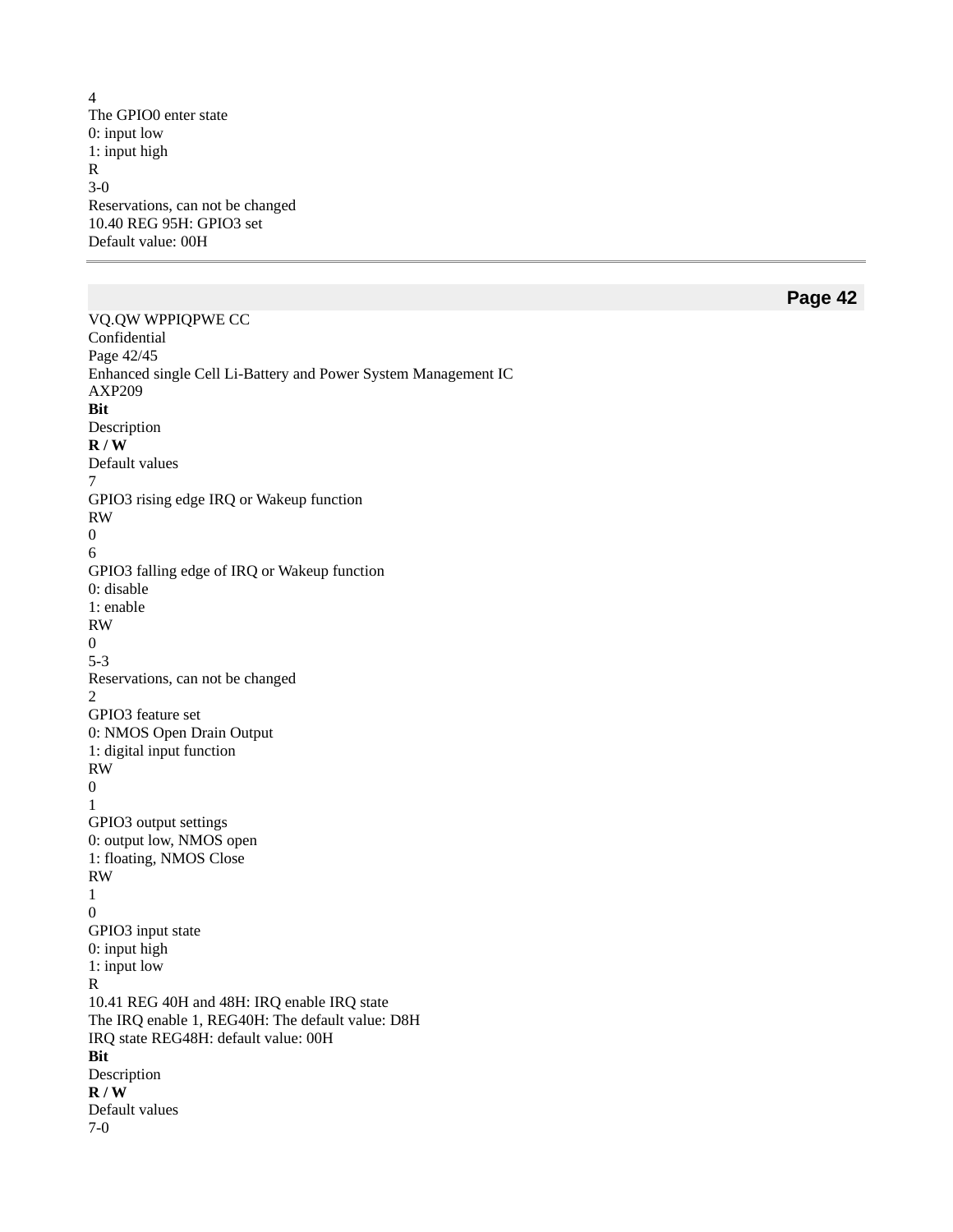The meaning of the status bits of each bit corresponding to 40H; For example: Bit7 is ACIN overvoltage IRQ status bits RW 0 10.42 REG 41H and 49H of the: IRQ Enable IRQ state 2 IRQ energy 2 REG41H: default value: FFH **Bit** Description **R / W** Default values 7 IRQ enable battery access RW 1 6 IRQ enable battery removed RW 1 5 The battery activation patterns IRQ enable RW 1 4 The exit cell activation patterns IRQ enable RW 1 3 The is charging IRQ enable RW 1 2 The charging completed IRQ enable RW 1 1 Battery over-temperature IRQ enabled RW 1 0 IRQ Enable battery low temperature RW 1 **Bit** Description **R / W** Default values 7 The ACIN overvoltage IRQ enable RW 1 6 The ACIN access IRQ enable RW 1 5 ACIN out of IRQ enable RW 0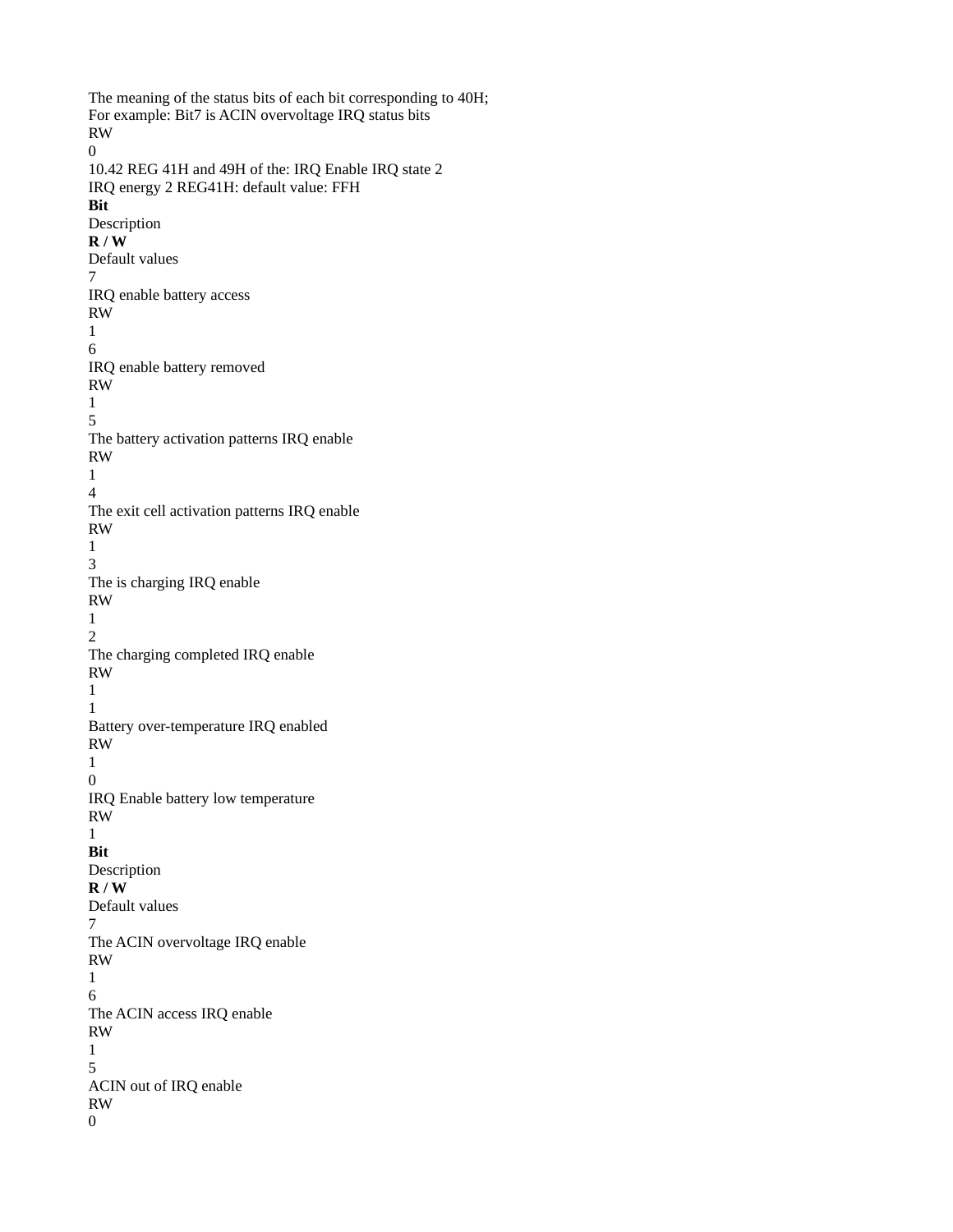4 VBUS overvoltage IRQ enabled RW 1 3 And VBUS access IRQ enable RW 1 2 The VBUS removed IRQ enabled RW 0 1 VBUS available but less than V HOLD IRQ is enabled RW 0 0 Reservations, can not be changed RW 0

**Page 43**

VQ.QW WPPIQPWE CC Confidential Page 43/45 Enhanced single Cell Li-Battery and Power System Management IC AXP209 The IRQ state REG49H: default value: 00H **Bit** Description **R / W** Default values 7-0 The meaning of the status bits, respectively, each bit of the corresponding 41H RW 0 10.43 REG 42H 4AH: IRQ enable IRQ state IRQ can 3 REG42H: default value: 03H **Bit Description R / W** Default values 7 AXP209 Internal overtemperature IRQ enable RW 0 6 The charging current is less than the set current IRQ enable RW 0 5 Reservations, can not be changed 4 DC-DC2 output voltage is less than the set value IRQ enable RW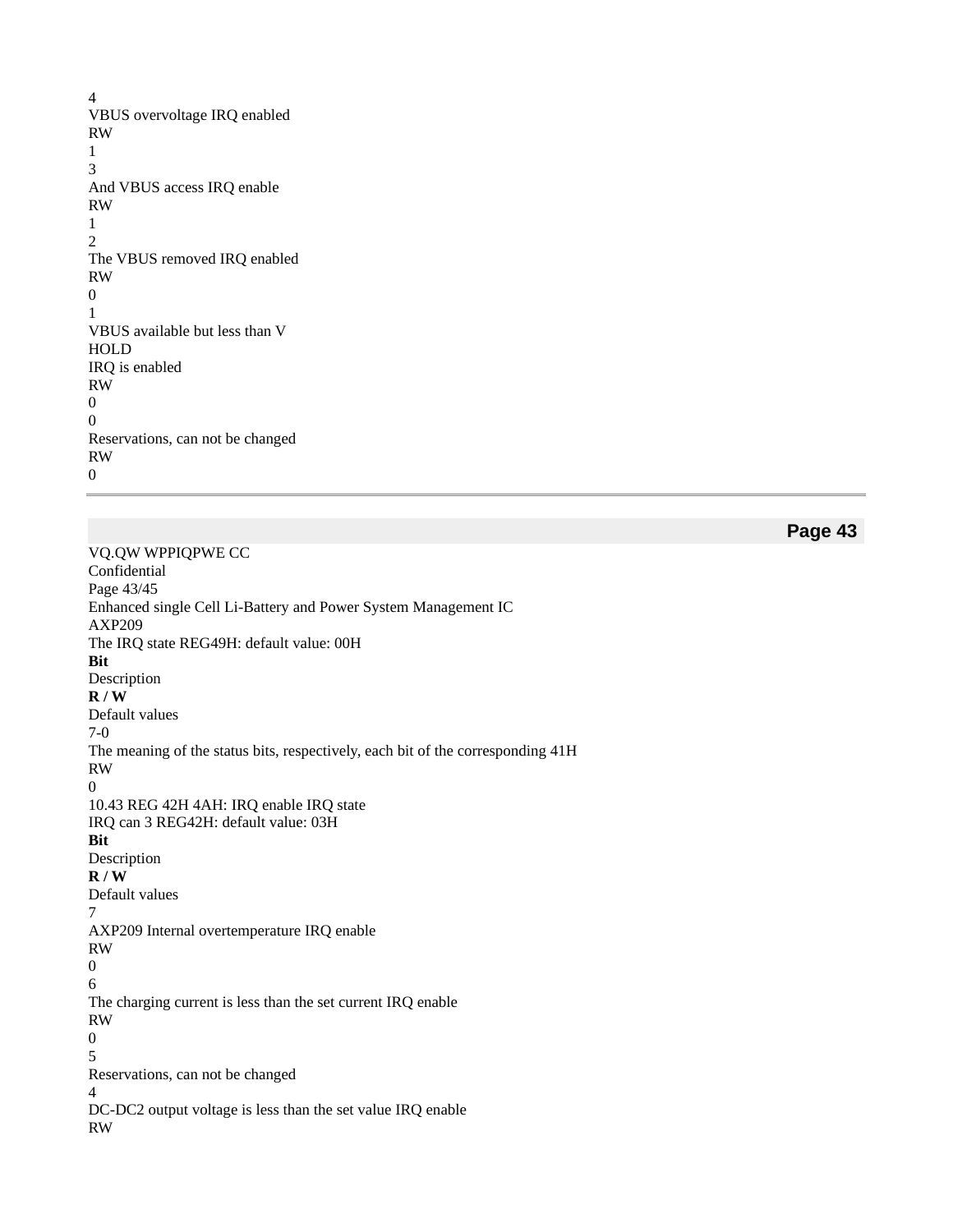0 3 DC-DC3 output voltage is less than the set value IRQ enable RW  $\boldsymbol{0}$ 2 LDO3 output voltage is less than the set value IRQ enable 1 The PEK short key IRQ enable RW 1 0 PEK long keys IRQ enable RW 1 The IRQ state REG4AH: default value: 00H **Bit** Description **R / W** Default values 7-0 The meaning of the status bits, respectively, each bit of the corresponding 42H RW 0 10.44 REG 43H 4BH: IRQ Enable 4 and IRQ state IRQ Enable 4, REG43H: default value: 01H **Bit Description R / W** Default values 7 N\_OE boot IRQ enable RW 0 6 IRQ enable N\_OE shutdown RW 0 5 VBUS valid IRQ enabled RW 0 4 VBUS invalid IRQ enable RW 0 3 VBUS Session A / B IRQ enable RW 0 2 VBUS Session End IRQ enable RW 0 1 The APS low pressure IRQ Enable (LEVEL1) RW 0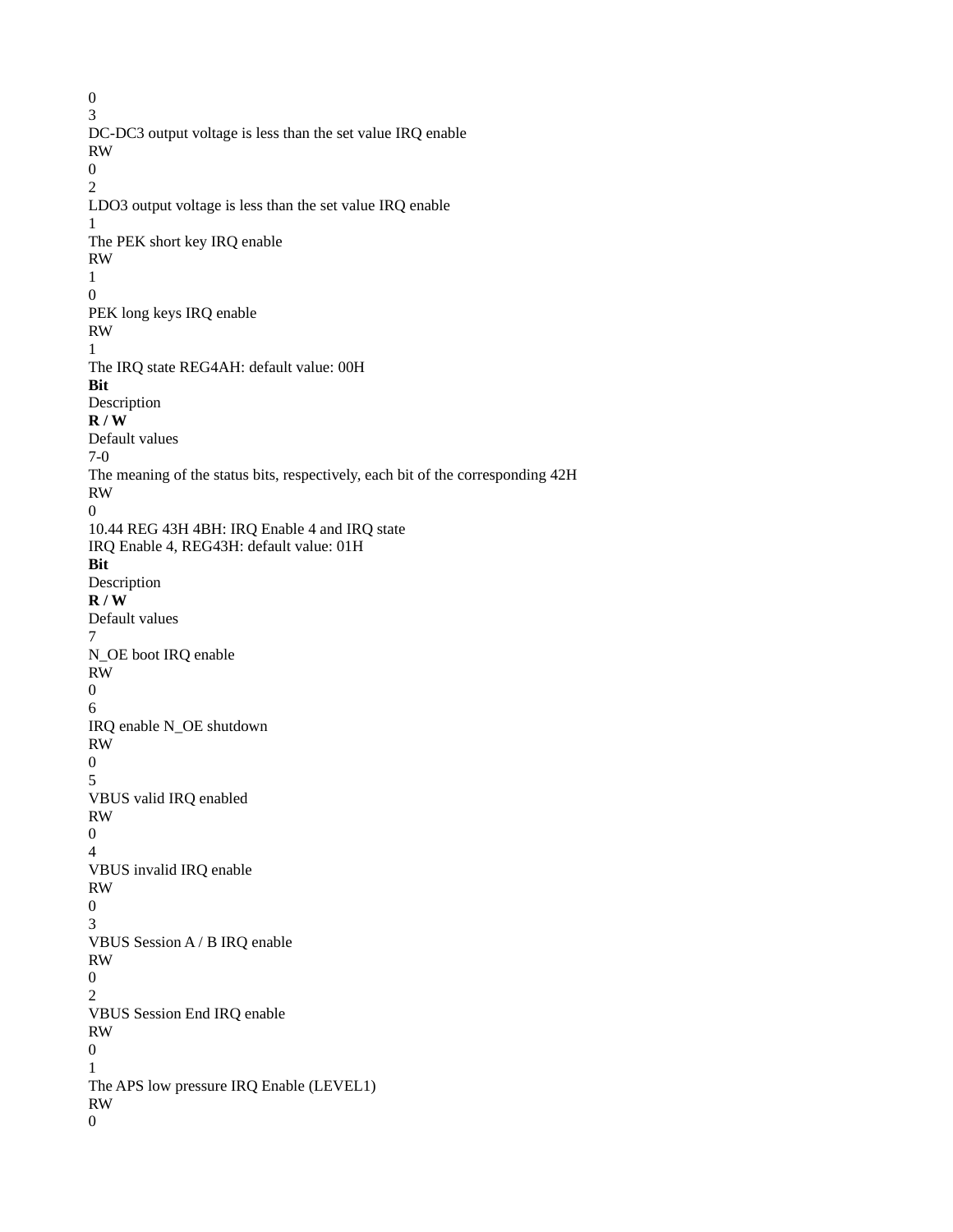0 The APS low pressure IRQ Enable (LEVEL2) RW 1 The IRQ state REG4BH: default value: 00H **Bit** Description **R / W** Default values 7-0 The meaning of the status bits, respectively, each bit of the corresponding 43H RW 0 10.45 REG 44H and 4C: IRQ enable IRQ state 5 IRQ can 5 REG44H default value: 00H;

VQ.QW WPPIQPWE CC

**Page 44**

### Confidential Page 44/45 Enhanced single Cell Li-Battery and Power System Management IC AXP209 **Bit** Description **R / W** Default values 7 Timer timeout IRQ enable RW 0 6 PEK button on the rising edge IRQ enable RW 0 5 PEK buttons enable falling edge of IRQ RW 0 4 Reservations, can not be changed RW 0 3 GPIO3 input edge-triggered IRQ enable RW 0 2 GPIO2 input edge-triggered IRQ enable RW 0 1 The GPIO1 input edge-triggered or ADC input IRQ enabled RW 0 0 GPIO0 input edge-triggered IRQ enable RW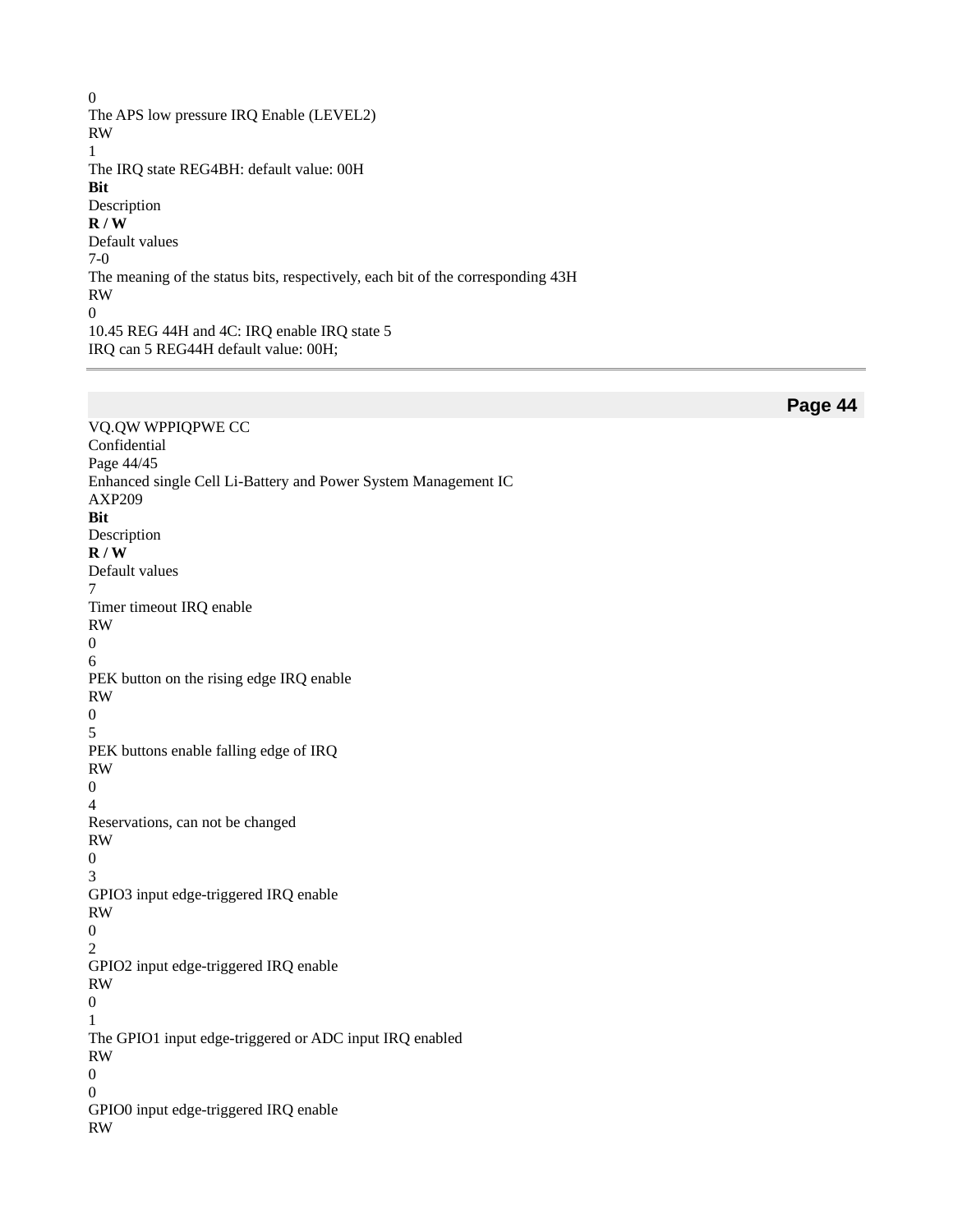0 The the IRQ state of 5 REG4CH: default value: 00H **Bit Description R / W** Default values 7-0 The meaning of the status bits, respectively, each bit of the corresponding 44H RW 0 Note: All IRQ status register corresponding bit write clears state. 10.51 REG B8H: Coulomb Counter Control Default value: 00H **Bit Description R / W** Default values 7 The coulomb meter switch control RW 0 6 Coulomb Counter pause control, the write will be suspended Coulomb counting while this bit is cleared from RW  $\boldsymbol{0}$ 5 The clear Coulomb Counter control bit write Coulomb Counter will be cleared while this bit is cleared from RW 0 4-2 Reservations, can not be changed RW 0 1-0 The decryption start bit, decryption start automatically cleared RW 0 0 Decryption is complete 0: not completed 1: Complete RW 0 10.52 REG B9H: power measurement results Default value: 7FH **Bit** Description **R / W** Default values 7 Metering system control 0: normal operating mode 1: suspend work RW 0 6-0 Measurement results, the percentage of R